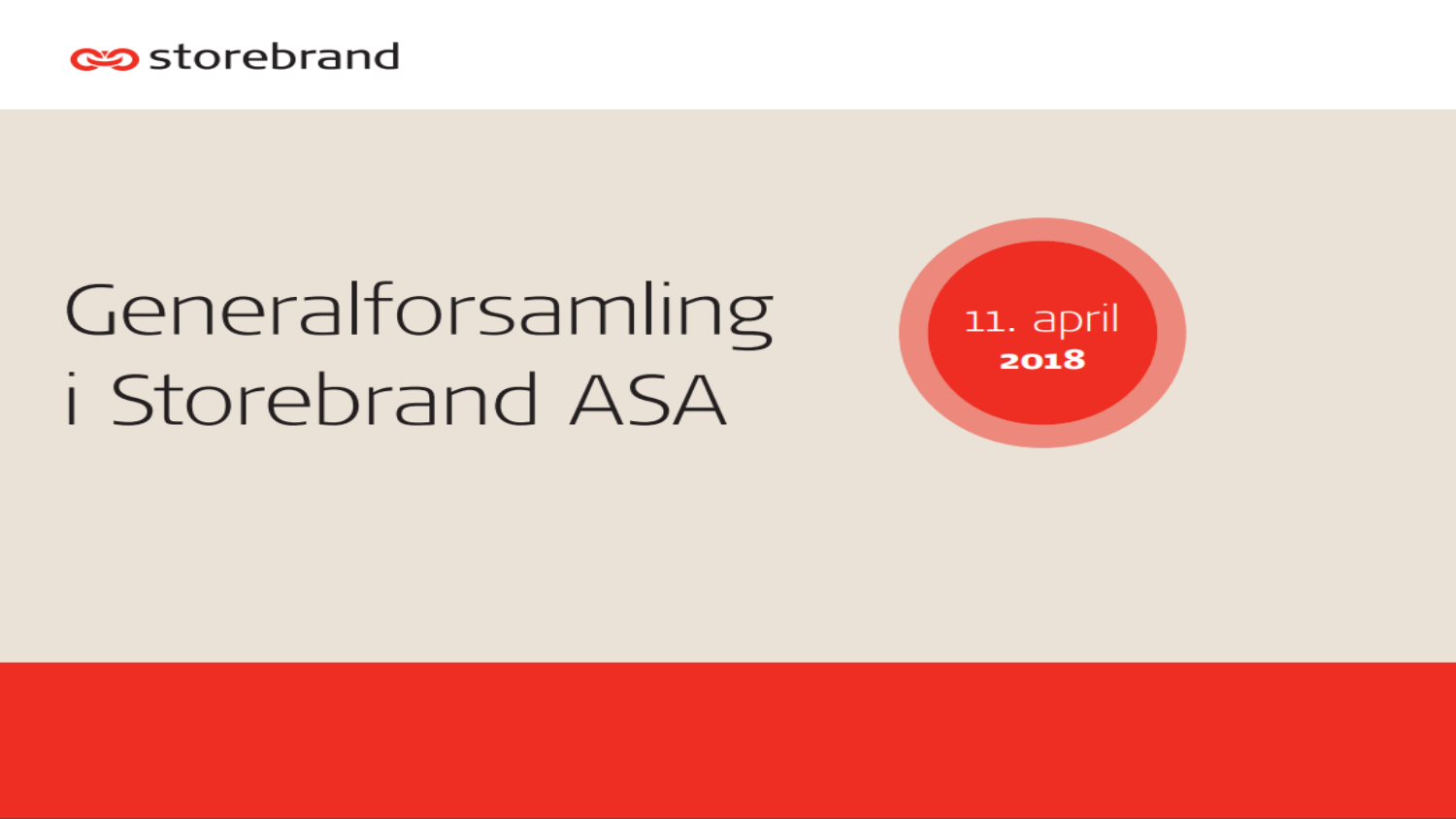

Storebrand celebrated 250 years in 2017

## 5. Orientering om virksomheten

11.04.2018 Odd Arild Grefstad CEO

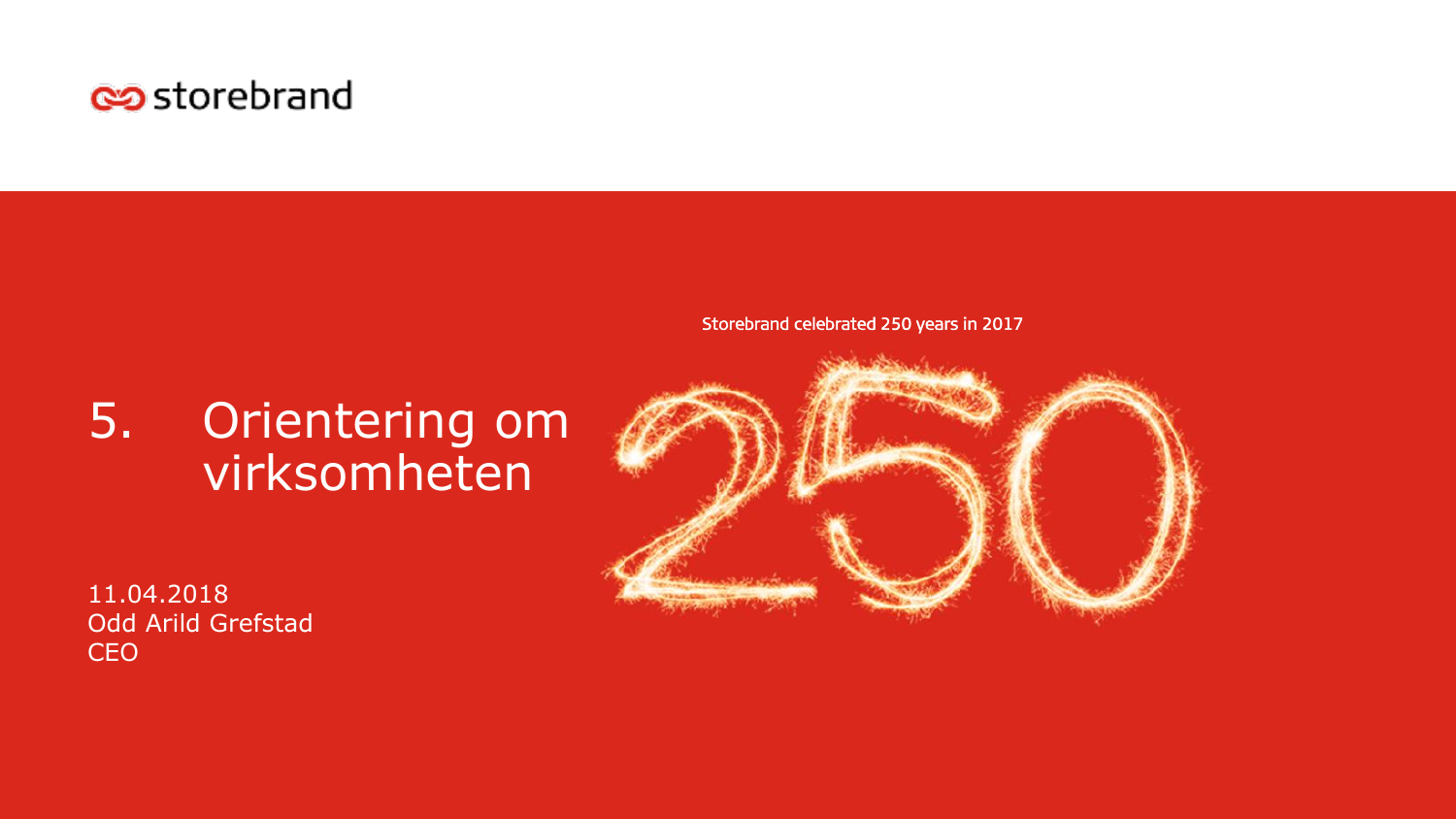## Storebrand Group – an integrated financial services group



### ලන storebrand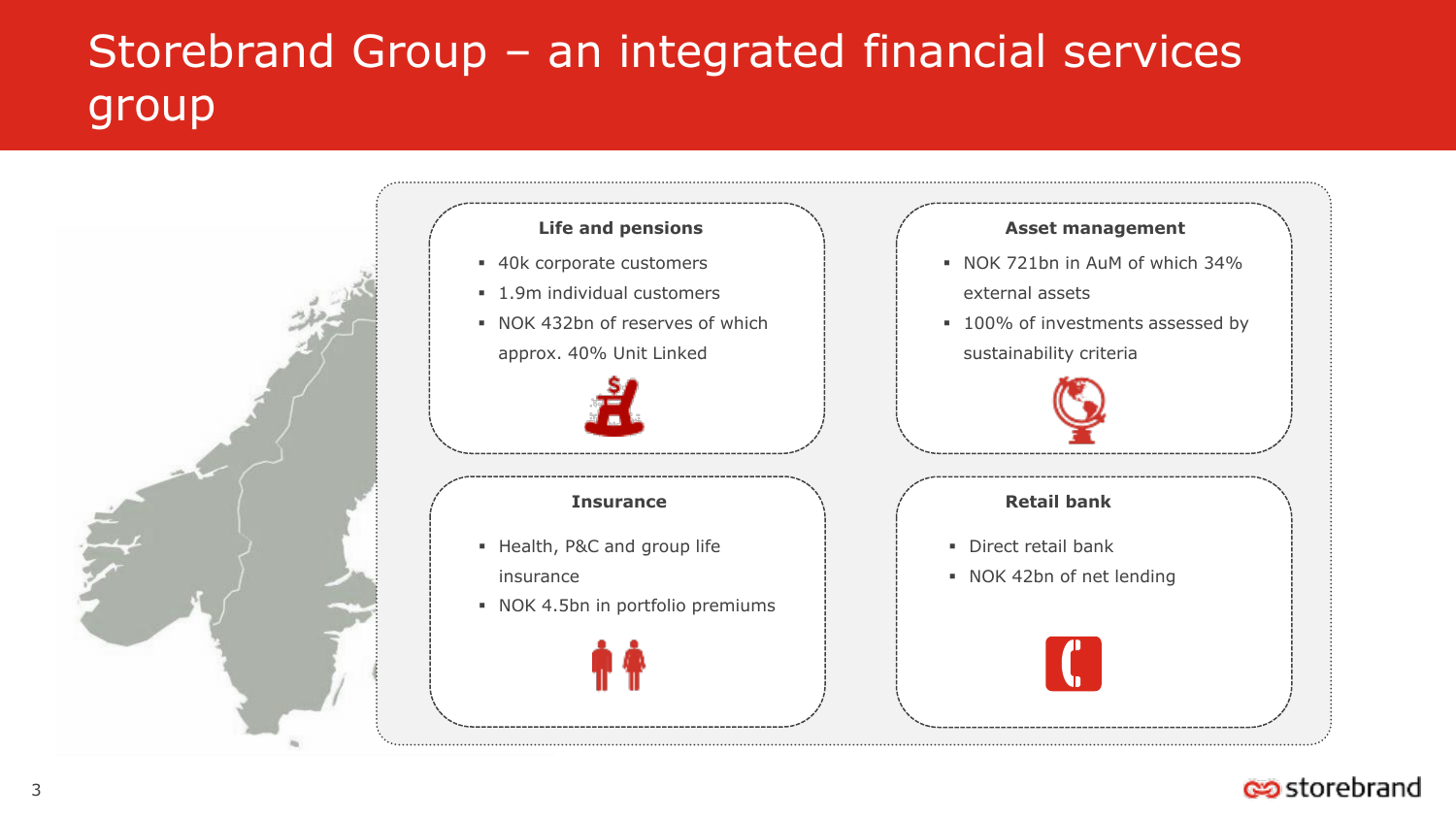The pension and savings markets are increasingly one market

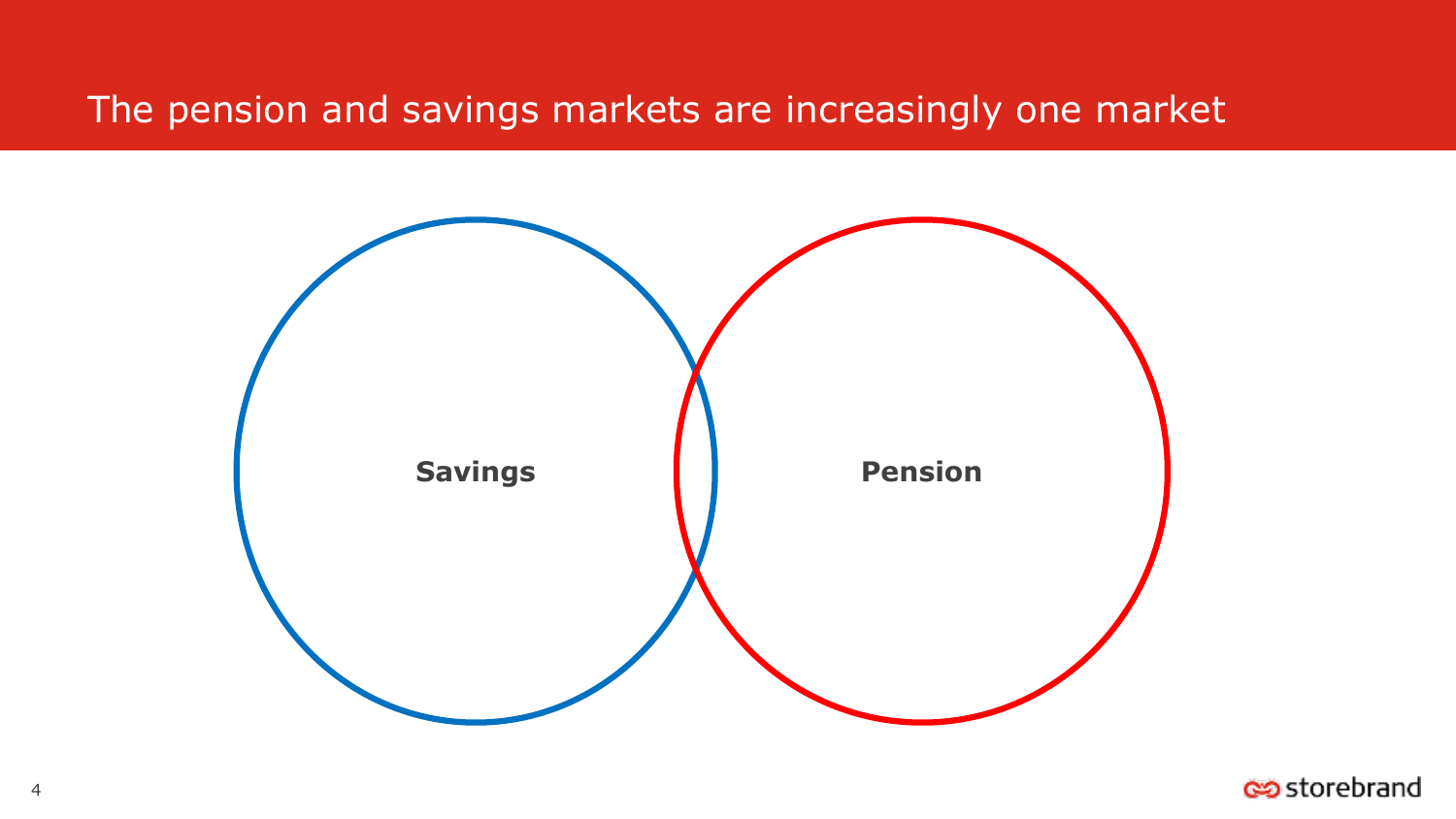### New customer solutions speed up this process



*IPS: Individual Pension Savings with tax benefit, ASK: Stock Savings Account* 5 *FMI: Paid up policies with investment choice*

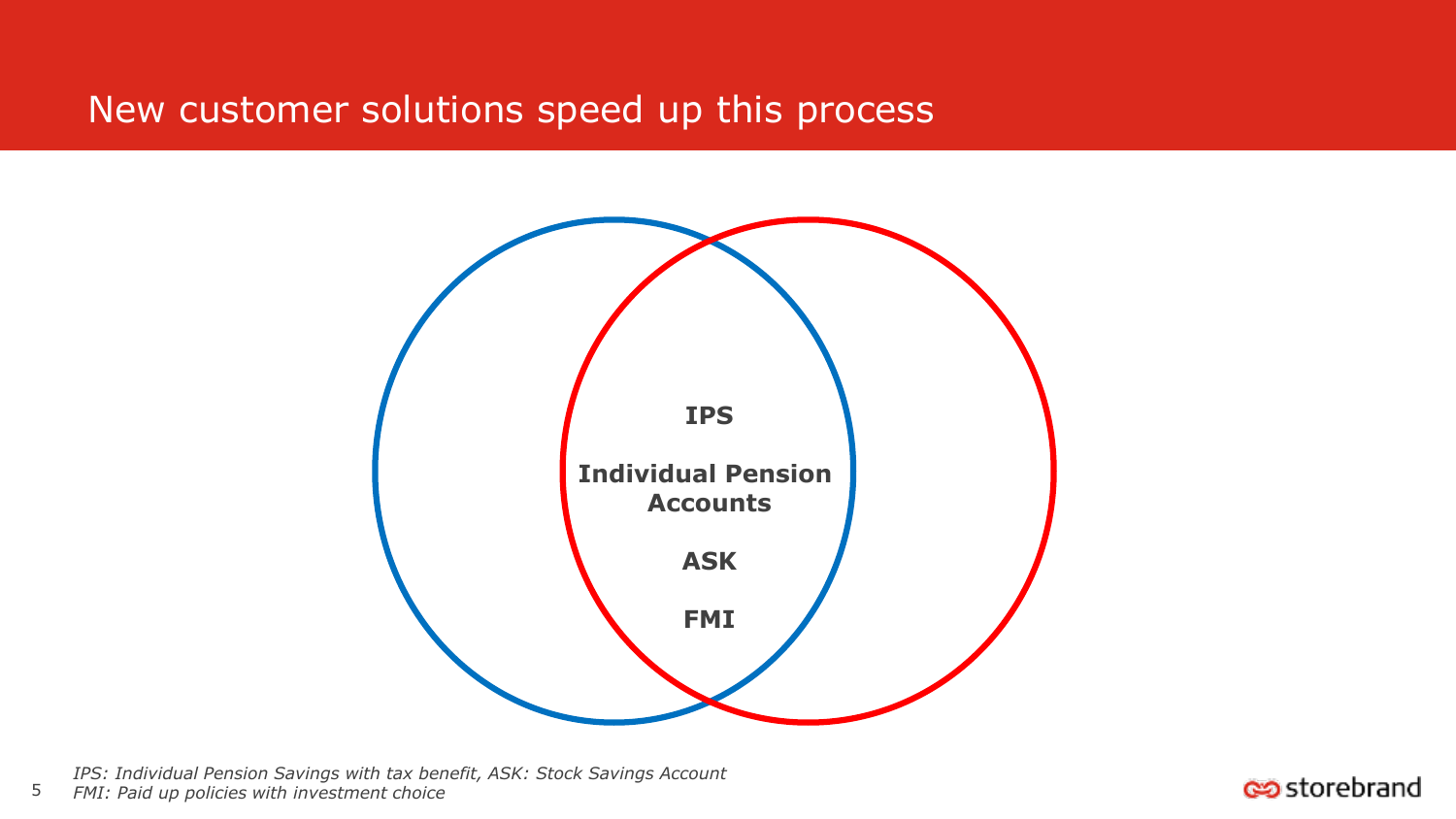## Positioned to capture growth in market for individual savings



### ලන storebrand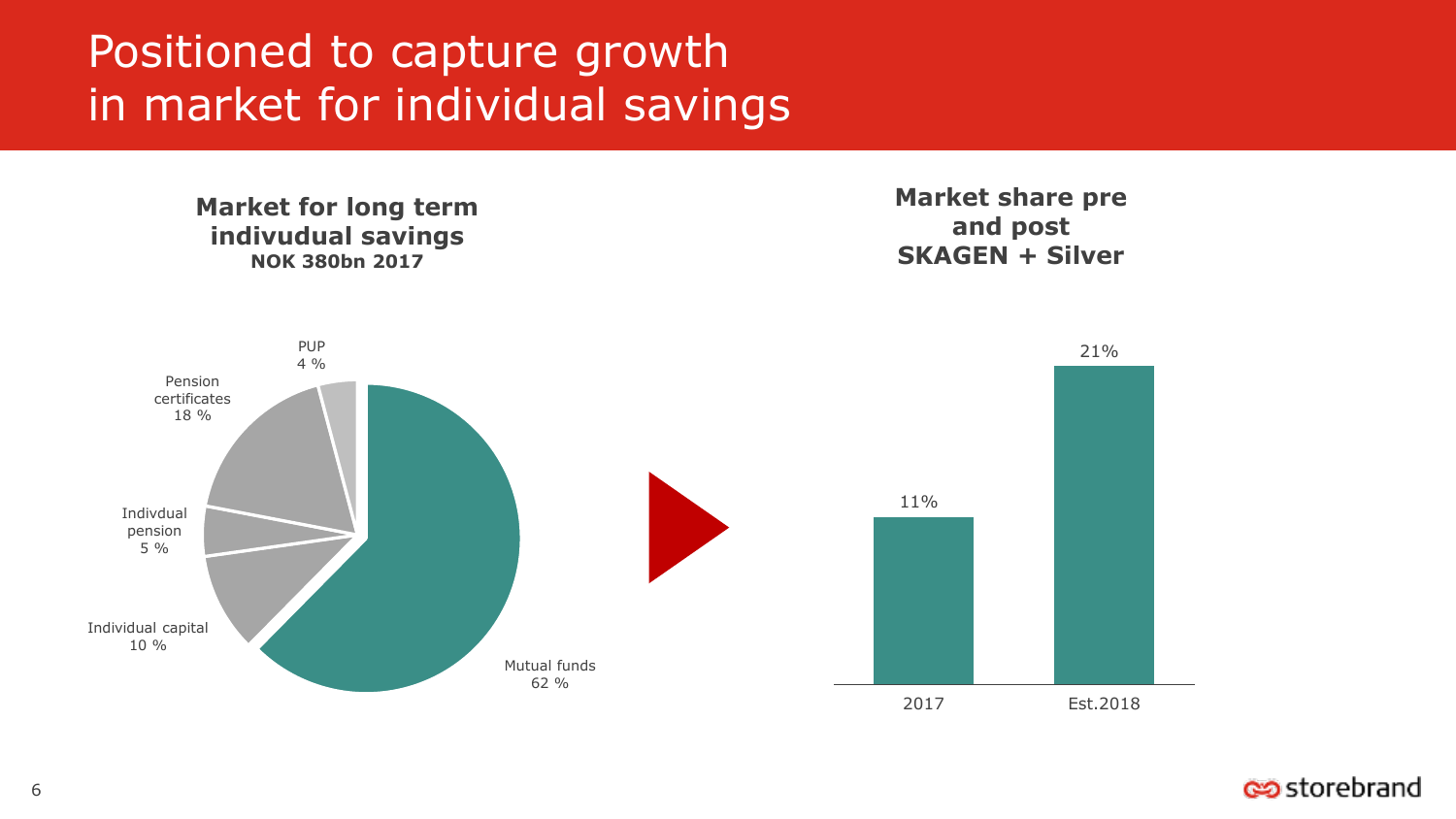### Strengthened market position within private savings with launch of new products IPS and ASK



<sup>1</sup> Est. based on AUM 31.12.2017. Source: "Kjempesuksess for ny IPS-ordning", 18.01.2018, Finans Norge and "Solgte bare halvparten så mye IP S som ventet", 03.01.2017, Finansavisen. <sup>2</sup> Based on AUM 31.12.2017. Limited to mutual funds. Source: "Ny statistikk: 52 milliarder fondskroner på aksjesparekonto", 24.01.2017, Verdipapirfondenes forening.

#### ostorebrand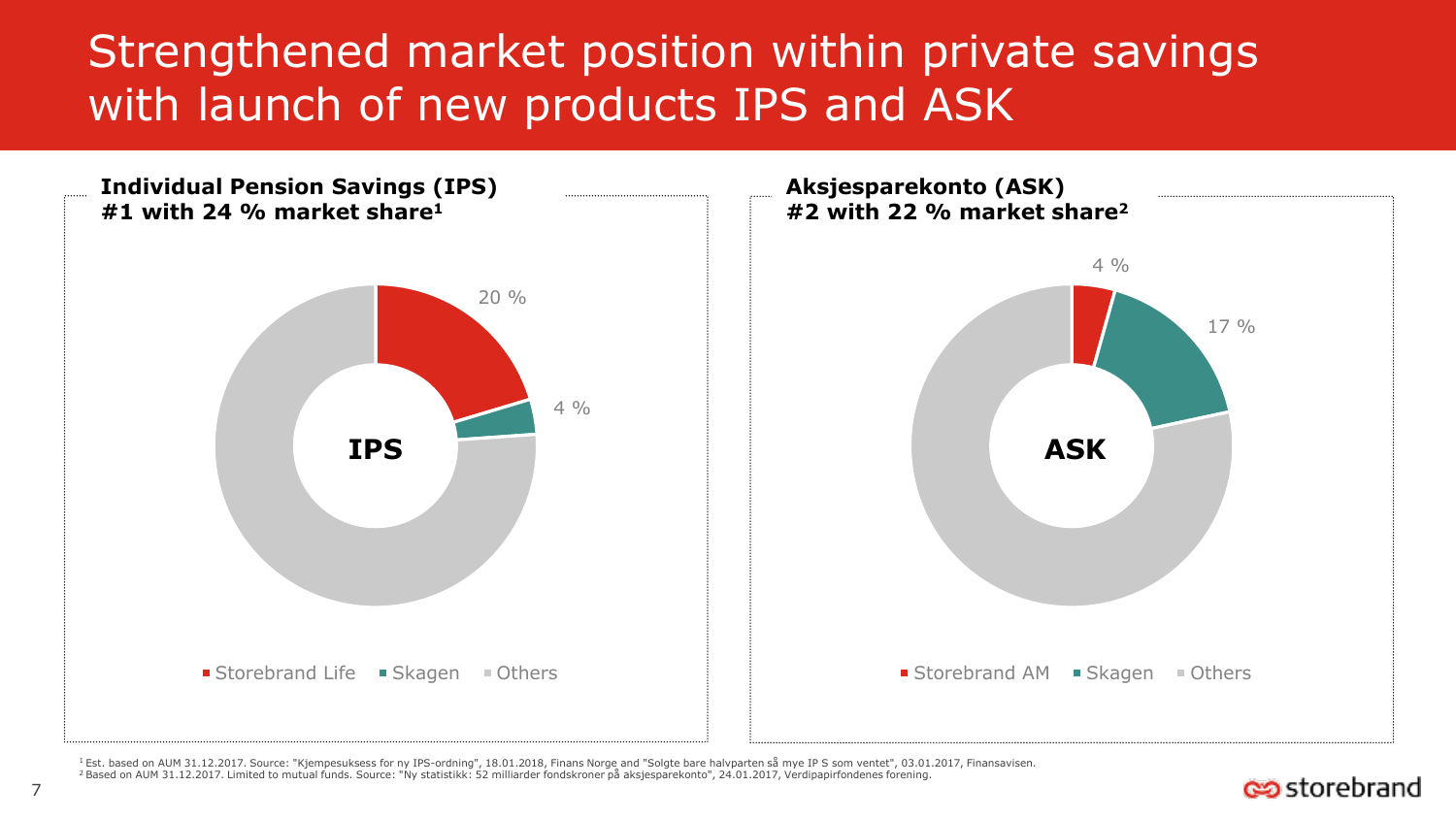## Highlights 2017



### ලන storebrand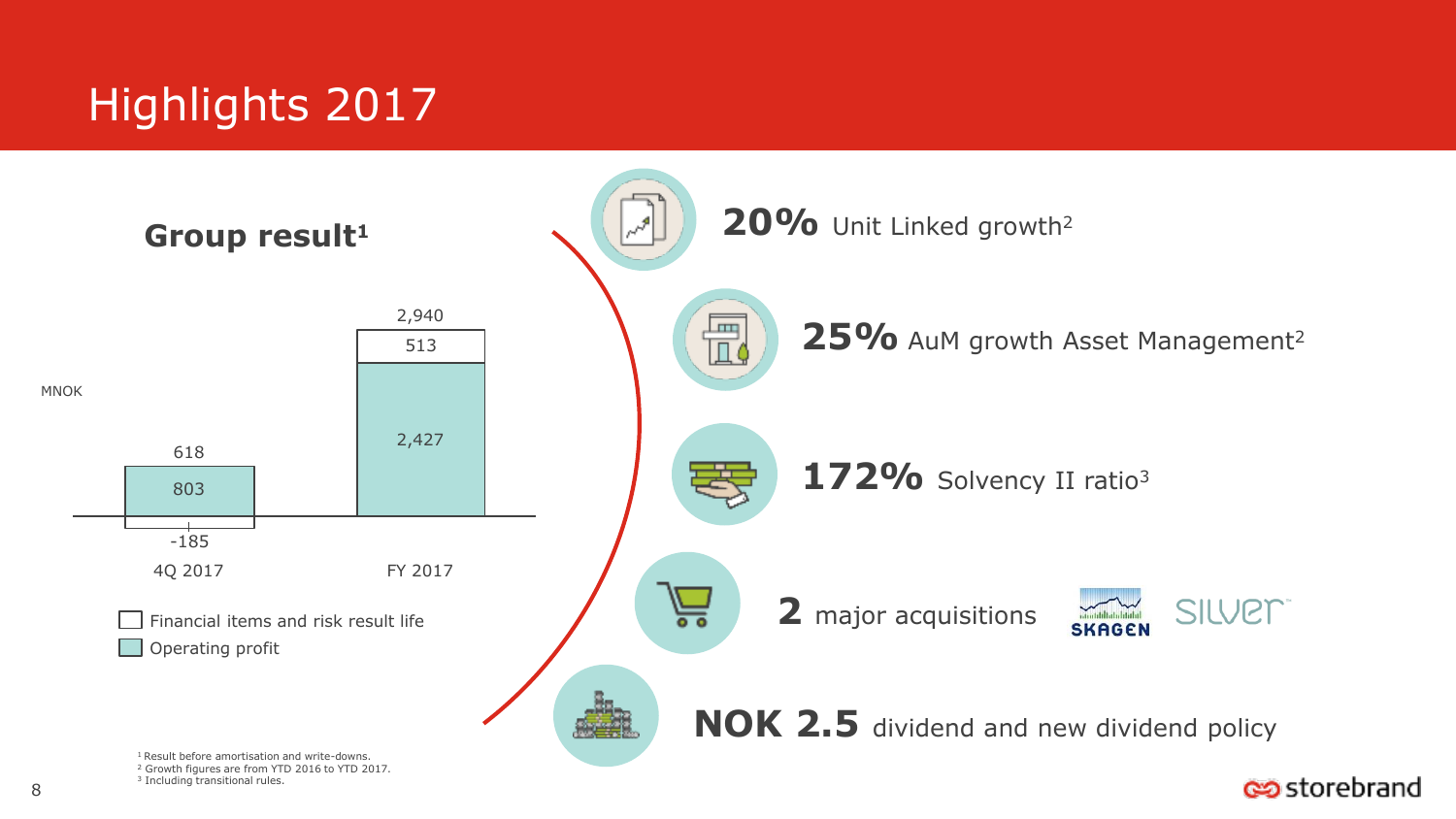### Our strategy

| <b>Manage the guaranteed</b><br>balance sheet                                                                                 | <b>Continued growth in Savings</b><br>and Insurance                                                                                   |  |  |
|-------------------------------------------------------------------------------------------------------------------------------|---------------------------------------------------------------------------------------------------------------------------------------|--|--|
| $>150\%$ SII margin                                                                                                           | <b>Capital-light and profitable growth</b>                                                                                            |  |  |
| Cost reductions through automation and<br>outsourcing<br>Manage for future capital release and<br>increased dividend capacity | Market leading asset gatherer with strong<br>л<br>Insurance offering<br>Continued retail growth with low capital<br>٠<br>requirements |  |  |
| Lower capital requirements and higher quality of earnings                                                                     |                                                                                                                                       |  |  |

We work hard to reach our vision: **Recommended by our customers**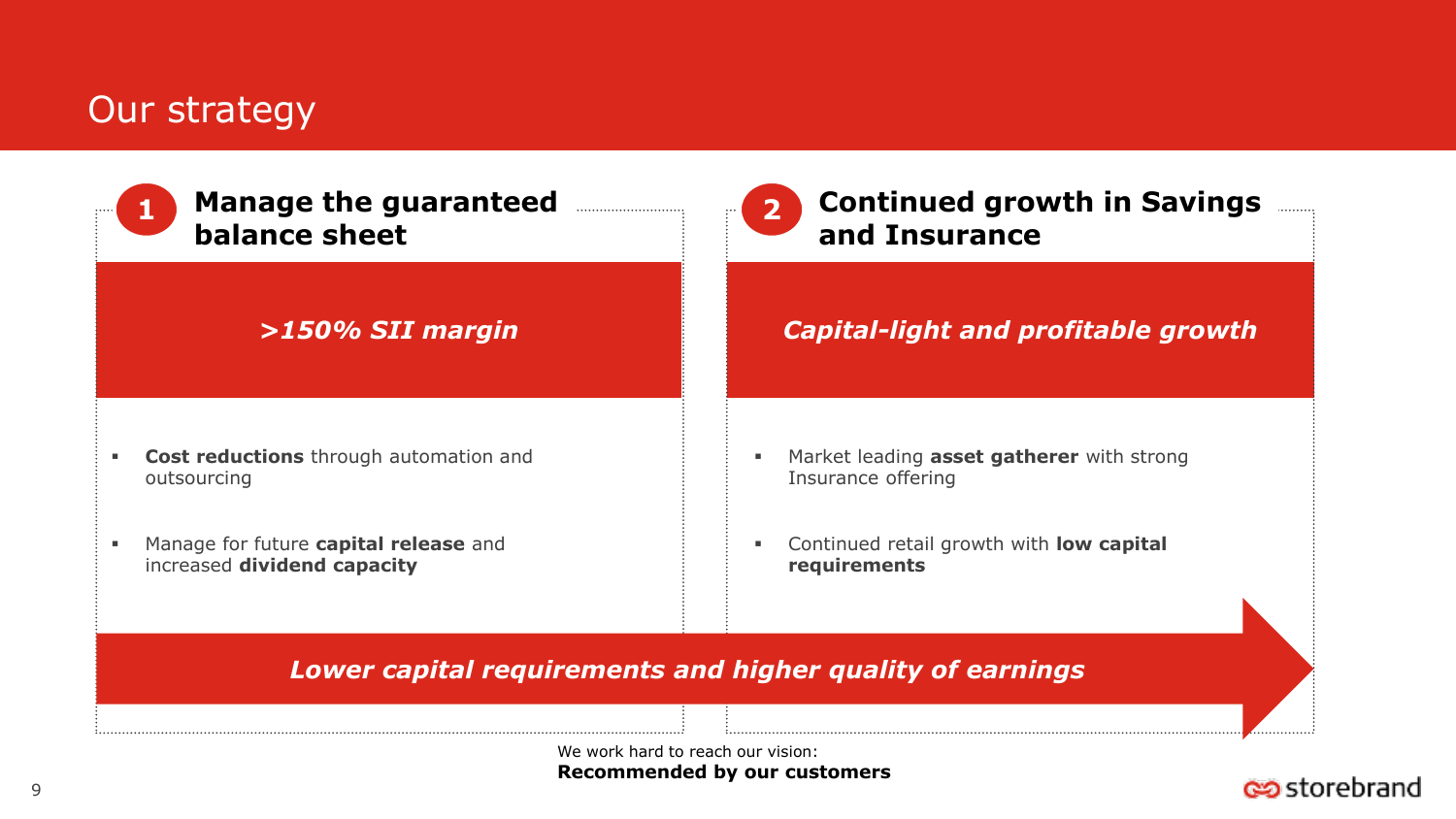

## Cost Target on Track



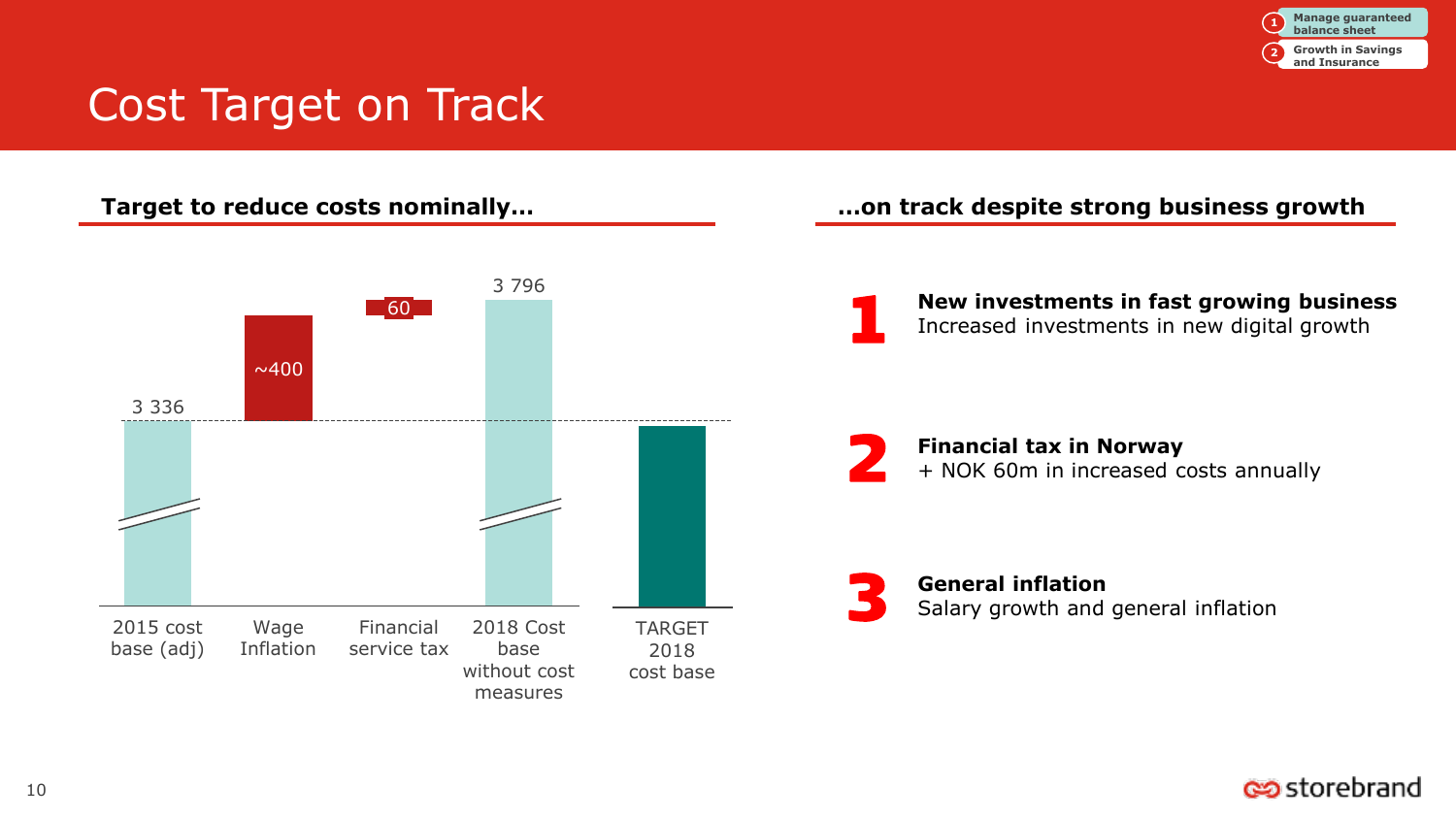### Strong capital generation and robust balance sheet



### es storebrand

\* Includes the acquisition of Skagen

11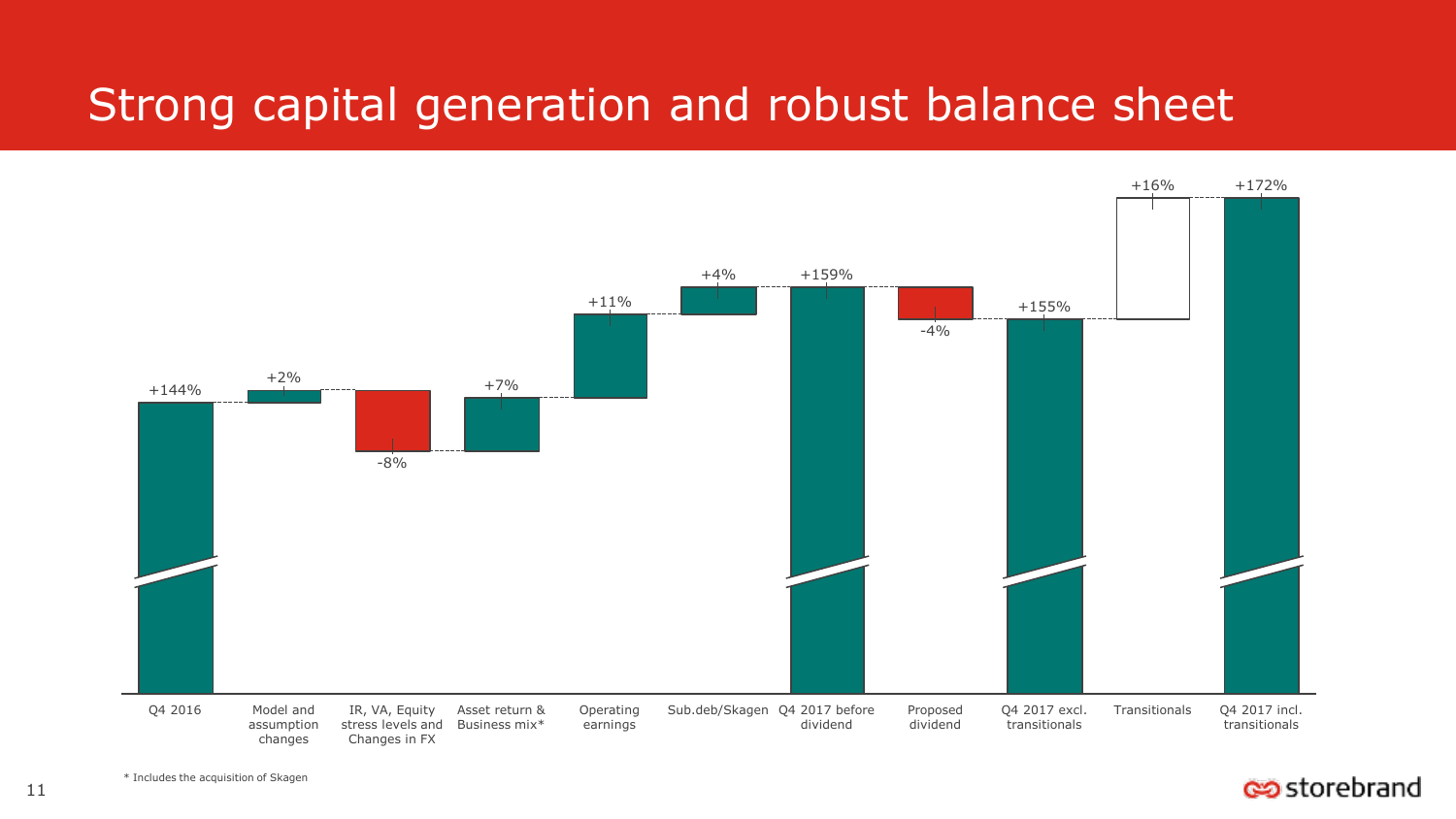

### Growth in Savings and Insurance

 $\begin{array}{|c|c|c|c|c|}\n\hline\n & & 64 & 85 & 105 & 128 & 140 & 168 \\
\hline\n & 64 & 85 & 105 & 128 & 140 & 168 \\
\hline\n\end{array}$ 2011 2012 2013 2014 2015 2016 2017 **+21%** UL reserves (NOKbn) **Unit Linked**

#### **Asset management**



#### **Insurance**



Portfolio premiums (NOKm) and the control of the control of the control of the control of the Balance (NOKbn)





### es storebrand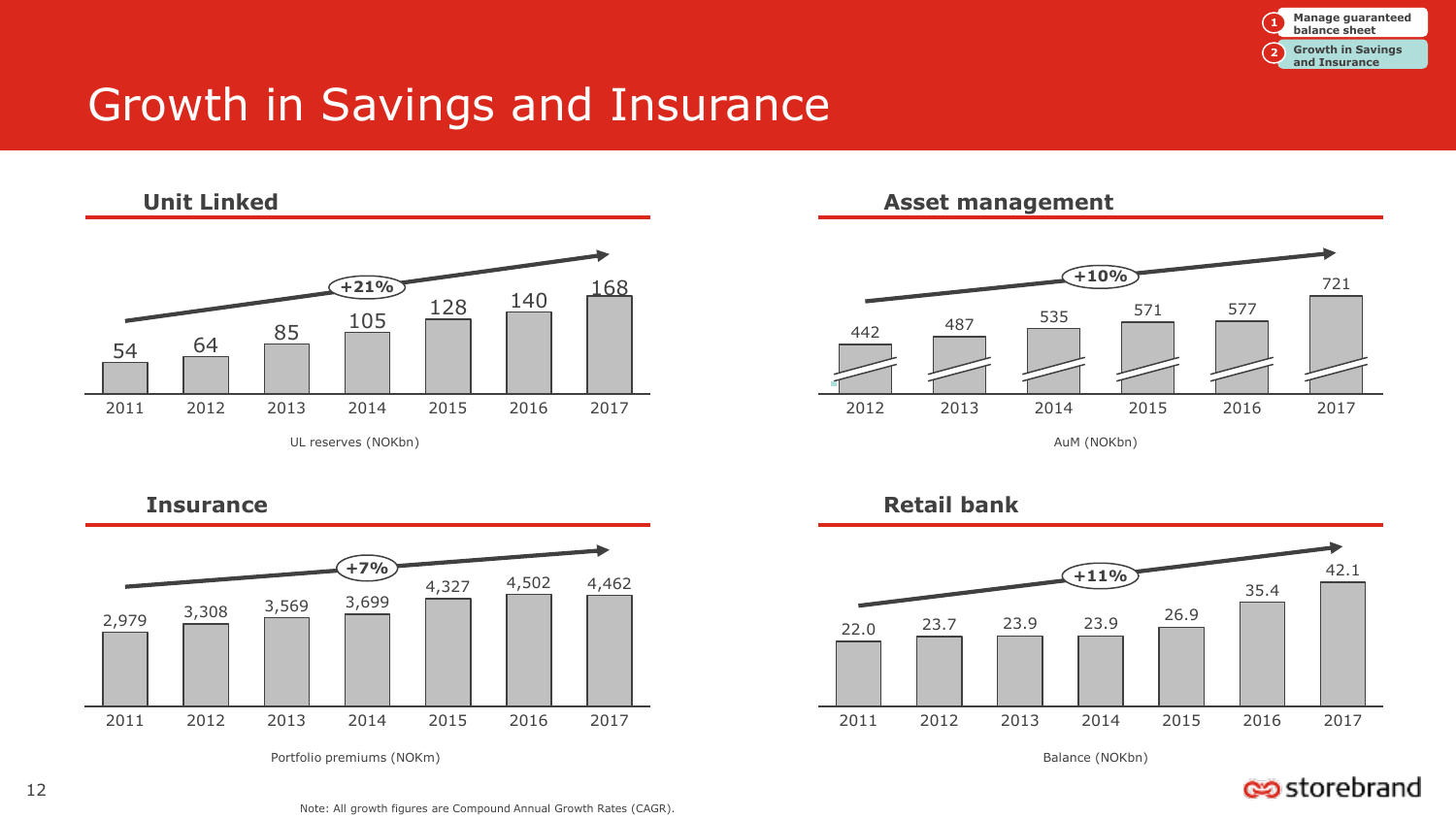## Growth in Savings continues, Insurance growth paused by changes in distribution



es storebrand

**Manage guaranteed balance sheet Growth in Savings and Insurance**

**1 2**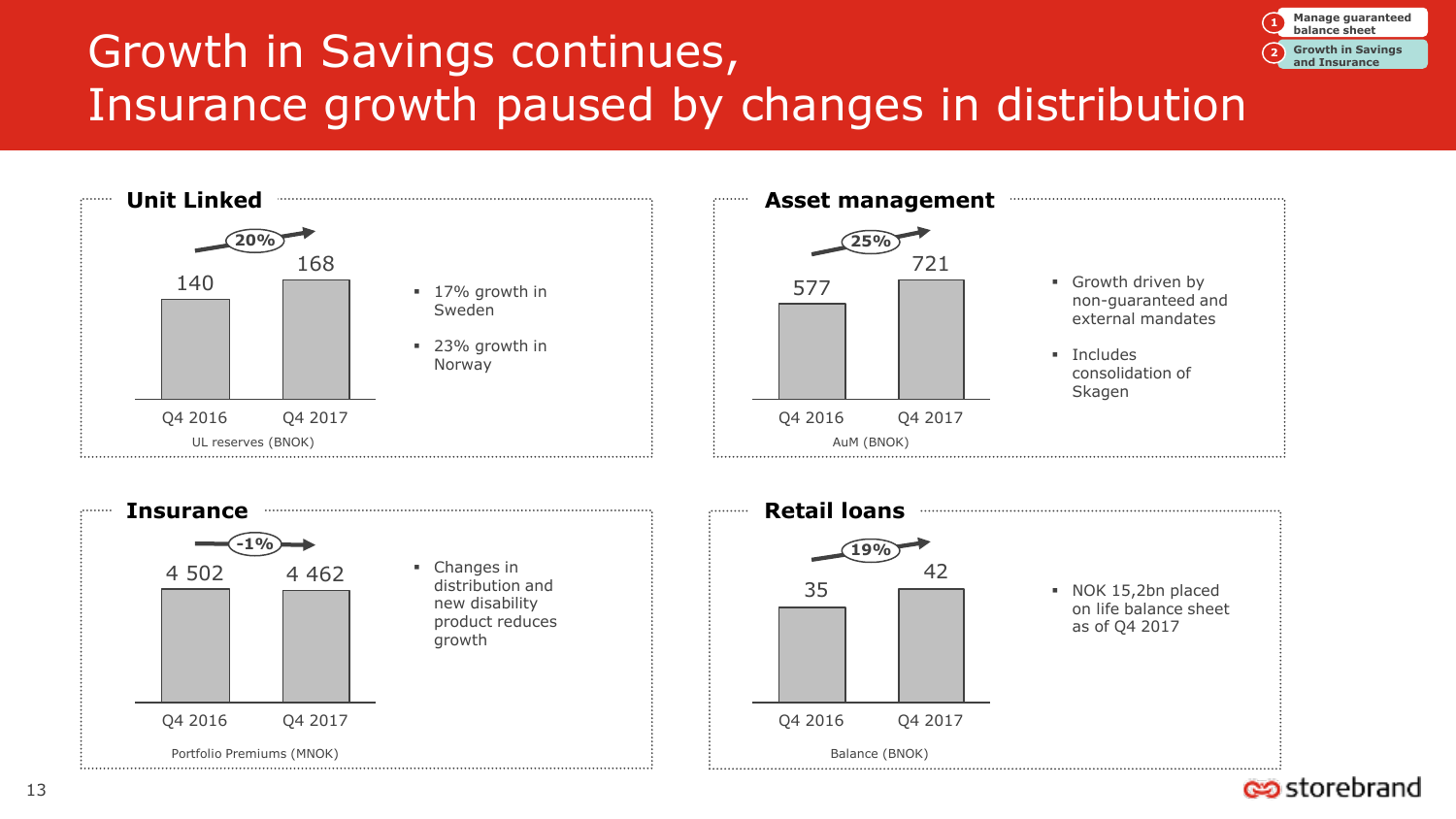## Storebrand is Well Capitalized for Growth and Dividends

**Tangible equity more than doubled since 2010**



**Strong solvency position**



es storebrand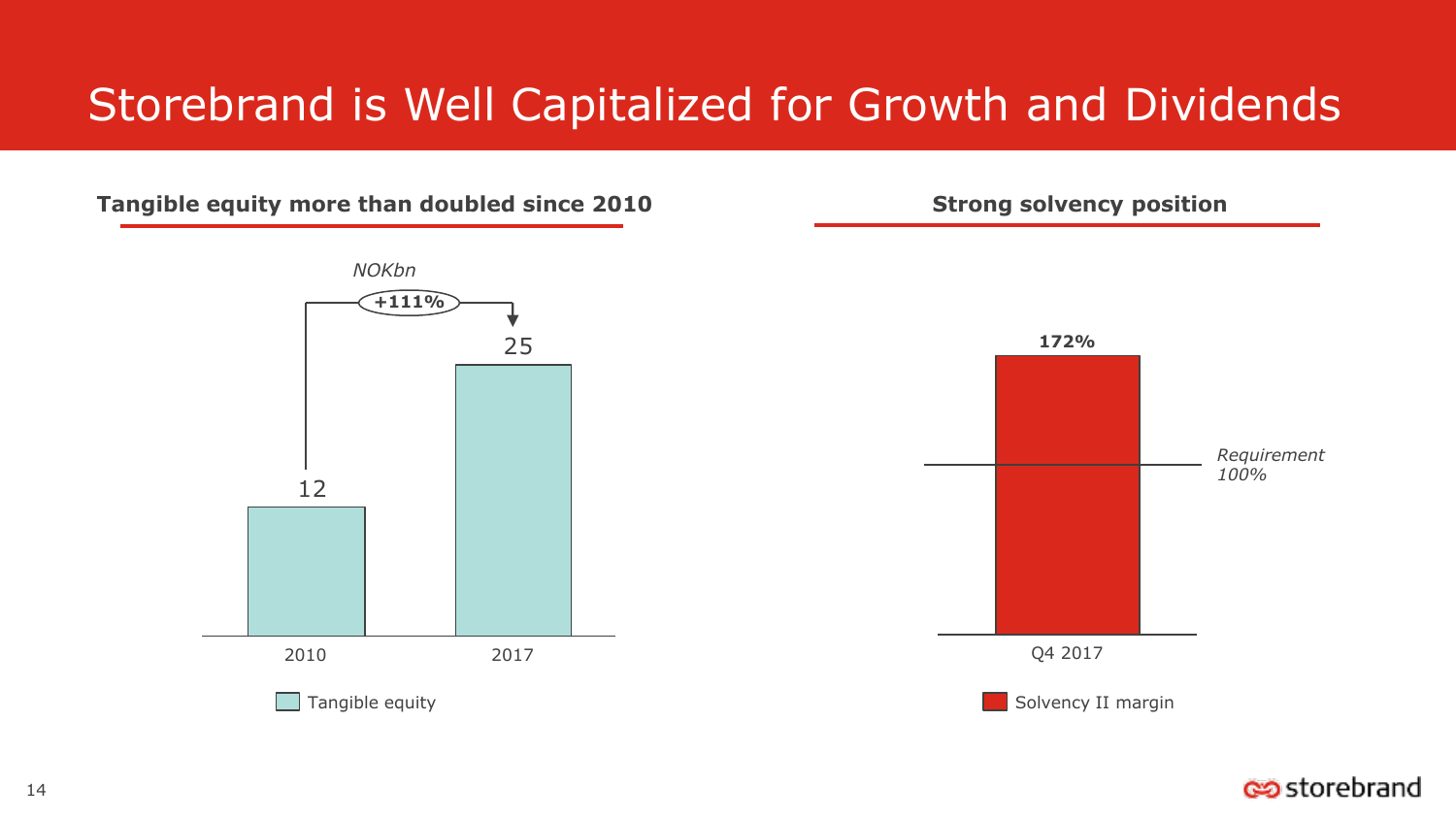

## 6. Årsoppgjøret 2017

11.04.2018 Lars Aa. Løddesøl Group CFO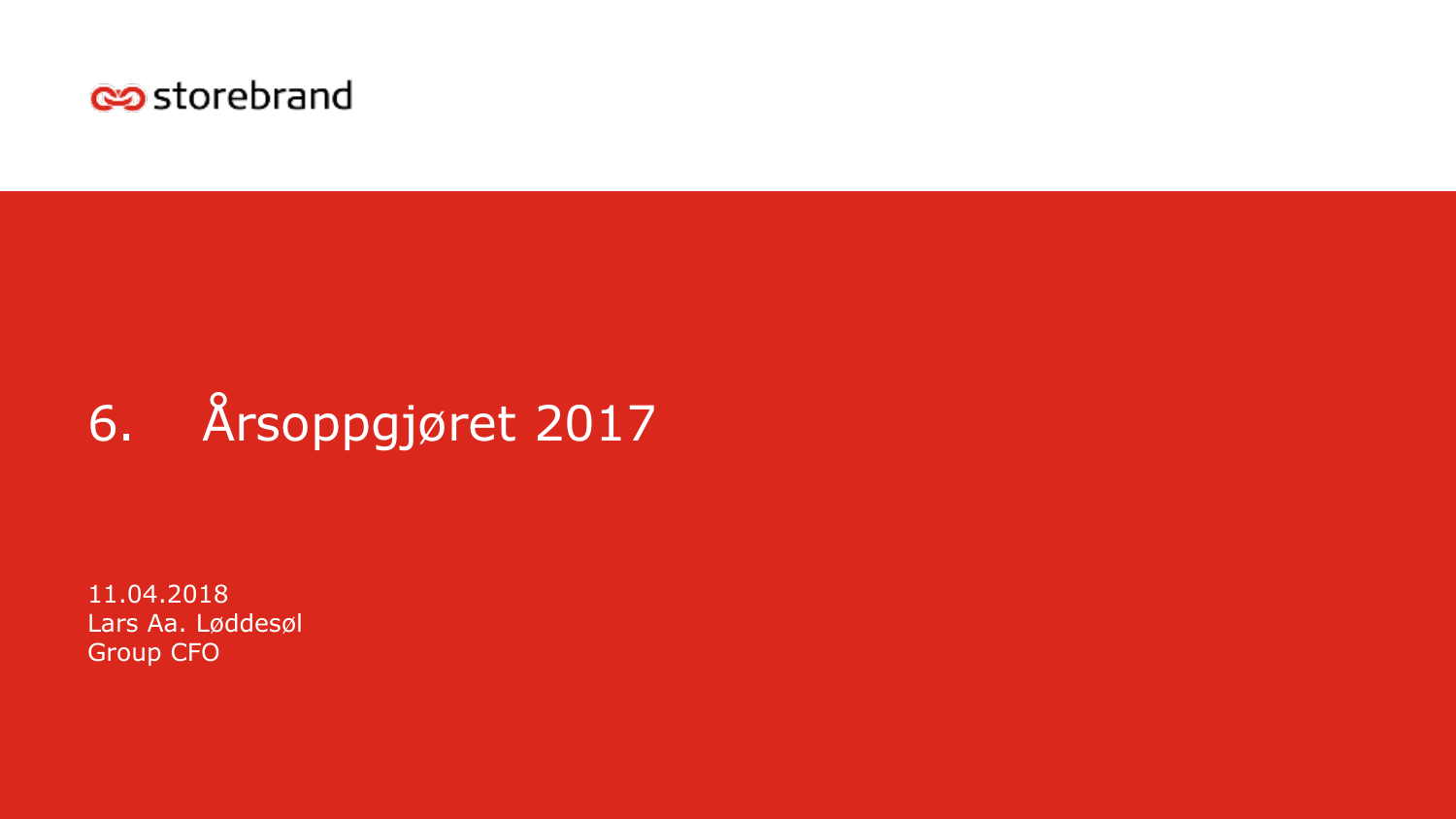### Resultat for juridiske selskaper og Storebrand ASA

### *Storebrand konsern*

### *Resultat pr. selskap/delkonsern*

|                                                    | $1.1 - 31.12$ |         |
|----------------------------------------------------|---------------|---------|
| <b>NOK Mill.</b>                                   | 2017          | 2016    |
|                                                    |               |         |
| Storebrand Livsforsikring konsern                  | 1 9 9 2       | 2 0 9 3 |
| Storebrand Asset Management konsern                | 823           | 518     |
| Storebrand Bank konsern                            | 194           | 203     |
| <b>Storebrand Forsikring AS</b>                    | 107           | 108     |
| Storebrand Helseforsikring AS                      | 40            | 38      |
| Storebrand ASA/Øvrig                               | $-215$        | $-48$   |
| Konsernresultat før amortisering                   | 2940          | 2913    |
| Nedskriving og amortisering immaterielle eiendeler | $-536$        | $-406$  |
| Konsernresultat før skatt                          | 2 4 0 4       | 2 5 0 6 |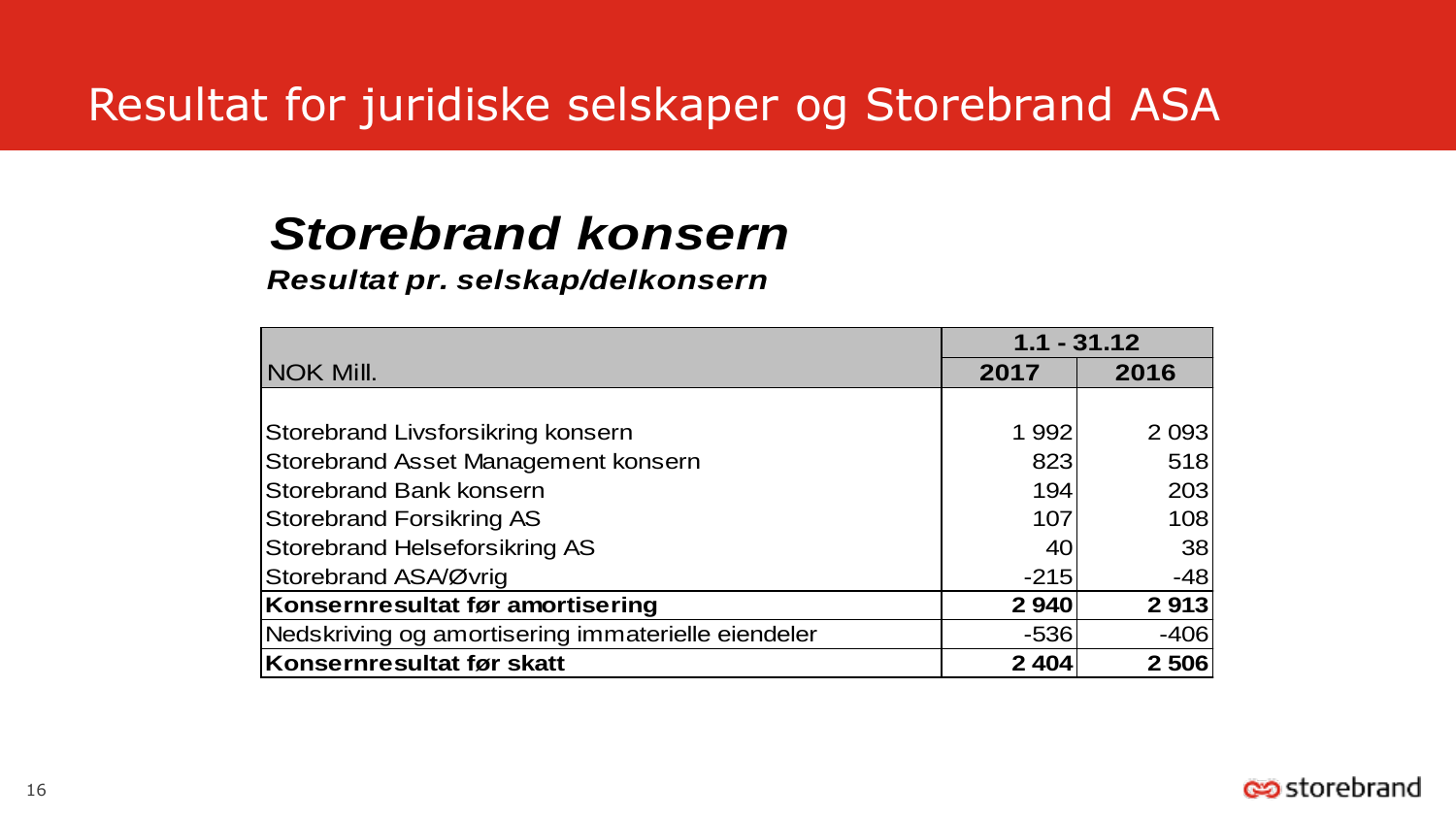### Konsernresultat 2017

| <b>Konsernresultat</b>                                 |                |         |
|--------------------------------------------------------|----------------|---------|
|                                                        | Året           |         |
| <b>NOK mill</b>                                        | 2017           | 2016    |
| Fee- og administrasjonsinntekter                       | 4 7 7 9        | 4 2 9 4 |
| Forsikringsresultat                                    | 1 146          | 945     |
| Driftskostnader                                        | $-3498$        | $-3250$ |
| <b>Driftsresultat</b>                                  | 2 4 2 7        | 1989    |
| Finansresultater og risikoresultater liv               | 513            | 924     |
| Konsernresultat før amortisering                       | 2 9 4 0        | 2913    |
| Amortisering og nedskrivning av immaterielle eiendeler | -536           | $-406$  |
| Konsernresultat før skatt                              | 2 4 0 4        | 2506    |
| Skatt                                                  | $\overline{2}$ | $-364$  |
| Konsernsresultat etter skatt                           | 2 4 0 5        | 2143    |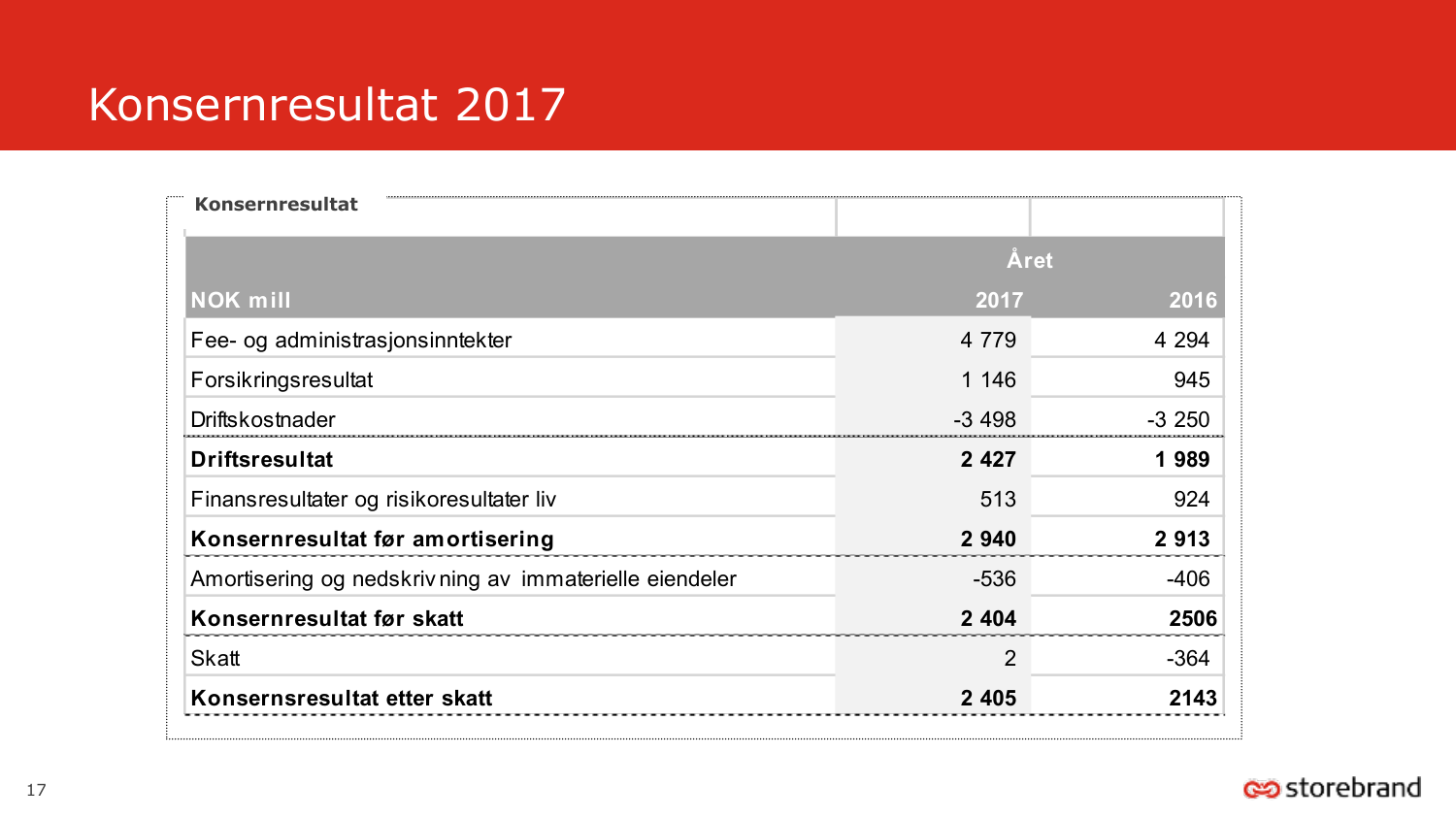## Resultat per virksomhetsområde

| <b>Example 2 Find of business</b> |           |         |  |
|-----------------------------------|-----------|---------|--|
|                                   | Full year |         |  |
| <b>NOK million</b>                | 2017      | 2016    |  |
| Savings - non-guaranteed          | 1511      | 1 0 6 3 |  |
| Insurance                         | 608       | 575     |  |
| Guaranteed pension                | 766       | 870     |  |
| Other profit                      | 55        | 405     |  |
| <b>Profit before amortisation</b> | 2940      | 2 913   |  |
|                                   |           |         |  |

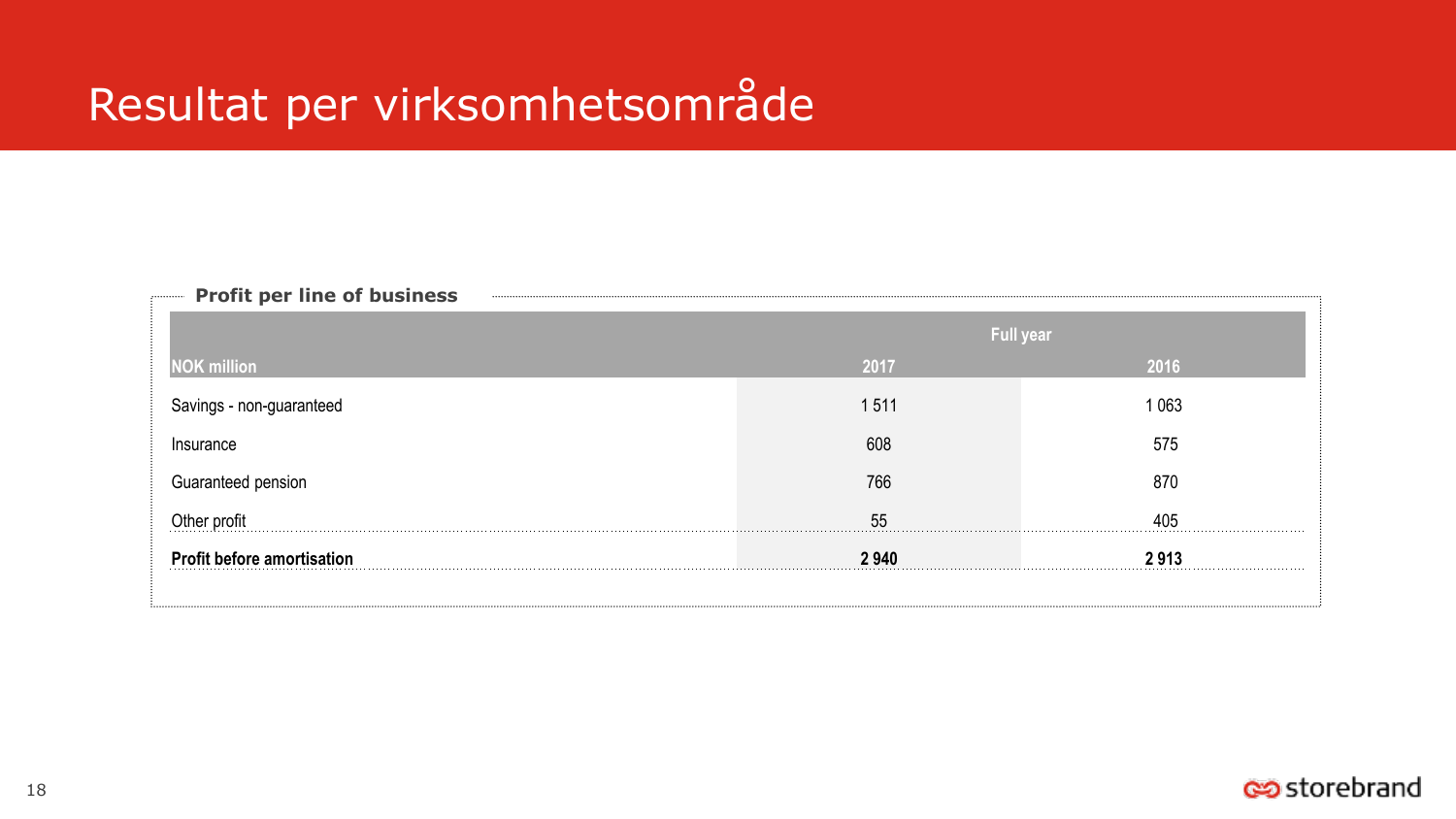## Sparing (ikke-garantert) - Sterk vekst i midler til forvaltning og boliglån



<sup>2</sup> Growth figures from YTD 2016 to YTD 2017.

<sup>3</sup> Includes consolidation of Skagen. Growth figures from YTD 2016 to YTD 2017.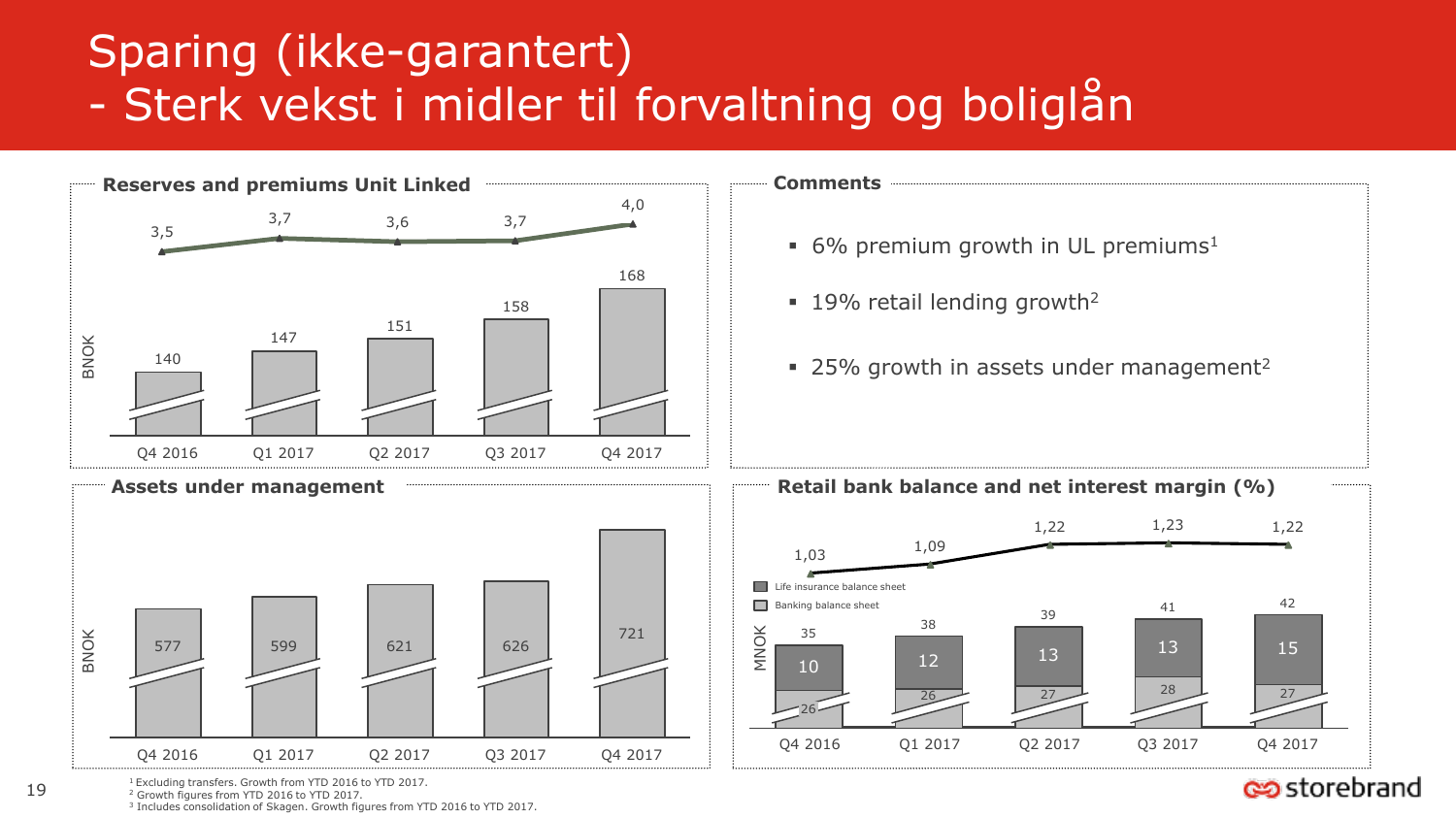## Forsikring - Stabil utvikling



<sup>1</sup> Growth figures show development from 2016 to 2017 YTD.

### ostorebrand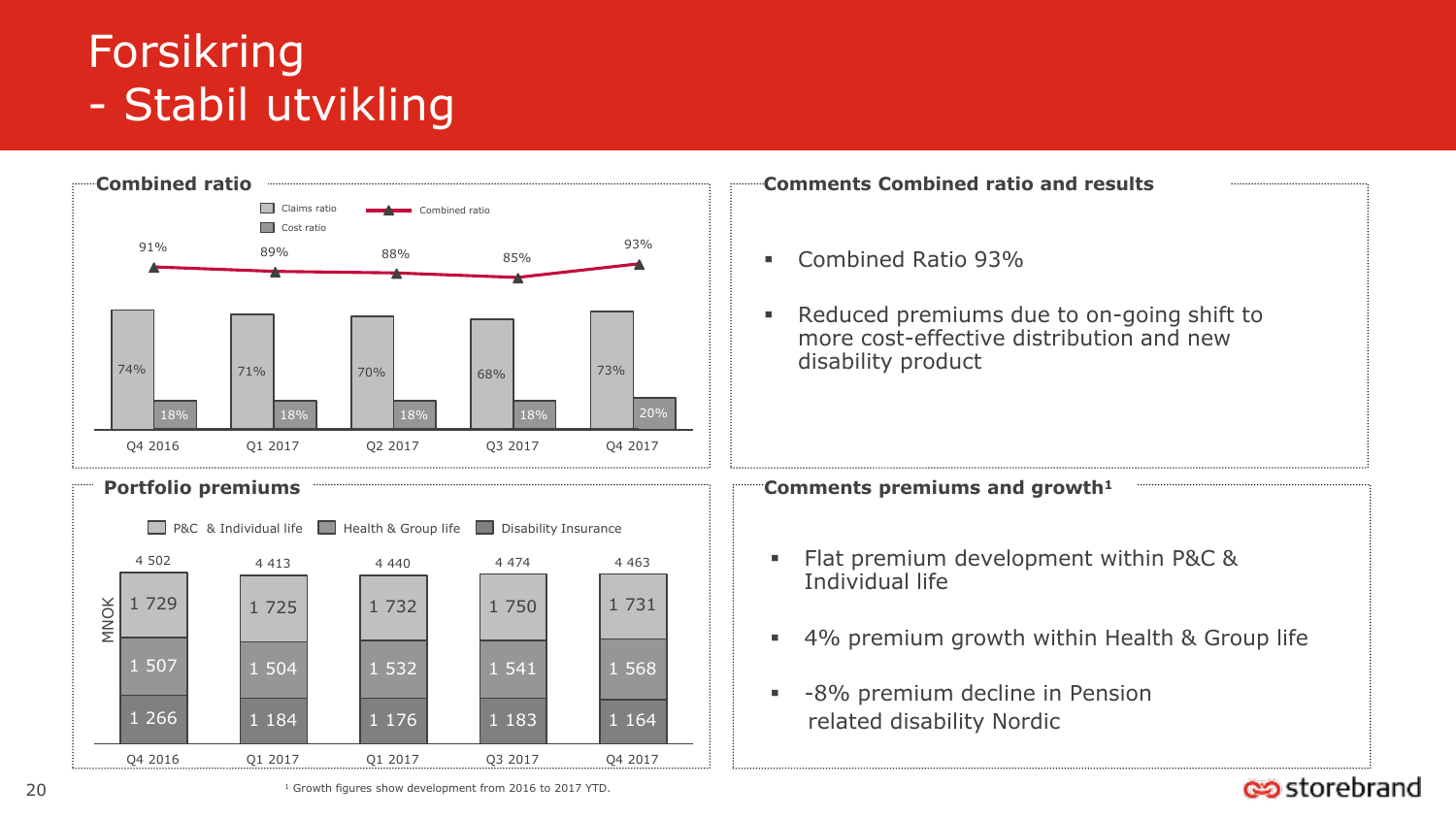### Garantert pensjon - robust bufferkapital og langsiktig reduksjon av garanterte reserver

Q4 2016



| 2017    | 2016  |         |
|---------|-------|---------|
| 4Q      | 4Q    | Change  |
| 3 7 0 7 | 2684  | 1 0 2 4 |
| 8531    | 8785  | $-253$  |
| 8 2 5 4 | 6794  | 1461    |
| 7042    | 5663  | 1 3 7 9 |
| 27 535  | 23924 | 3610    |
|         |       |         |

*1) The term Buffer capital in this table is not consistent with the definition of buffer capital made in the IFRS accounting*



Q1 2017 Q3 2017 Q2 2017

es storebrand

Q4 2017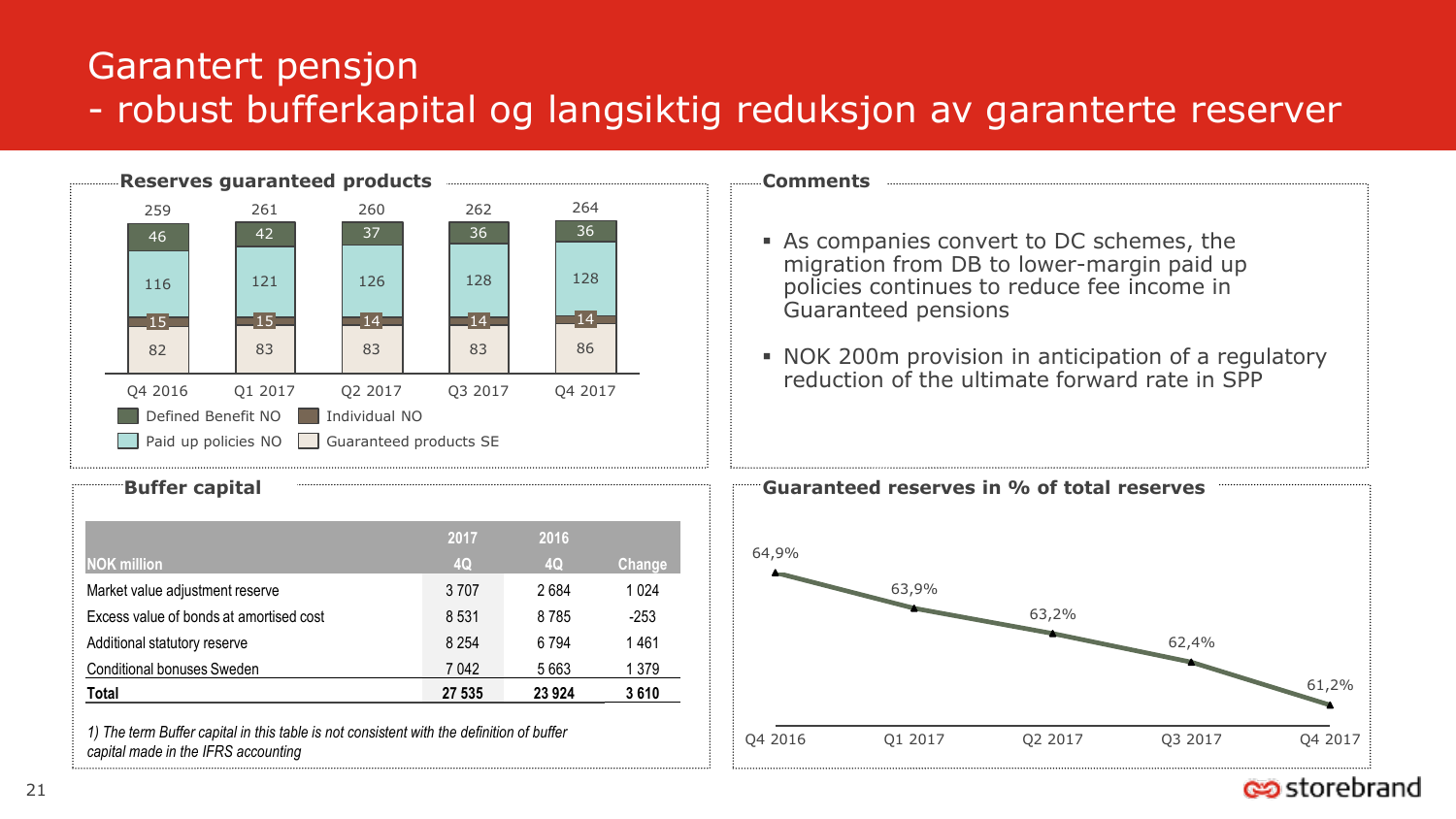## Nøkkeltall









<sup>1</sup> Result before amortisation, write-downs.

<sup>2</sup>Earnings per share after tax adjusted for amortisation of intangible assets.

<sup>3</sup> Customer buffers in Benco not included. In addition there are unallocated investment results of NOK 4.3 billion in Norwegian guaranteed that will be allocated at year end. <sup>4</sup>Solidity capital/customer buffers does not include provisions for future longevity reserves.

### es storebrand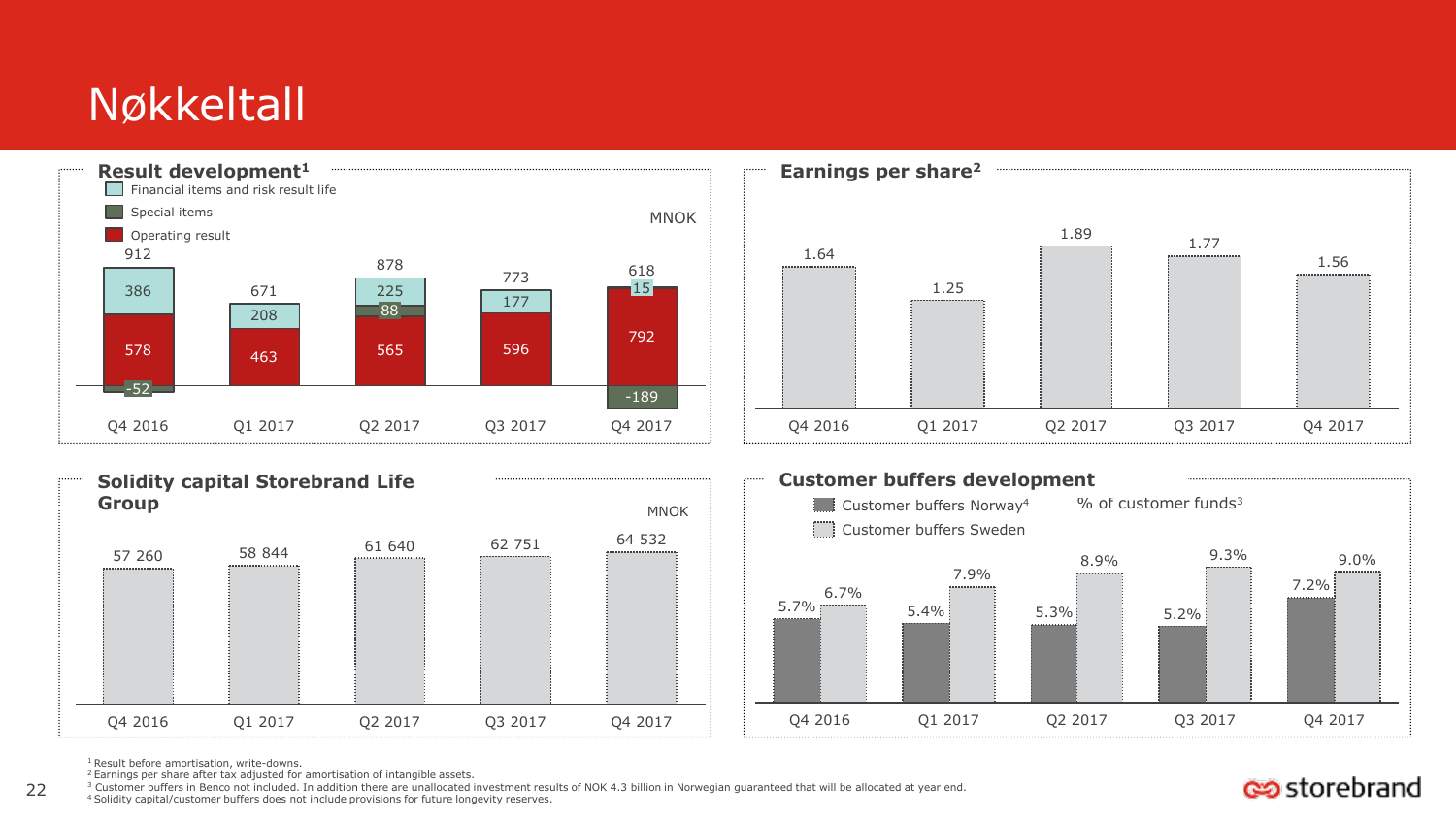### Storebrand ASA – resultat

| NOK mill.                                                  | 2017    | 2016   |
|------------------------------------------------------------|---------|--------|
| <b>Driftsinntekter</b>                                     |         |        |
| Inntekt på investering i datterselskap                     | 2 1 5 4 | 899    |
| Netto inntekter og gevinster fra finansielle instrumenter: |         |        |
| -obligasjoner og andre verdipapirer med fast avkastning    | 36      | 48     |
| -finansielle derivater/andre finansielle instrumenter      | -4      | $-7$   |
| Andre finansinntekter                                      |         | 55     |
| <b>Driftsinntekter</b>                                     | 2 1 8 8 | 996    |
| Rentekostnader                                             | $-69$   | $-85$  |
| Andre finanskostnader                                      | $-62$   | -6     |
| Driftskostnader                                            |         |        |
| Personalkostnader                                          | $-41$   | $-27$  |
| Avskrivninger                                              | -1      | $-1$   |
| Andre driftskostnader                                      | -81     | -48    |
| Sum driftskostnader                                        | $-123$  | -76    |
| Sum kostnader                                              | $-254$  | $-167$ |
| Resultat før skattekostnad                                 | 1934    | 829    |
| Skattekostnad                                              | $-110$  | $-91$  |
| Årsresultat                                                | 1824    | 738    |
| Disponeringer                                              |         |        |

| <b>Disponeringer</b>             |         |     |
|----------------------------------|---------|-----|
| Overføring til annen egenkapital | 656     | 43  |
| Avsatt aksjeutbytte              | 1 1 6 8 | 695 |
| Sum disponeringer                | 1824    | 738 |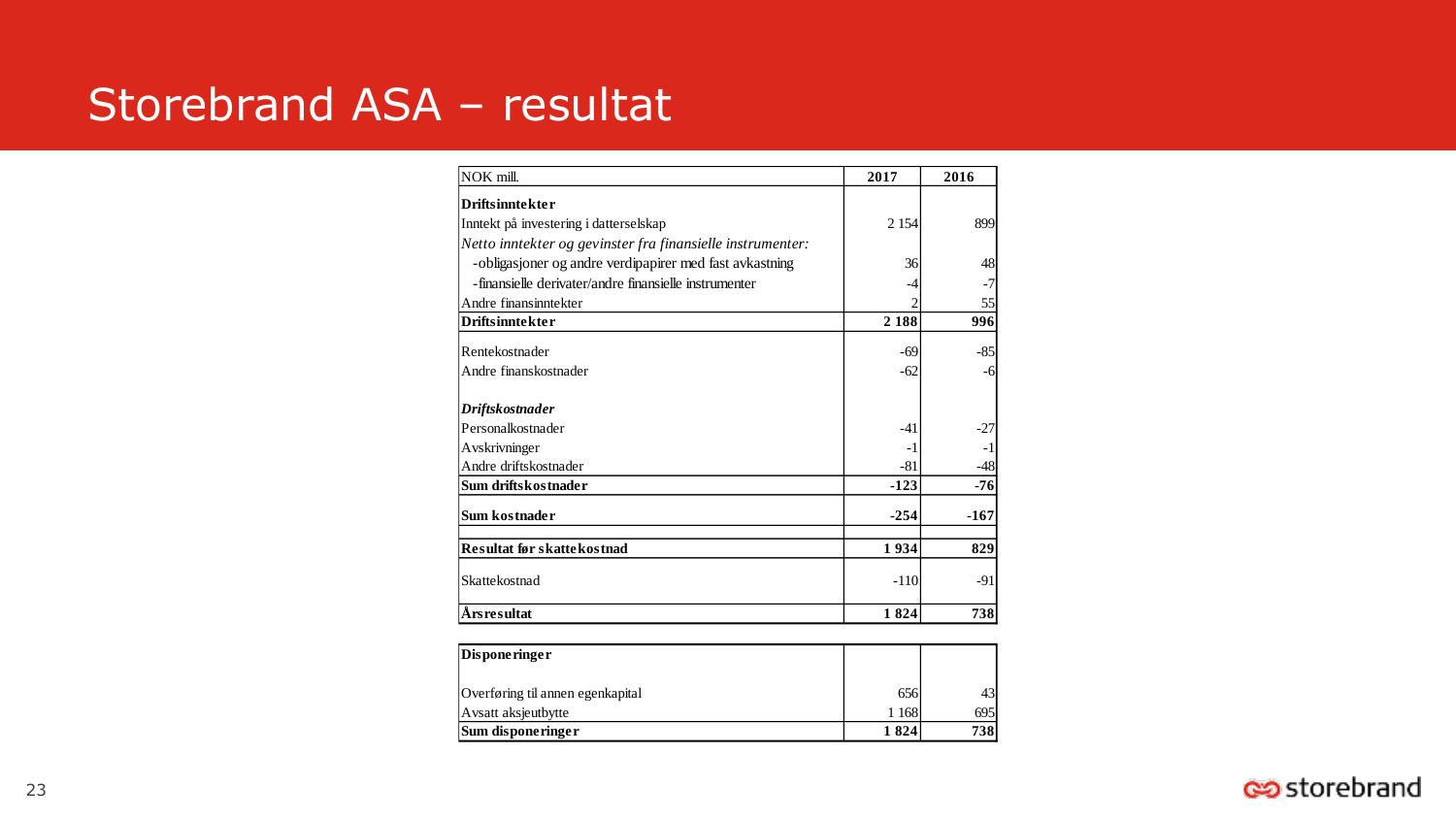### Storebrand ASA – balanse

| NOK mill.                 | 31.12.17 | 31.12.16 |
|---------------------------|----------|----------|
|                           |          |          |
| Aksjer i konsernselskaper | 18 724   | 17 102   |
| Investeringsaktiva        | 1 3 9 9  | 2 1 4 3  |
| Andre eiendeler           | 2 4 2 3  | 1 2 3 9  |
| Sum eiendeler             | 22 5 45  | 20 4 84  |
|                           |          |          |
| Egenkapital               | 18 648   | 16 855   |
| Lån                       | 2 2 7 0  | 2698     |
| Annen gjeld               | 1 626    | 931      |
| Sum gjeld og egenkapital  | 22 5 45  | 20 4 84  |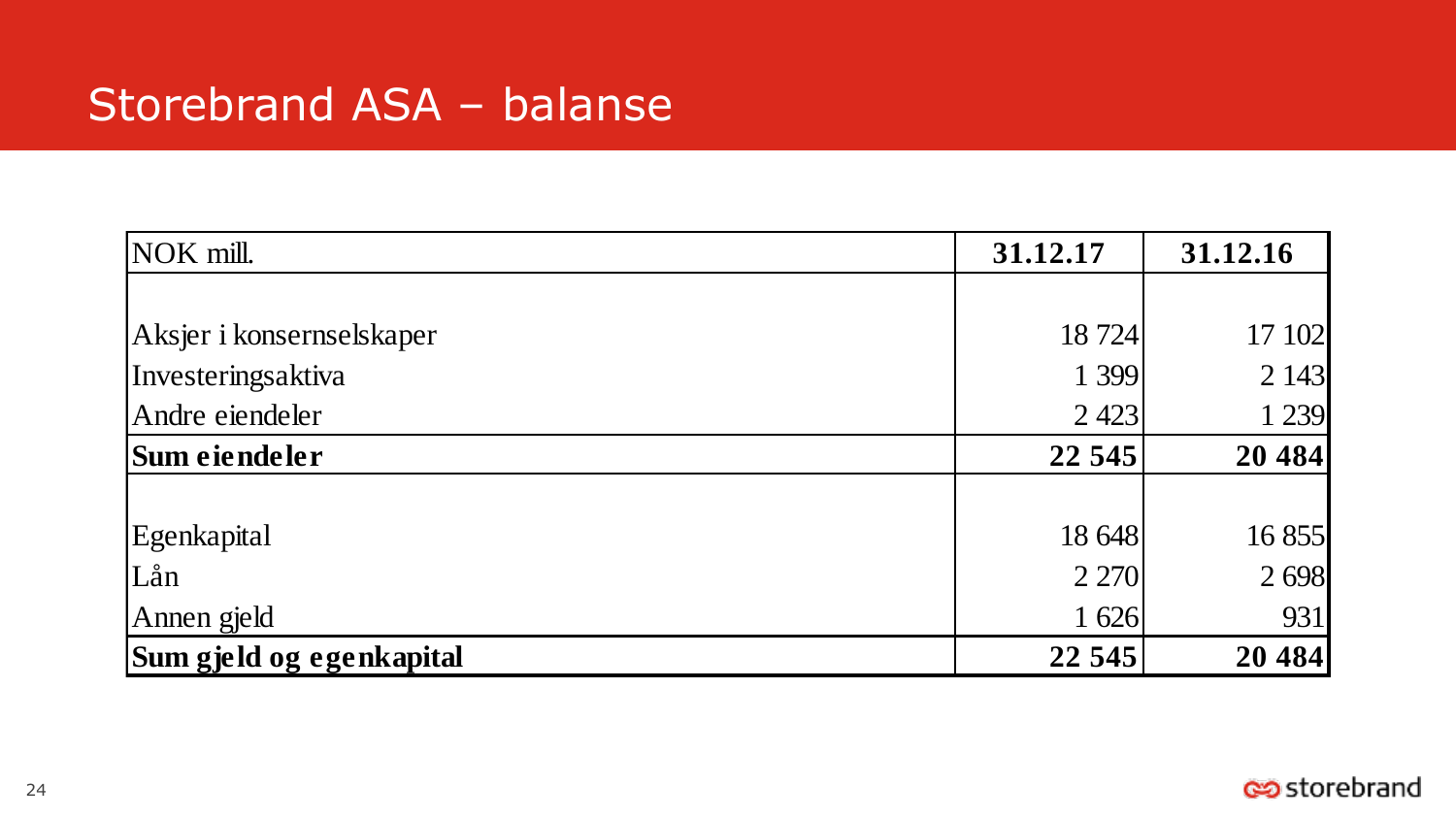## Storebrands årsrapport 2017

costorebrand

### Green is good

"20% av verdens befolking bruker i dag 80% av ressursene. Selskaper som er godt forberedt på å møte de globale utfordringene har langt større sjanse til å skape lønnsom vekst enn sine konkurrenter"



Jan Erik Saugestad, Konserndirektør Kapitalforvaltning

Årsrapport 2017

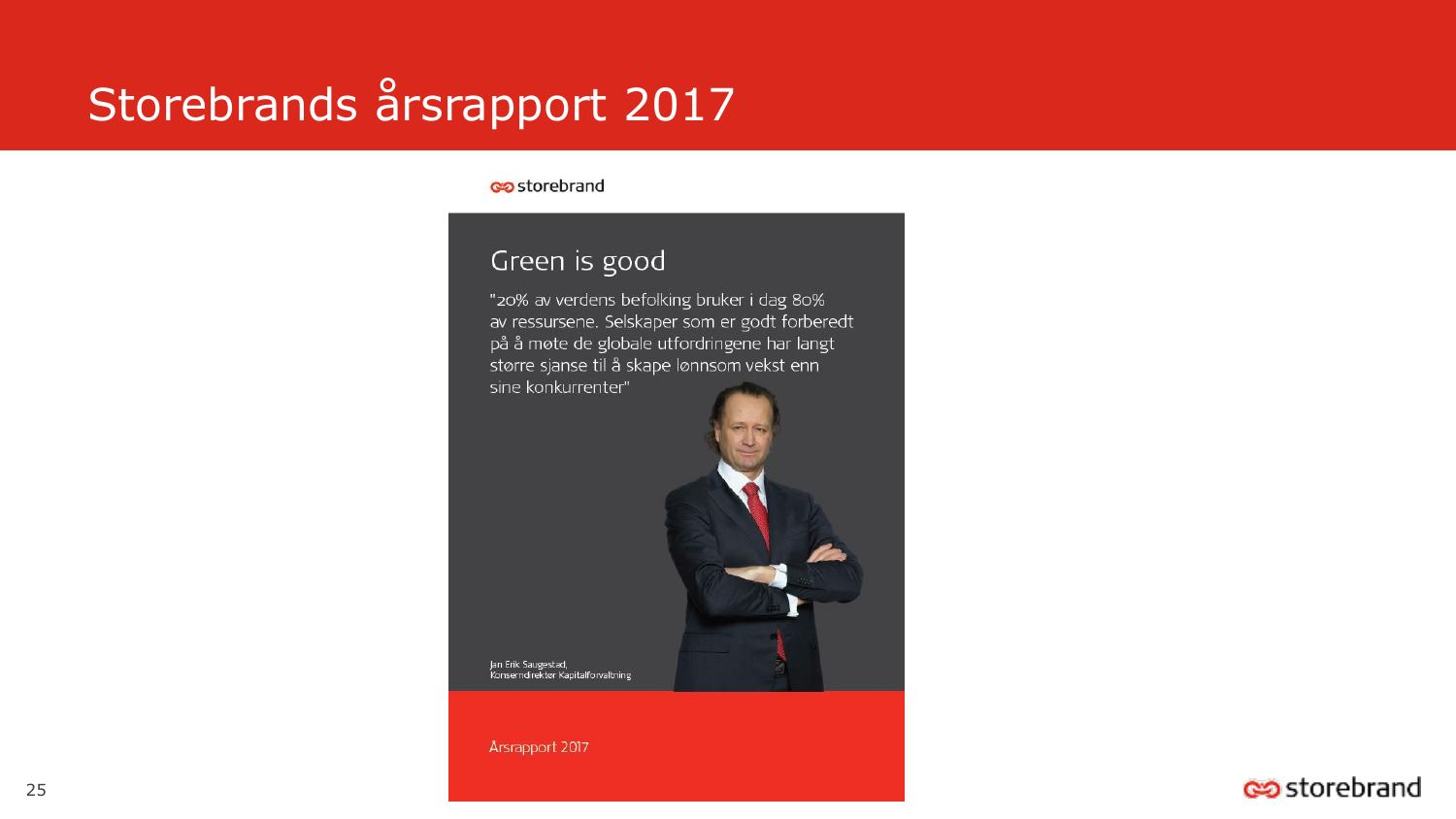## Styrets forslag til disponering av årsresultat i Storebrand ASA for 2017

### Generalforsamling i Storebrand ASA - 11. april 2018

Didrik Munch Styrets leder

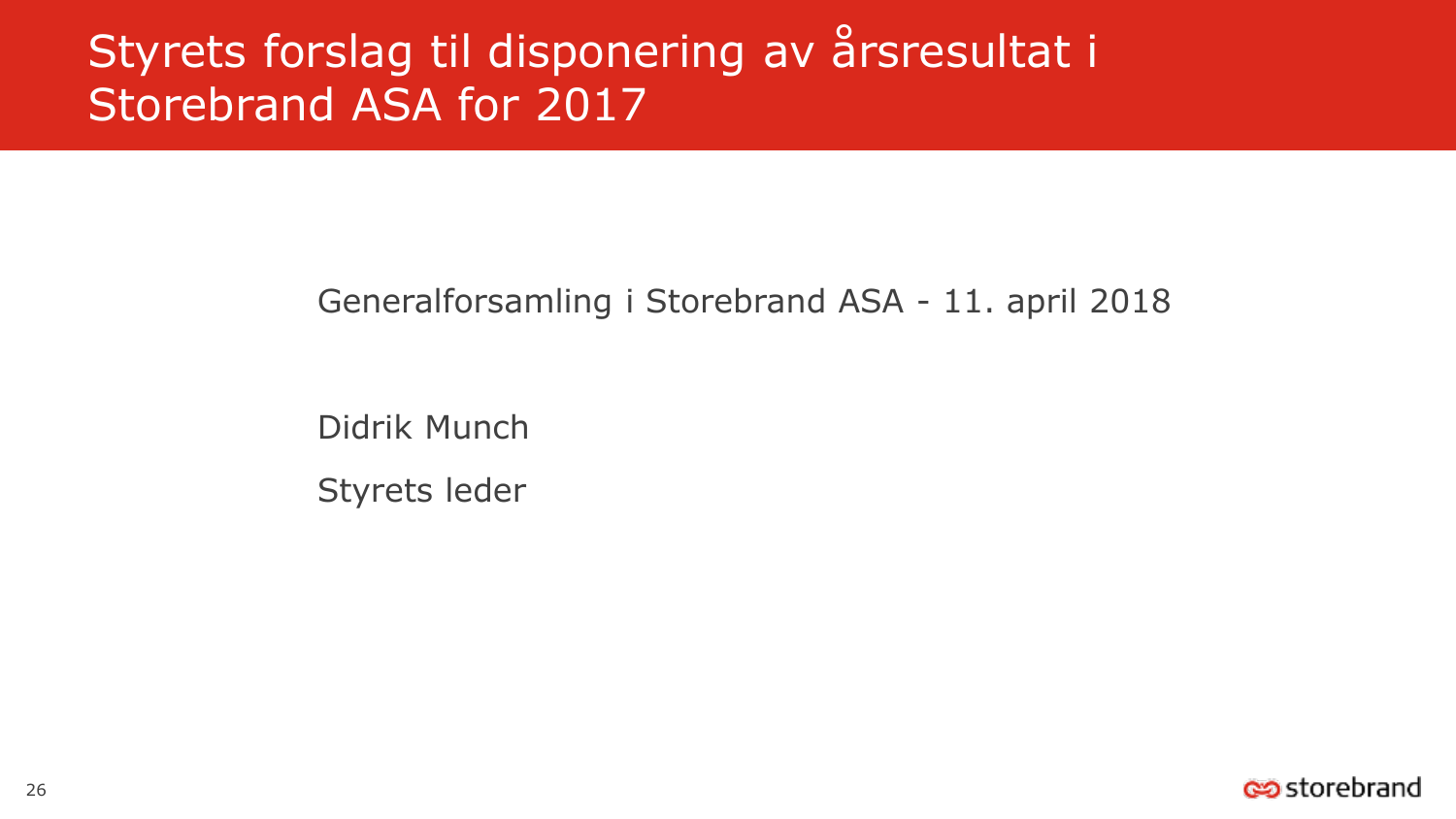## Foreslått utbytte 2017

### Dividend per share



- Cash dividend of 40% of profit after tax (adj for amortization)
- NOK 2.10 per share in ordinary dividend and a NOK 0.40 in special dividend is payed based on strong financial results and strong post tax results
- Dividend of NOK 1.3 billion from Storebrand Livsforsikring AS will reduce net debt, strengthen group liquidity and dividend paying capacity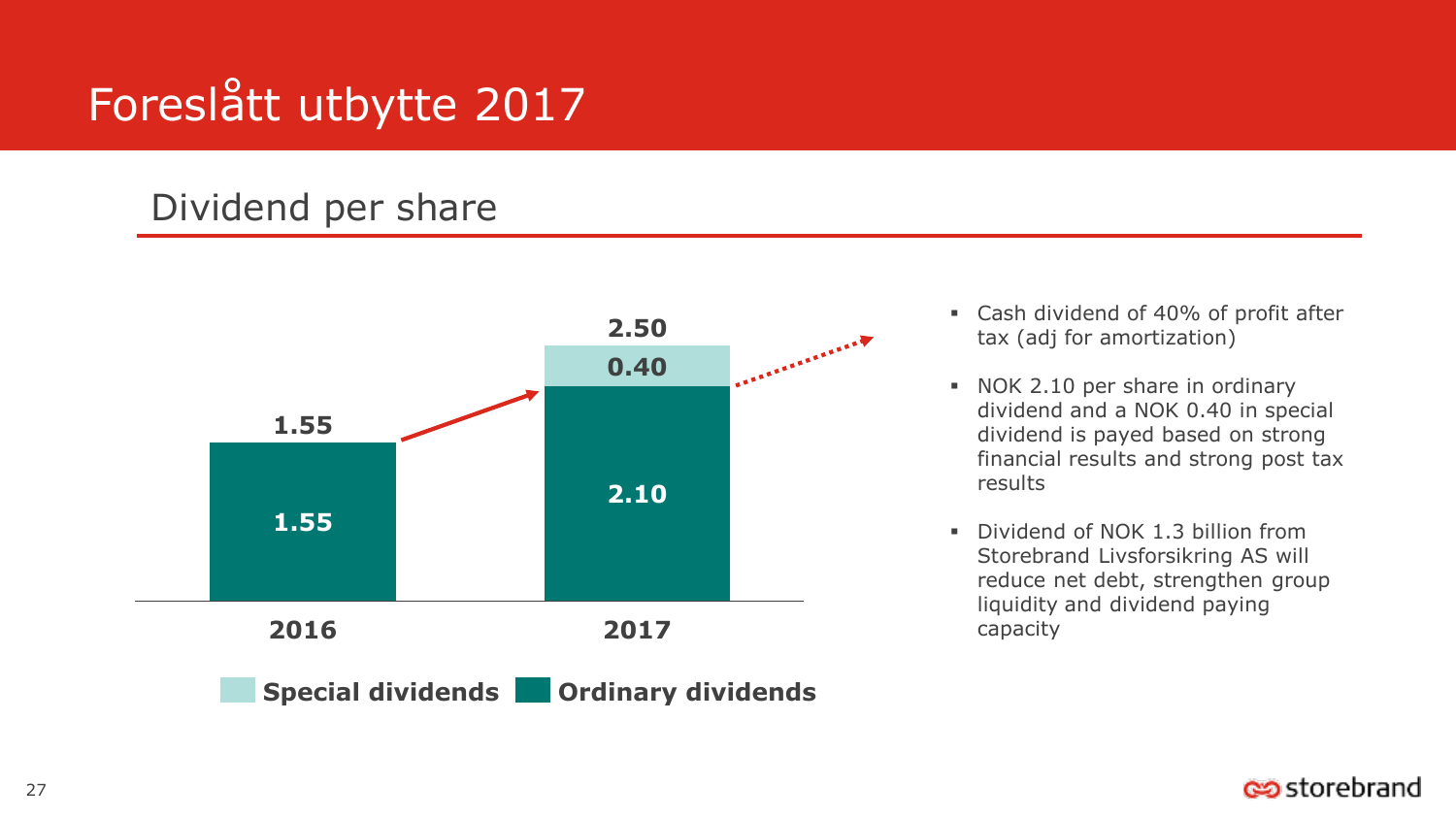## Ny utbyttepolitikk

Storebrand's objective is to create attractive and competitive returns for shareholders through dividends and value creation in the business.

Our ambition is to pay stable and growing base dividends combined with special dividends to reflect financial markets volatility and capital release. The expected capital release will lead to increased pay out ratio over time**.**

### New  $\circledcirc$  storebrand dividend policy:

Storebrand aims to pay a dividend of more than 50% of Group result after tax. The Board of Directors ambition is to pay ordinary dividends per share of at least the same nominal amount as the previous year. Ordinary dividends are subject to a sustainable solvency margin of above 150%. If the solvency margin is above 180%, the Board of Directors intends to propose special dividends or share buy backs.

### es storebrand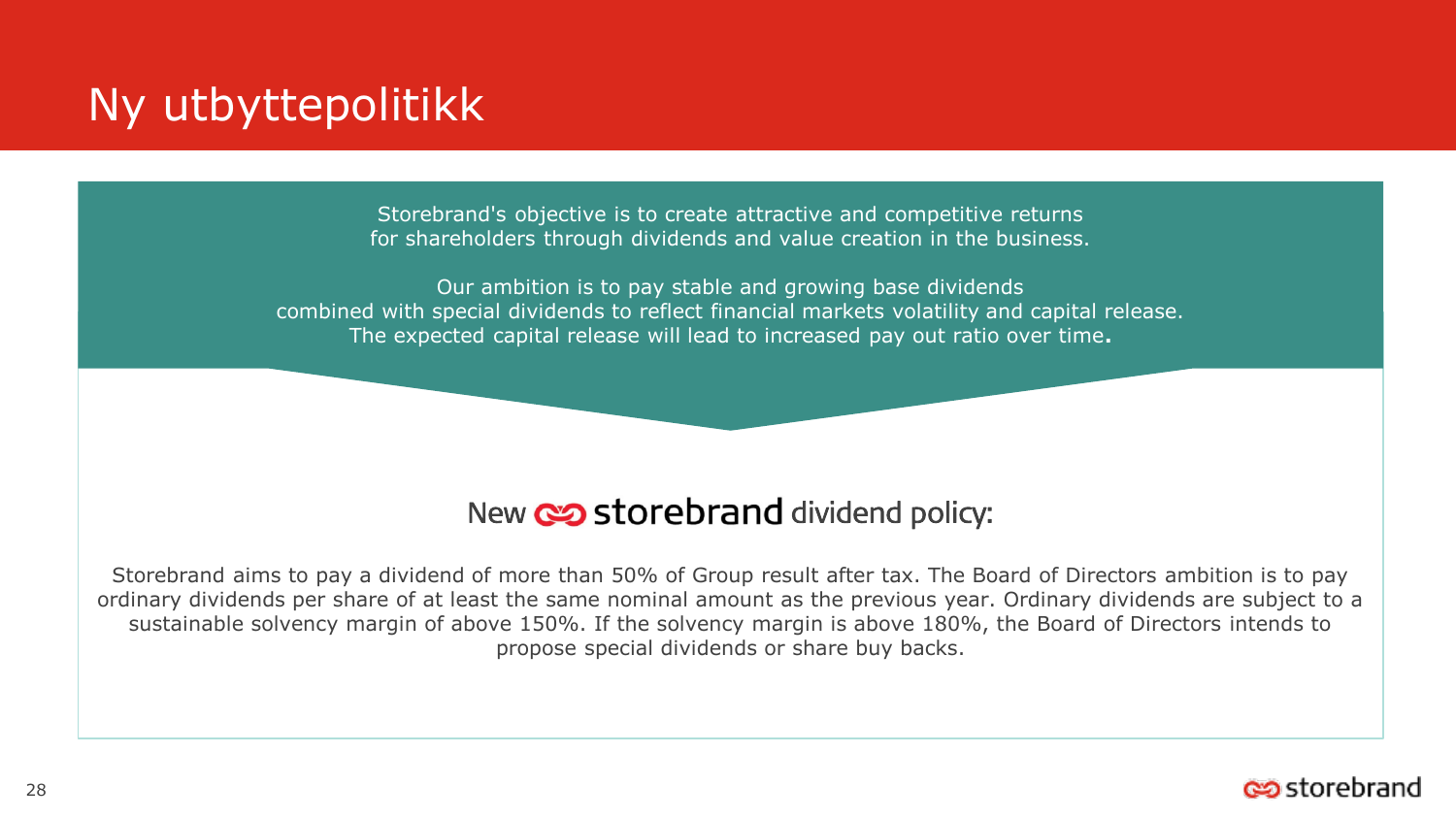Styret anbefaler for generalforsamlingen et utbytte på 2,50 kr per aksje for 2017 eksklusive selskapets beholdning av egne aksjer. Aksjen handles på børsen uten utbytte fra og med 12. april 2018. Utbyttet utbetales 24. april 2018.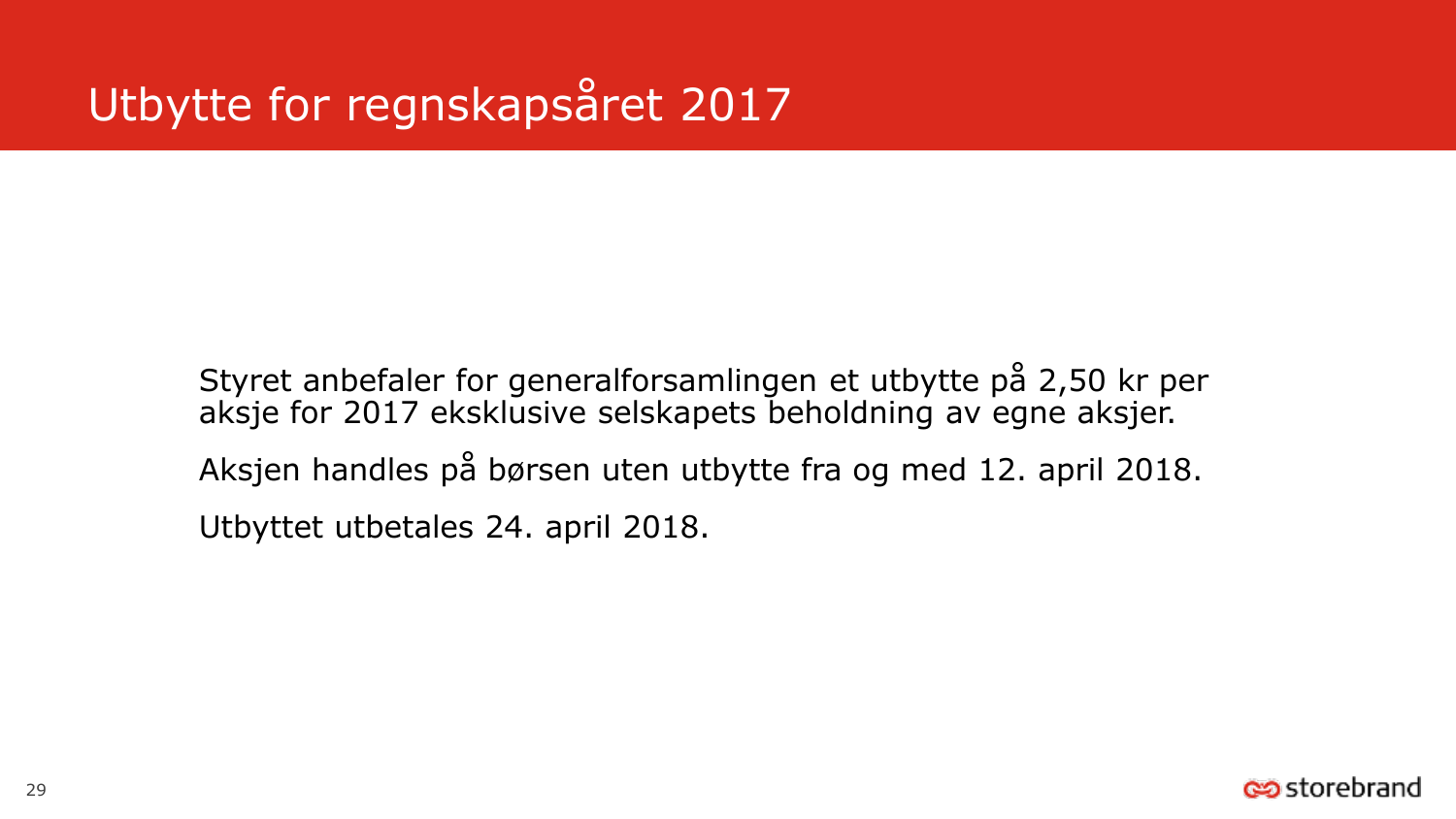### Revisjonsberetningen for 2017

### Generalforsamling i Storebrand ASA - 11. april 2018

Henrik Woxholt

Statsautorisert revisor

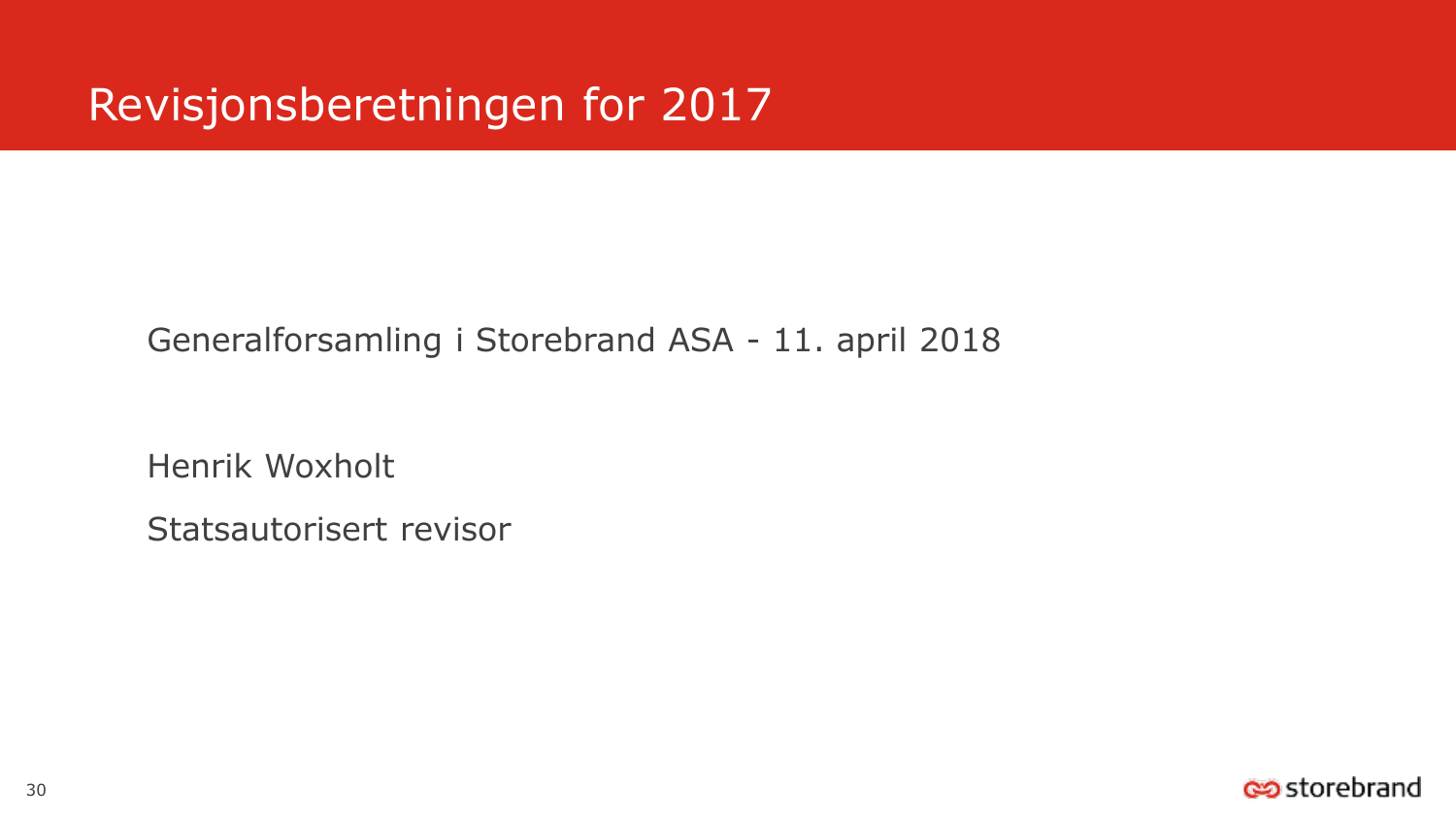## Revisjonsberetningen for 2017

**Utdrag fra uttalelse om revisjonen av årsregnskapet og øvrige lovmessige krav**

#### Etter vår mening:

- er årsregnskapet avgitt i samsvar med lov og forskrifter
- gir selskapsregnskapet et rettvisende bilde av den finansielle stillingen til Storebrand ASA per 31. desember 2017 og av selskapets resultater og kontantstrømmer for regnskapsåret som ble avsluttet per denne datoen i samsvar med regnskapslovens regler og god regnskapsskikk i Norge.
- gir konsernregnskapet et rettvisende bilde av den finansielle stillingen til konsernet Storebrand ASA per 31. desember 2017 og av konsernets resultater og kontantstrømmer for regnskapsåret som ble avsluttet per denne datoen i samsvar med International Financial Reporting Standards som fastsatt av EU.

#### *Konklusjon om årsberetningen*

Basert på vår revisjon av årsregnskapet som beskrevet ovenfor, mener vi at opplysningene i årsberetningen og i redegjørelsene om foretaksstyring og samfunnsansvar om årsregnskapet, forutsetningen om fortsatt drift og forslaget til anvendelse av overskuddet er konsistente med årsregnskapet og i samsvar med lov og forskrifter.

#### *Konklusjon om registrering og dokumentasjon*

Basert på vår revisjon av årsregnskapet som beskrevet ovenfor, og kontrollhandlinger vi har funnet nødvendig i henhold til internasjonal standard for attestasjonsoppdrag (ISAE) 3000 «Attestasjonsoppdrag som ikke er revisjon eller forenklet revisorkontroll av historisk finansiell informasjon», mener vi at ledelsen har oppfylt sin plikt til å sørge for ordentlig og oversiktlig registrering og dokumentasjon av selskapets regnskapsopplysninger i samsvar med lov og god bokføringsskikk i Norge.

### ලන storebrand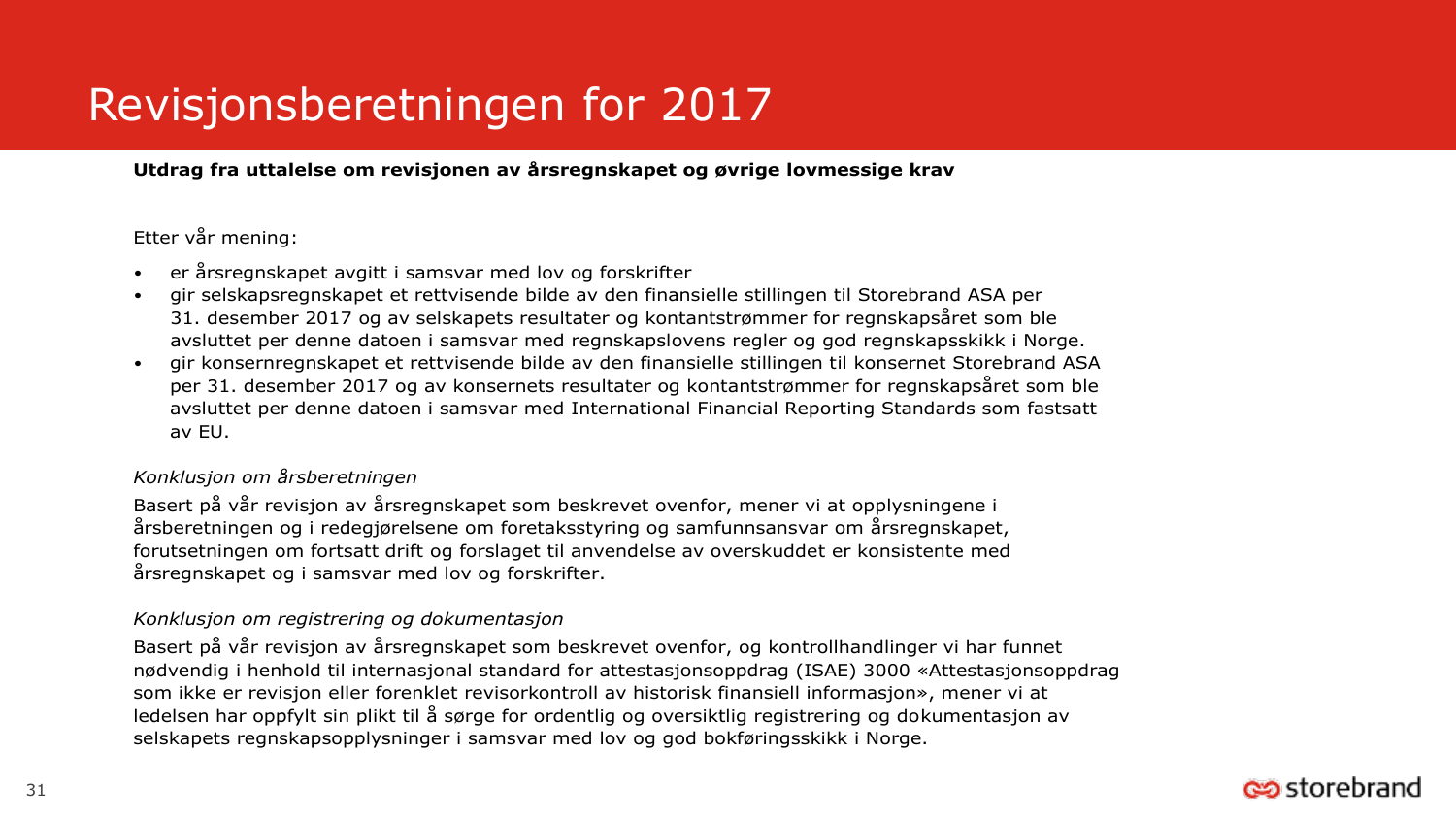Styrets fremlagte forslag til selskapsregnskap, konsernregnskap og årsberetning for 2017, herunder forslaget til disponering av årsresultatet, for Storebrand ASA godkjennes som Storebrand ASAs selskapsregnskap, konsernregnskap og årsberetning for 2017.

Det utdeles et utbytte på 2,50 kr per aksje for 2017, unntatt for selskapets beholdning av egne aksjer. Ex. utbyttedato er 12. april 2018.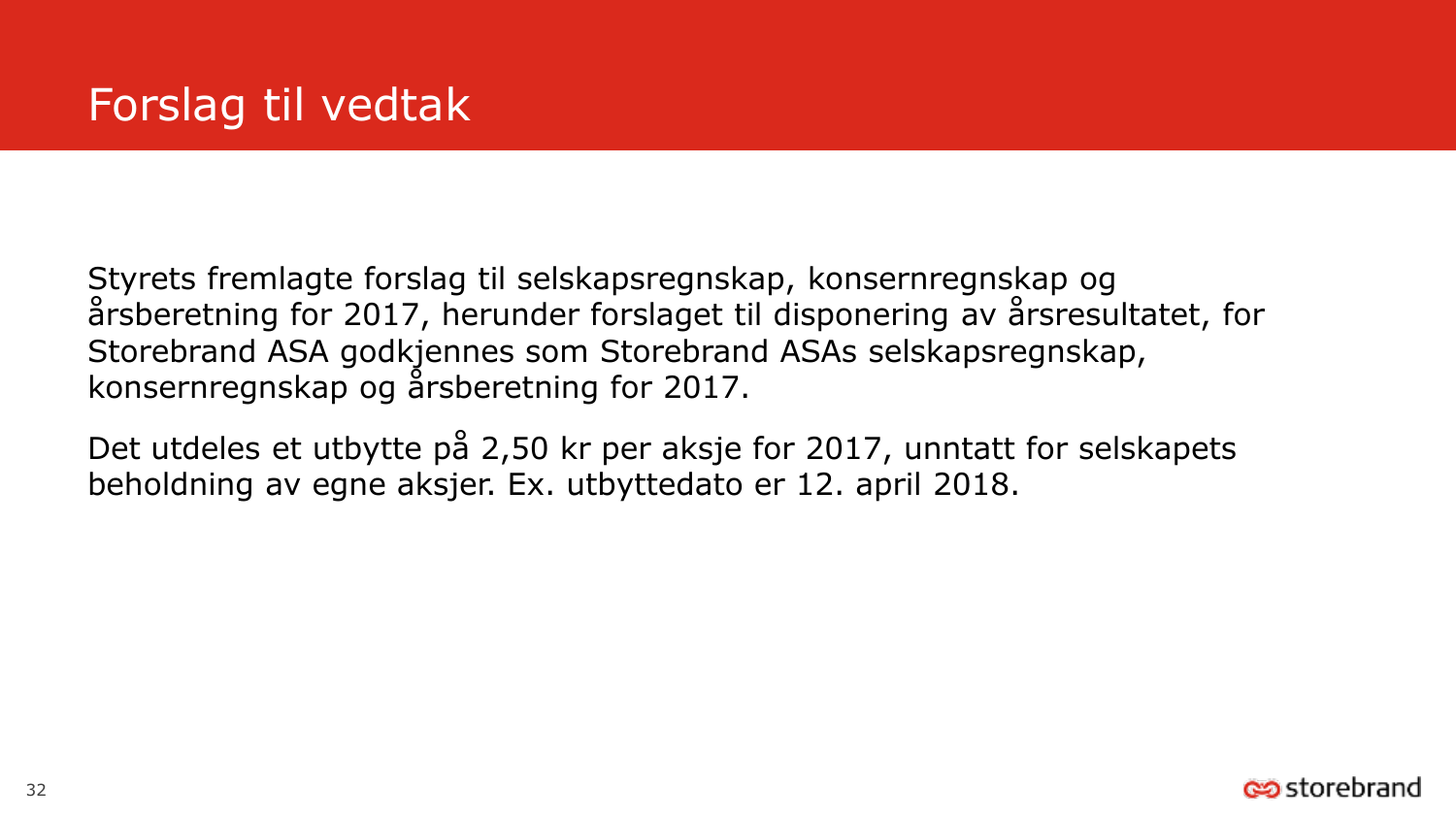

## 7. Styrets redegjørelse for eierstyring og selskapsledelse (foretaksstyring)

11.04.2018 Didrik Munch Styreleder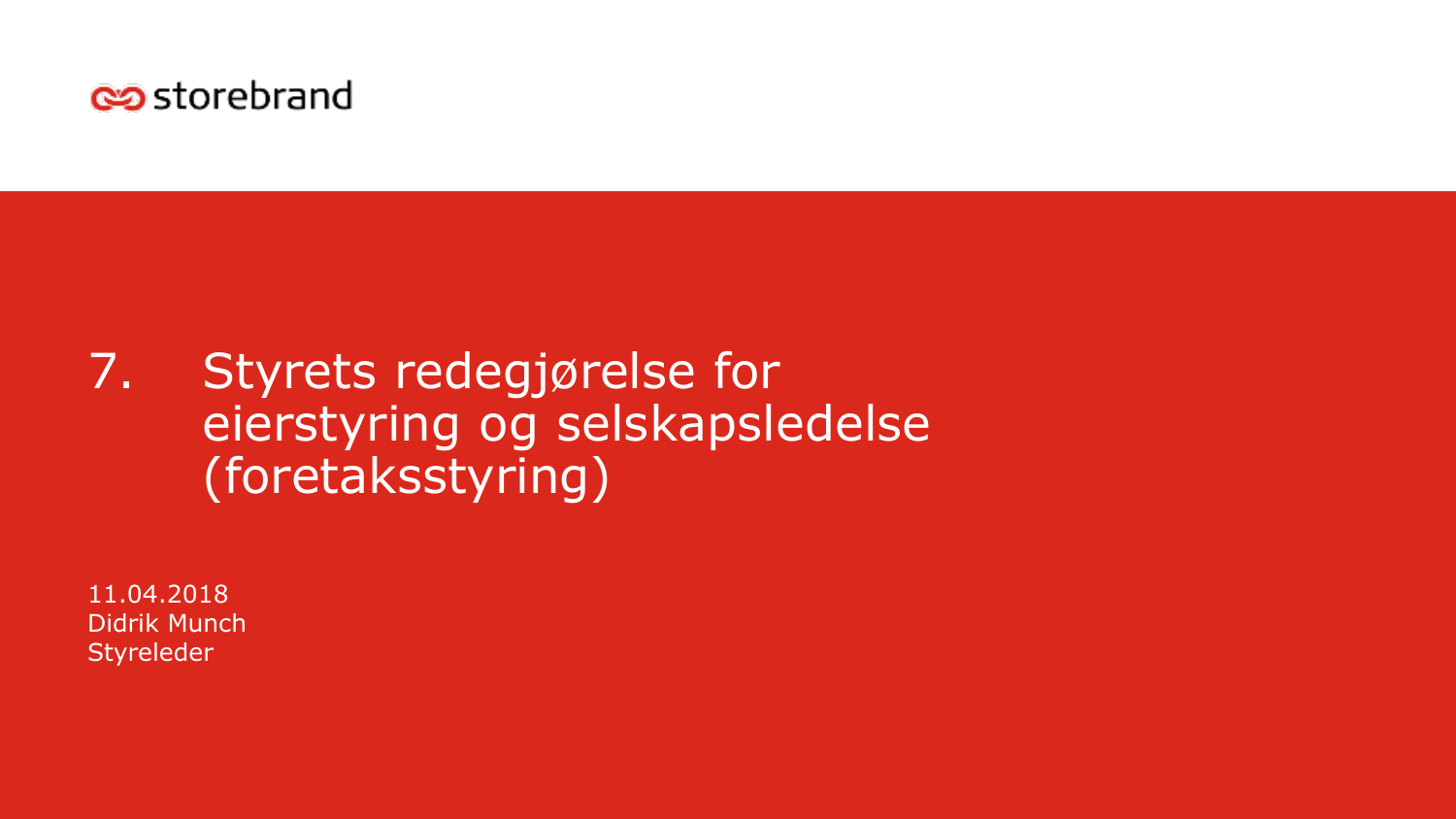### Redegjørelse om foretaksstyring

Krav om redegjørelse Regnskapsloven § 3-3b: Foretaket skal redegjøre om foretaksstyringen i årsberetningen eller i dokument det er henvist til i årsberetningen.

**Storebrands** redegjørelse

Årsberetningen til Storebrand ASA henviser til årlig rapport om eierstyring og selskapsledelse etter Norsk anbefaling for eierstyring og selskapsledelse, som inkluderer redegjørelse om foretaksstyring. Rapporten er i sin helhet inntatt i årsrapporten for 2017.

Generalforsamlingens behandling

Allmennaksjeloven § 5-6, fjerde ledd: Redegjørelsen for foretaksstyring skal behandles i ordinær generalforsamling.

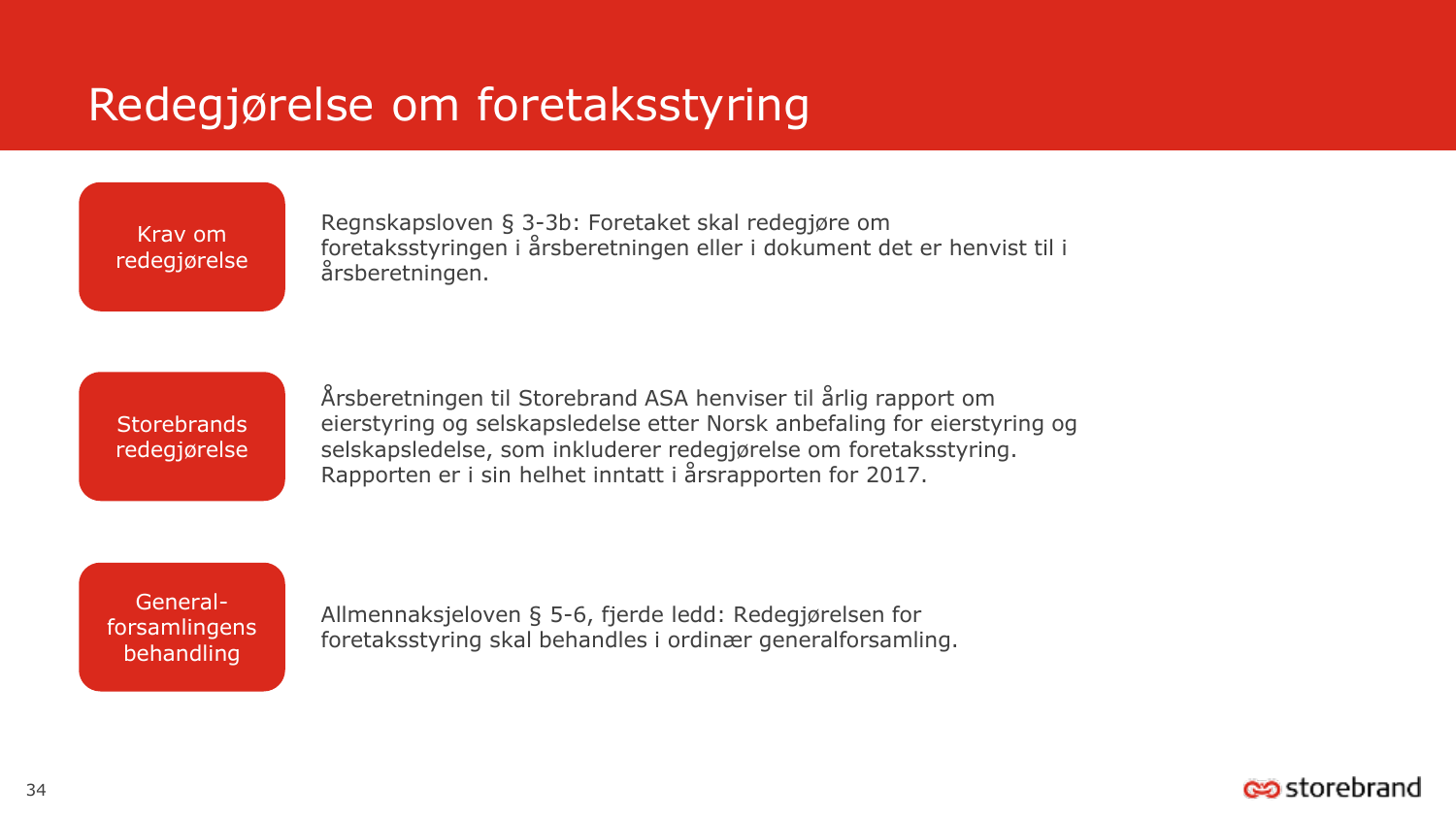## Forslag til vedtak

Generalforsamlingen behandlet selskapets redegjørelse for eierstyring og selskapsledelse.

Generalforsamlingen tok redegjørelsen til orientering.

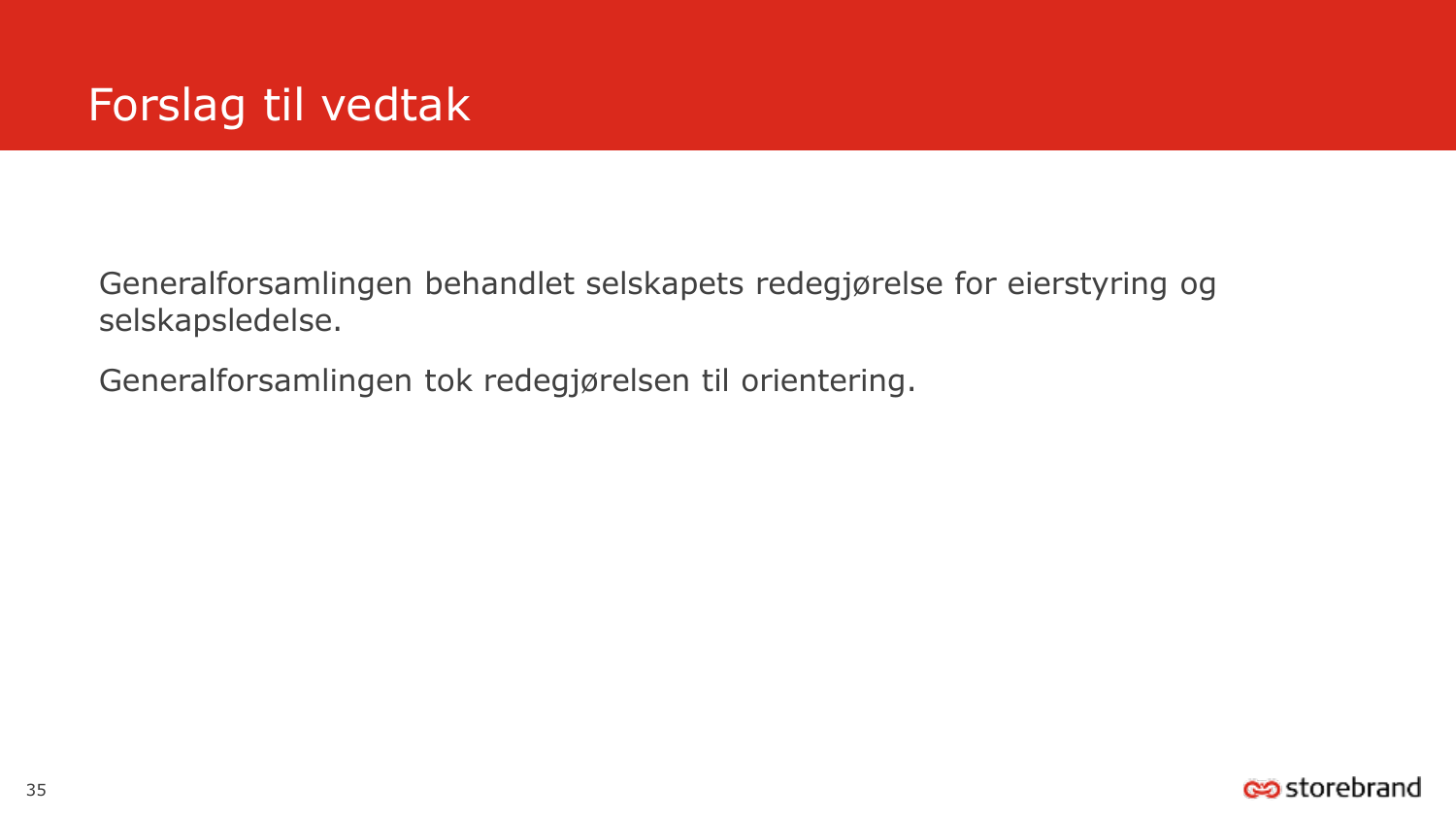

## 8. Styreerklæring om lønn til ledende ansatte

11.04.2018 Didrik Munch Styreleder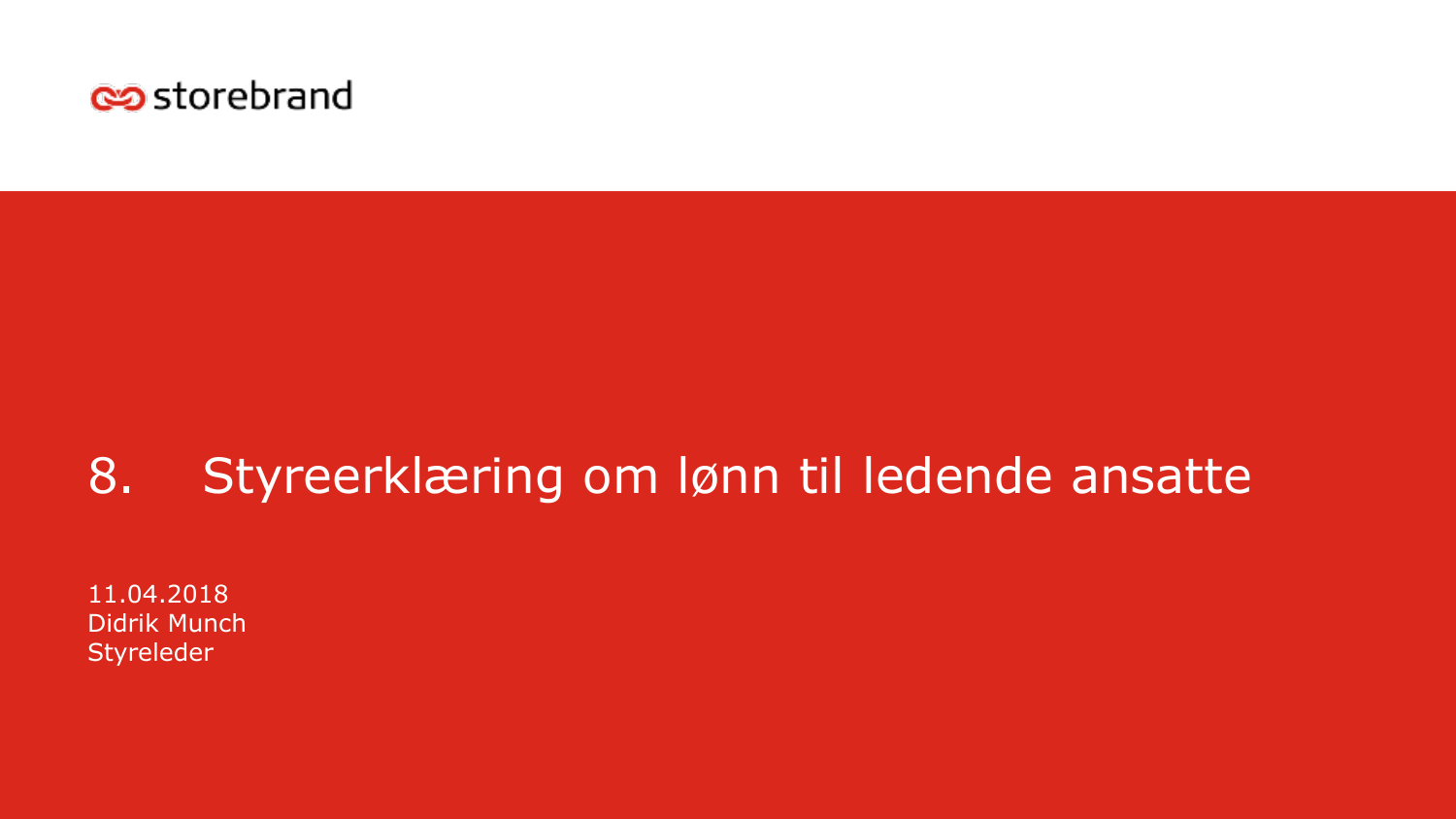#### Om fastsettelse av lønn og annen godtgjørelse til ledende ansatte

- 1. Veiledende retningslinjer for det kommende regnskapsåret
- 2. Bindende retningslinjer for aksjer, tegningsrettigheter, opsjoner m.v. for det kommende regnskapsåret 2018
- 3. Lederlønnspolitikken ført i 2017
- 4. Redegjørelse for virkningene for selskapet og aksjeeierne av avtaler om aksjebasert godtgjørelse

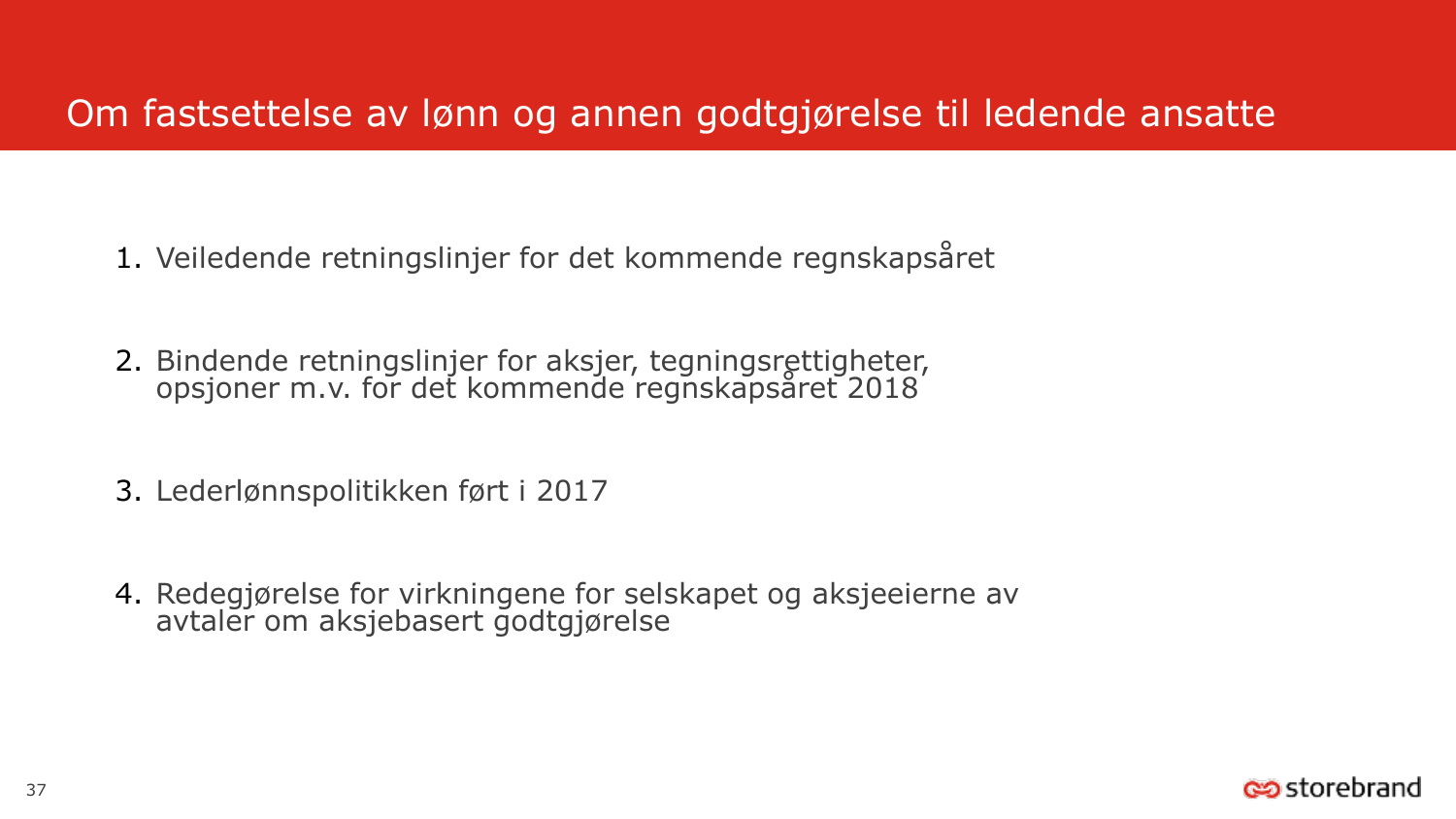#### Konsernsjefens samlede lønnsgodtgjørelse

| Ordinær Iønn 2017*<br>(inkludert avtalt aksjekjøp                                                          | kr 6 220 000<br>kr 1 290 000) |
|------------------------------------------------------------------------------------------------------------|-------------------------------|
| Utbetalt bonus 2017<br>(tilbakeholdt andel fra opptjeningsår 2013<br>herav er 50 % benyttet til aksjekjøp) | 710 000<br>kr.                |
| <b>Totalt</b>                                                                                              | kr 6 930 000                  |

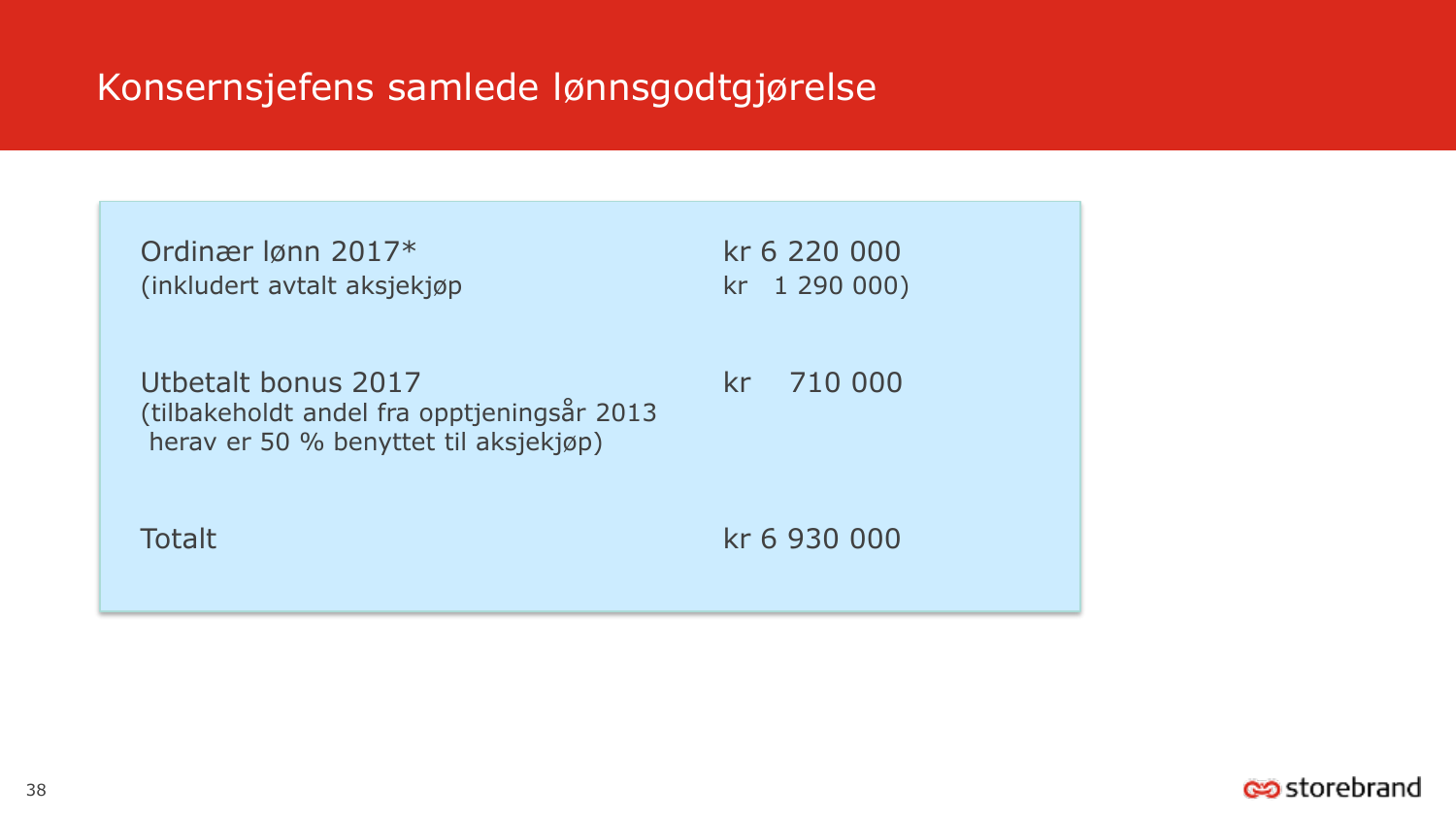Generalforsamlingen fattet, etter separat avstemming over styreerklæringens veiledende og bindende retningslinjer, følgende vedtak:

1. Generalforsamlingen ga i en rådgivende avstemming sin tilslutning til selskapets veiledende retningslinjer for lønn og annen godtgjørelse til ledende ansatte for regnskapsåret 2018.

2. Generalforsamlingen godkjente de bindende retningslinjene som gjelder ytelser som nevnt i allmennaksjeloven § 6-16a første ledd tredje punktum nr. 3, herunder konsernets langtidsinsentivordning for ledende ansatte.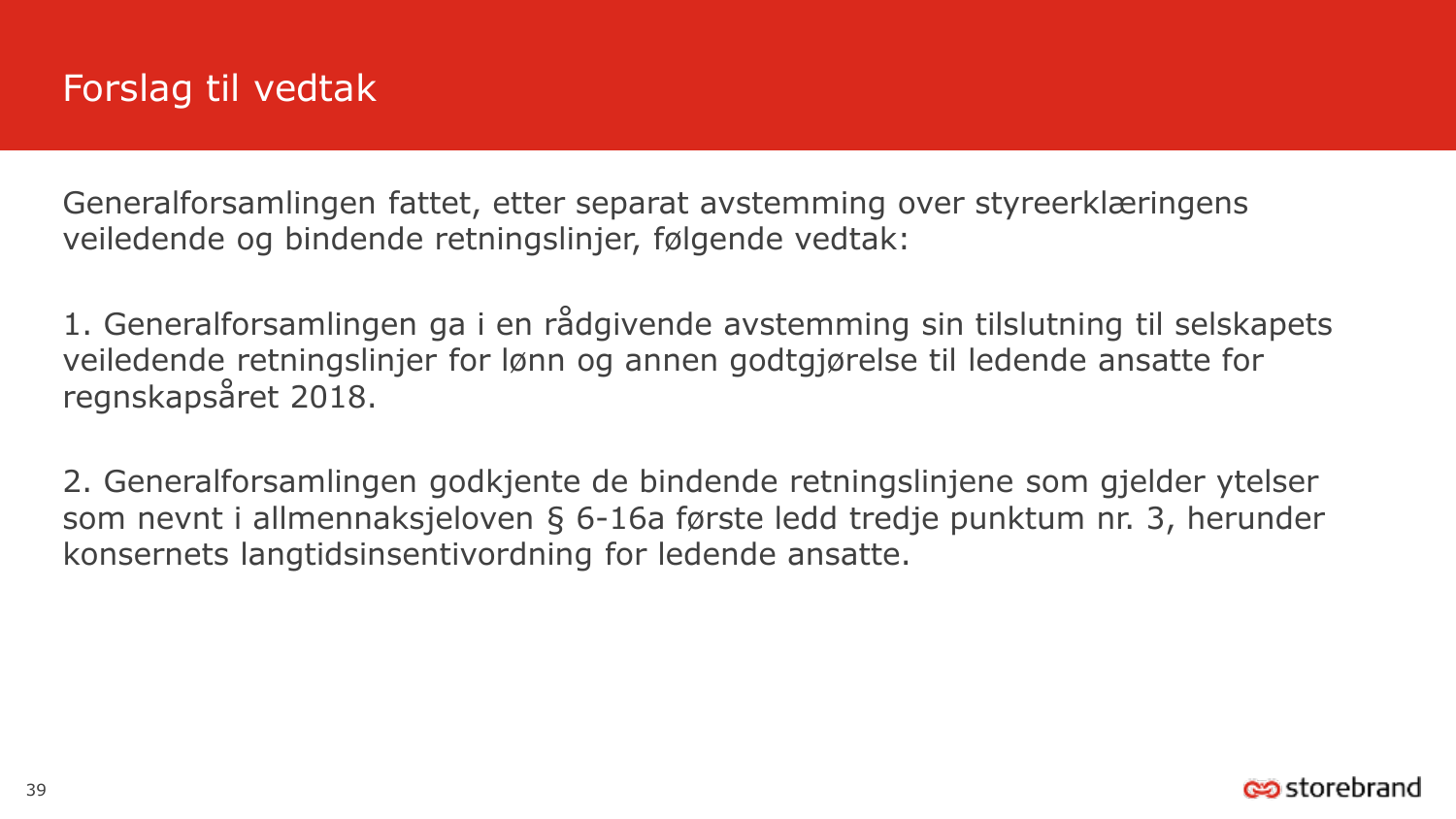

# 9. Fullmakt til styret til selskapets erverv av egne aksjer

11.04.2018 Didrik Munch Styreleder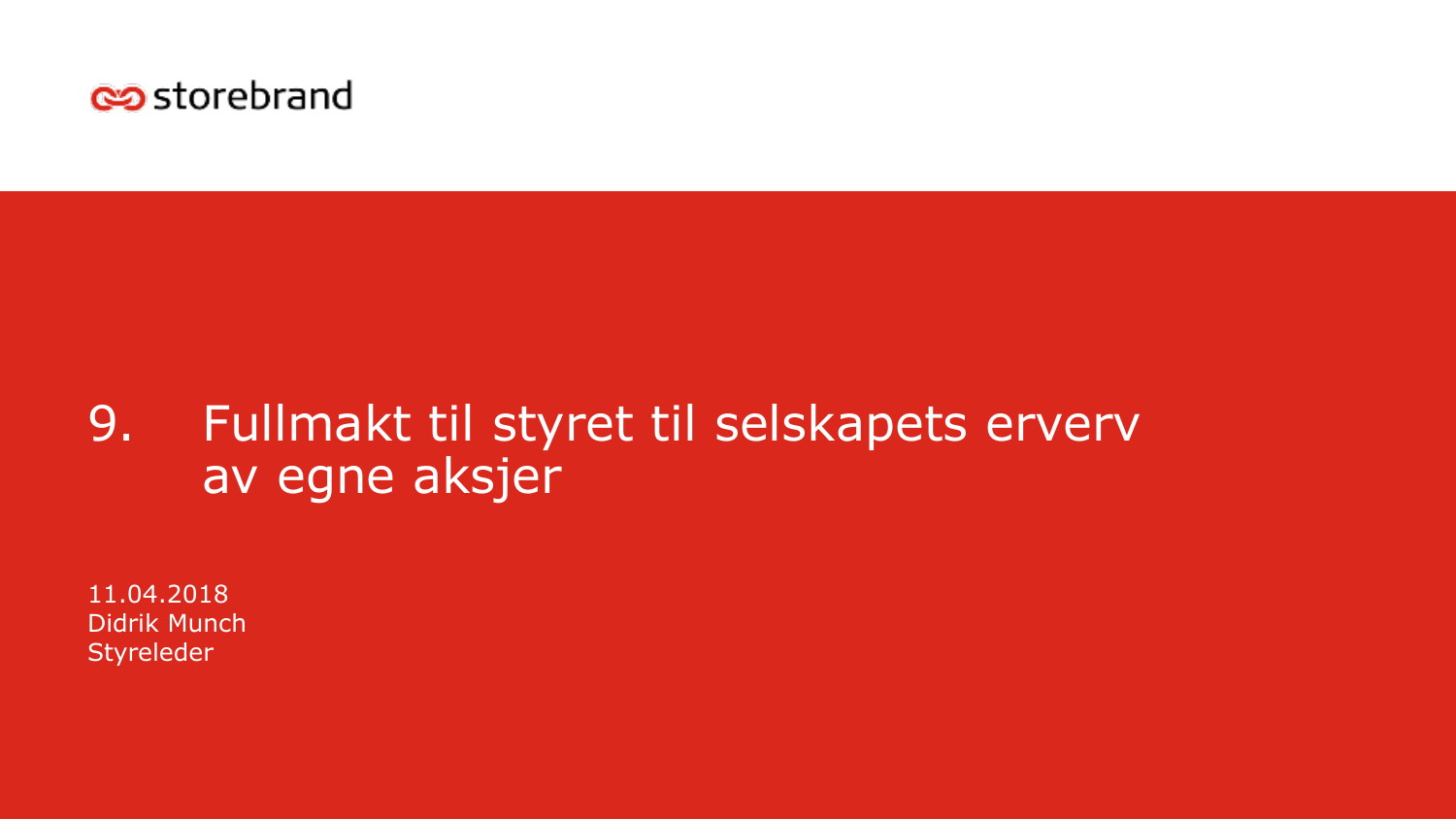#### Fullmakt til styret til selskapets erverv av egne aksjer

- For å ha fleksibilitet til å kunne optimalisere kapitalstrukturen og oppfylle aksjekjøpsprogram for ansatte, foreslås det å gi fullmakt til styret slik at selskapet kan erverve egne aksjer, dog med den begrensning at samlet beholdning av egne aksjer ikke må overstige 10 prosent av aksjekapitalen.
- Selskapet hadde pr. 30. mars 2018 en beholdning på 973.672 egne aksjer, tilsvarende 0,21 % av aksjekapitalen.
- Styret foreslår at fullmakten skal gjelde frem til neste ordinære generalforsamling våren 2019, men senest til 30. juni 2019.

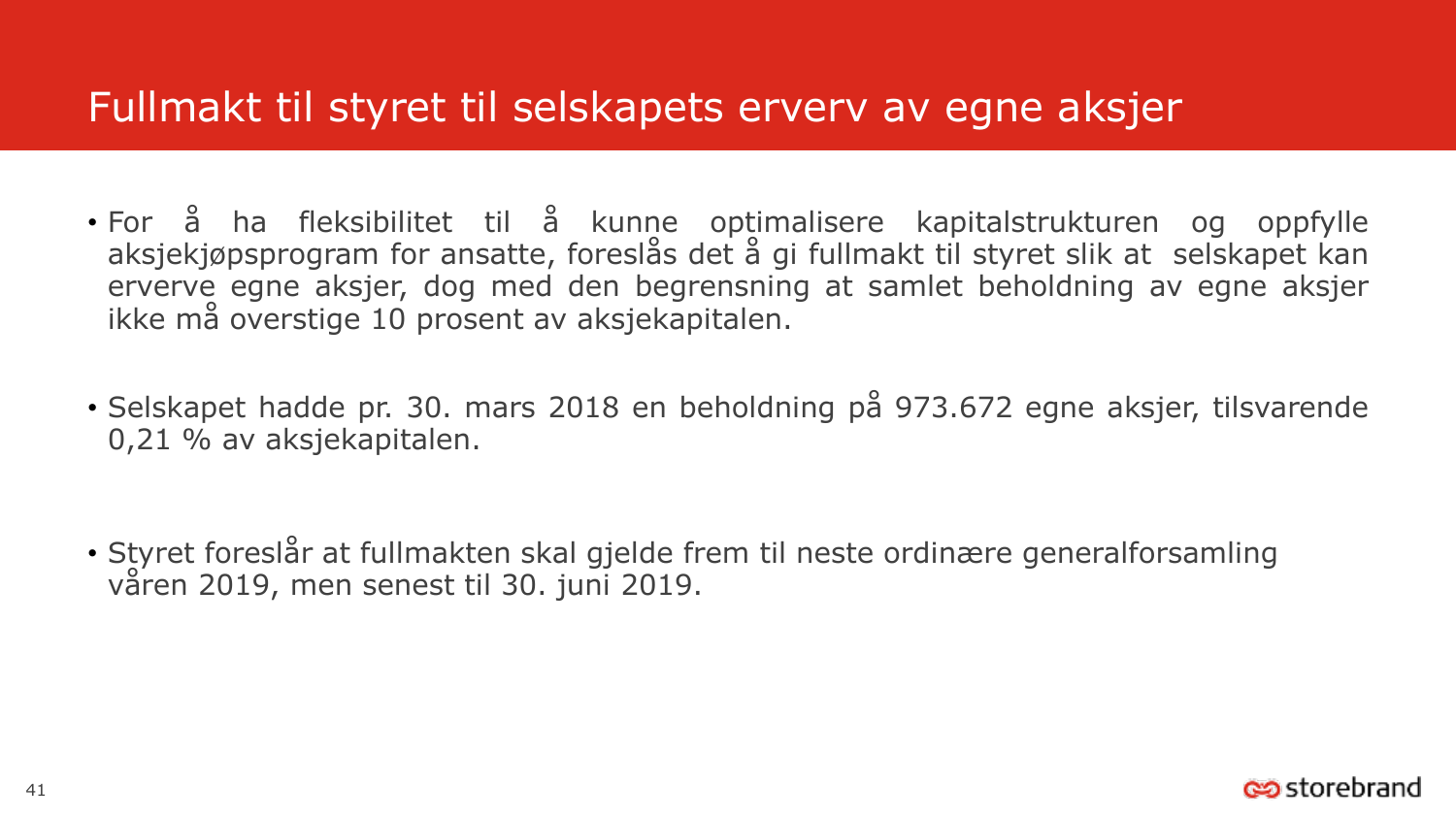### Forslag til vedtak

Generalforsamlingen i Storebrand ASA gir, med hjemmel i allmennaksjeloven § 9-4, styret fullmakt til å la selskapet erverve aksjer i Storebrand ASA med samlet pålydende inntil NOK 233 906 991, likevel slik at samlet beholdning av egne aksjer til enhver tid ikke skal overstige 10 % av aksjekapitalen. Det laveste og høyeste beløp som kan betales pr. aksje skal være henholdsvis NOK 5 og NOK 120. Styret i Storebrand ASA står fritt til å erverve og selge aksjer på den måten styret finner hensiktsmessig, dog slik at alminnelige likebehandlingsprinsipper av aksjonærene må etterleves. Aksjer ervervet etter fullmakten kan også benyttes til oppfyllelse av aksjekjøpsprogram og incentivordninger for ansatte i konsernet. Fullmakten gjelder frem til neste ordinære generalforsamling våren 2019, men senest til 30. juni 2019.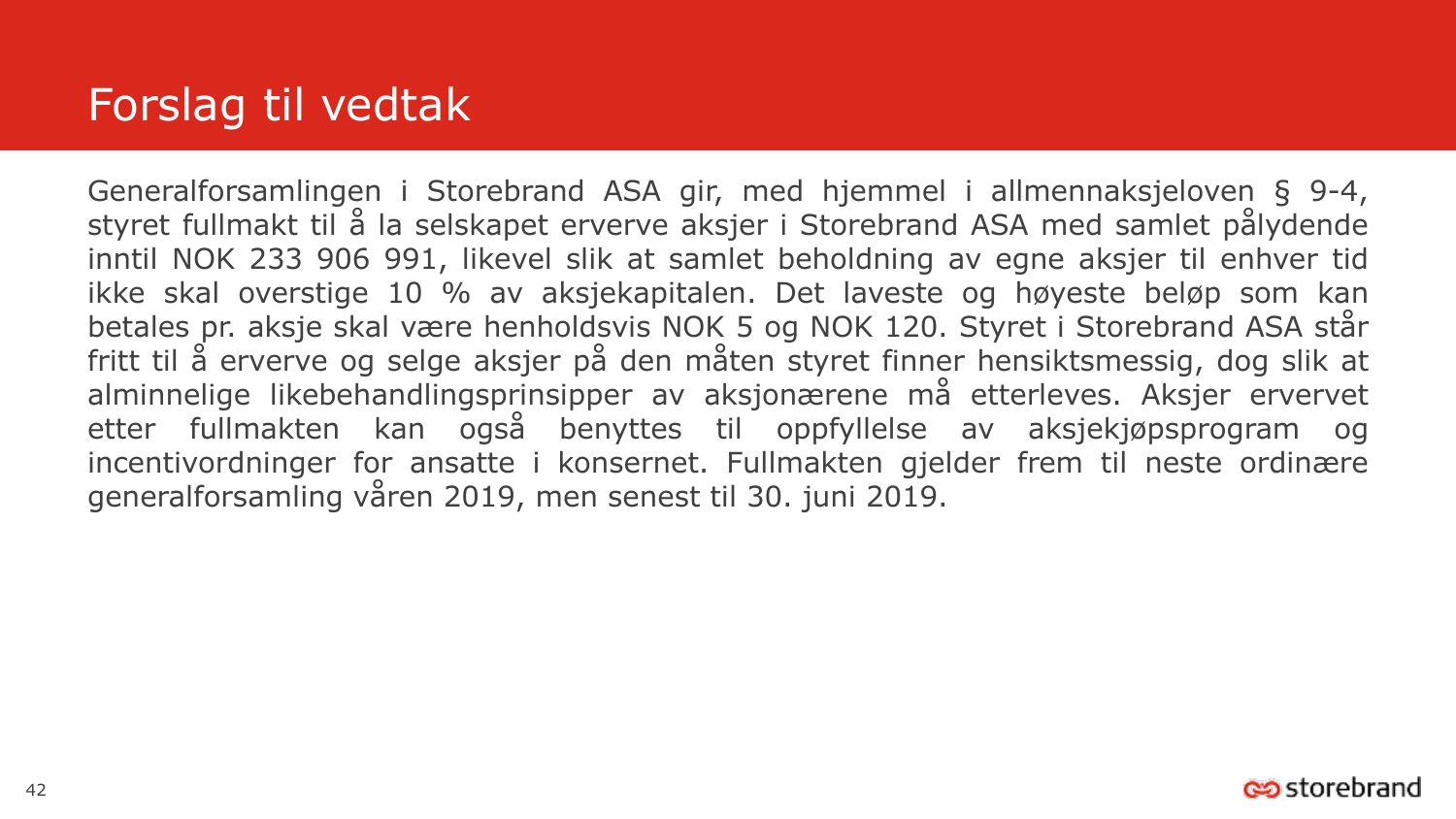

### 10. Fullmakt til styret til forhøyelse av selskapets aksjekapital ved nytegning av aksjer

11.04.2018 Didrik Munch Styreleder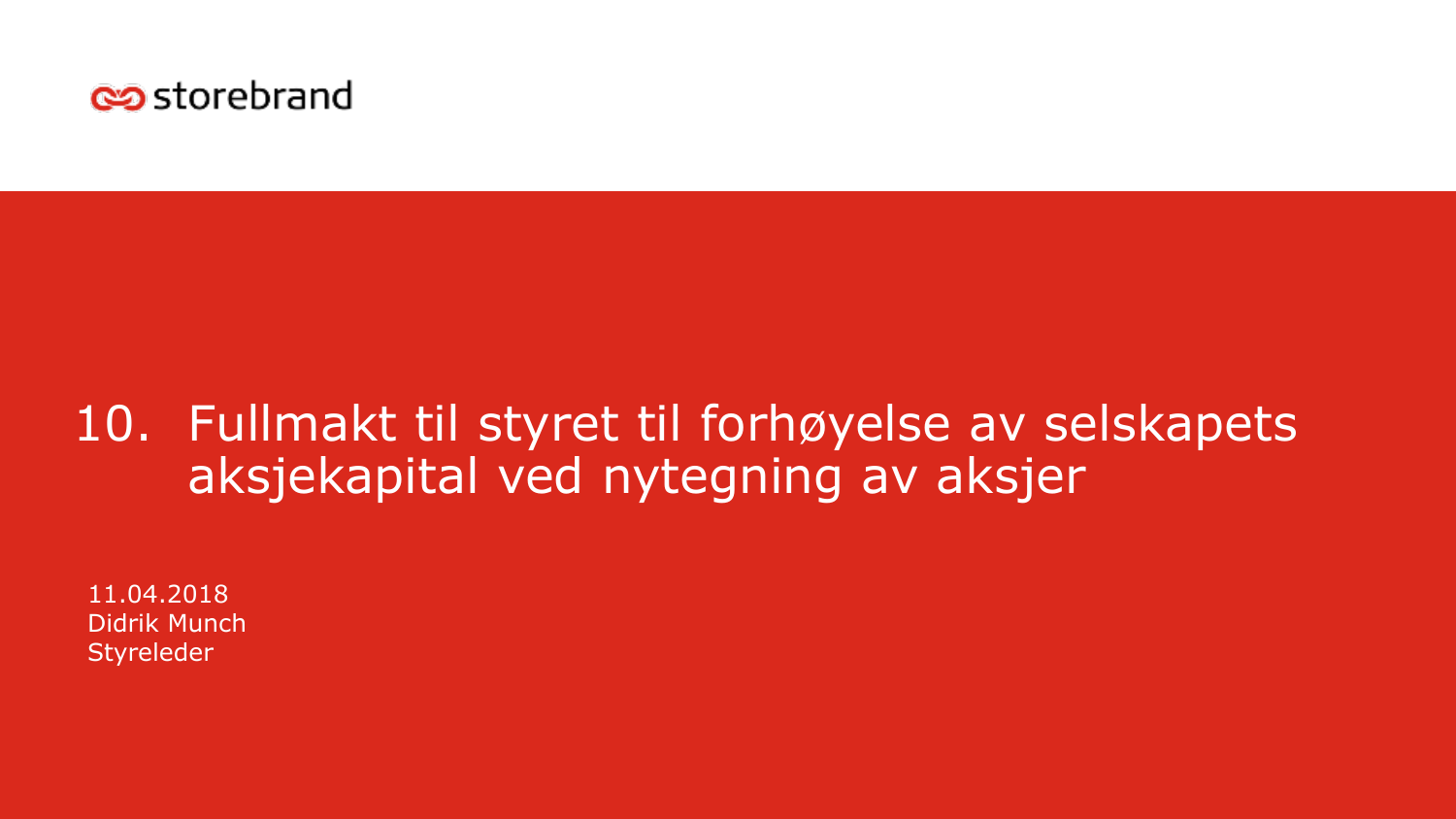#### Fullmakt til styret til forhøyelse av selskapets aksjekapital ved nytegning av aksjer

- For effektivt å kunne videreutvikle konsernets satsingsområder ved erverv av virksomhet mot vederlag i nytegnede aksjer, samt å opprettholde en optimal kapitalstruktur, foreslås det å gi styret fullmakt til å forhøye aksjekapitalen ved nytegning av aksjer inntil NOK 233 906 991 samlet pålydende (hvilket tilsvarer inntil 10 % av aksjekapitalen).
- Det foreslås at styret gis fullmakt til å fravike eksisterende aksjonærers fortrinnsrett til aksjetegning slik at man kan legge til rette for at nye aksjonærer tegner aksjer i emisjonen.
- Det foreslås videre at styret skal kunne beslutte at aksjeinnskudd skal være i andre eiendeler enn penger.
- Styret foreslår at fullmakten skal gjelde frem til neste ordinære generalforsamling våren 2019, men senest til 30. juni 2019.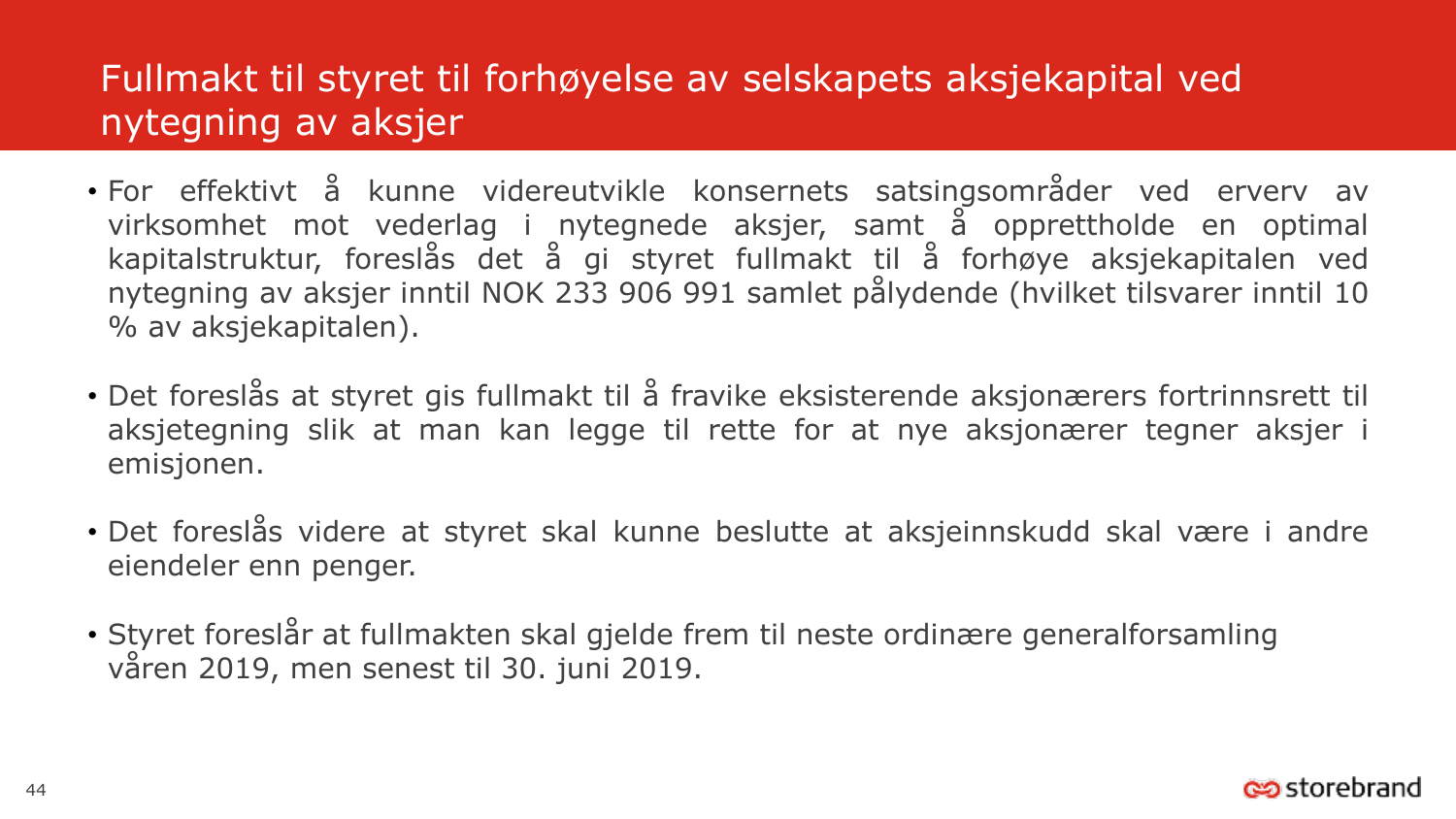## Forslag til vedtak

Generalforsamlingen i Storebrand ASA gir, med hjemmel i allmennaksjeloven § 10- 14, styret fullmakt til å forhøye aksjekapitalen gjennom nytegning av aksjer med samlet pålydende inntil NOK 233 906 991. Fullmakten kan benyttes til å videreutvikle konsernets satsingsområder ved erverv av ny virksomhet mot vederlag i nytegnede aksjer, eller ved for øvrig å forhøye aksjekapitalen. Fullmakten kan benyttes ved en eller flere emisjoner. Styret kan beslutte å fravike aksjeeiernes fortrinnsrett til å tegne aksjer etter allmennaksjeloven § 10-4. Styret kan beslutte at aksjeinnskudd skal være med andre eiendeler enn penger etter allmennaksjeloven § 10-2. Fullmakten gjelder også beslutning om fusjon i henhold til allmennaksjeloven § 13-5. Fullmakten gjelder frem til neste ordinære generalforsamling våren 2019, men senest til 30. juni 2019.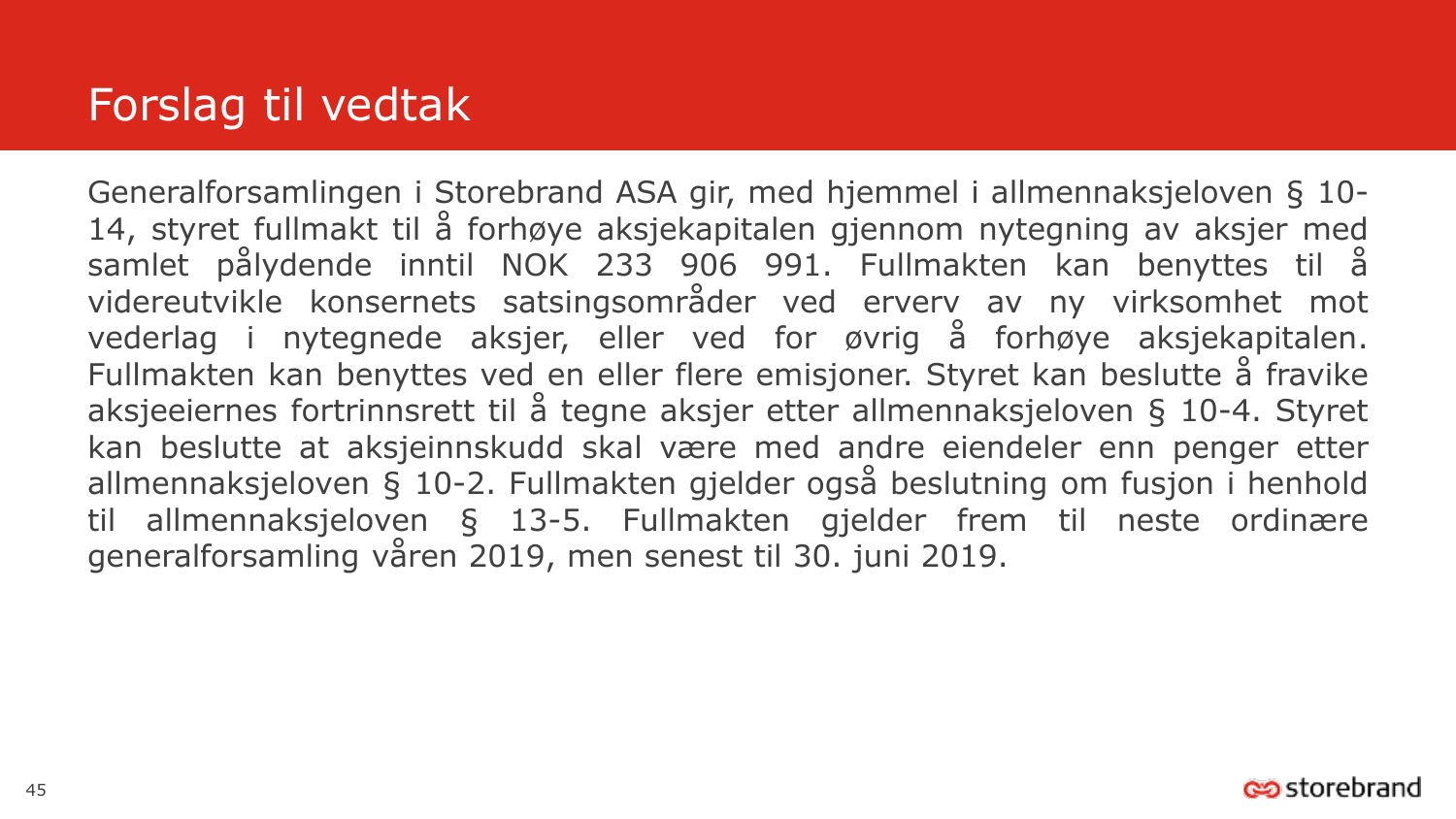

## Orientering om valgkomiteens arbeid

11.04.2018 Per Otto Dyb Valgkomiteens leder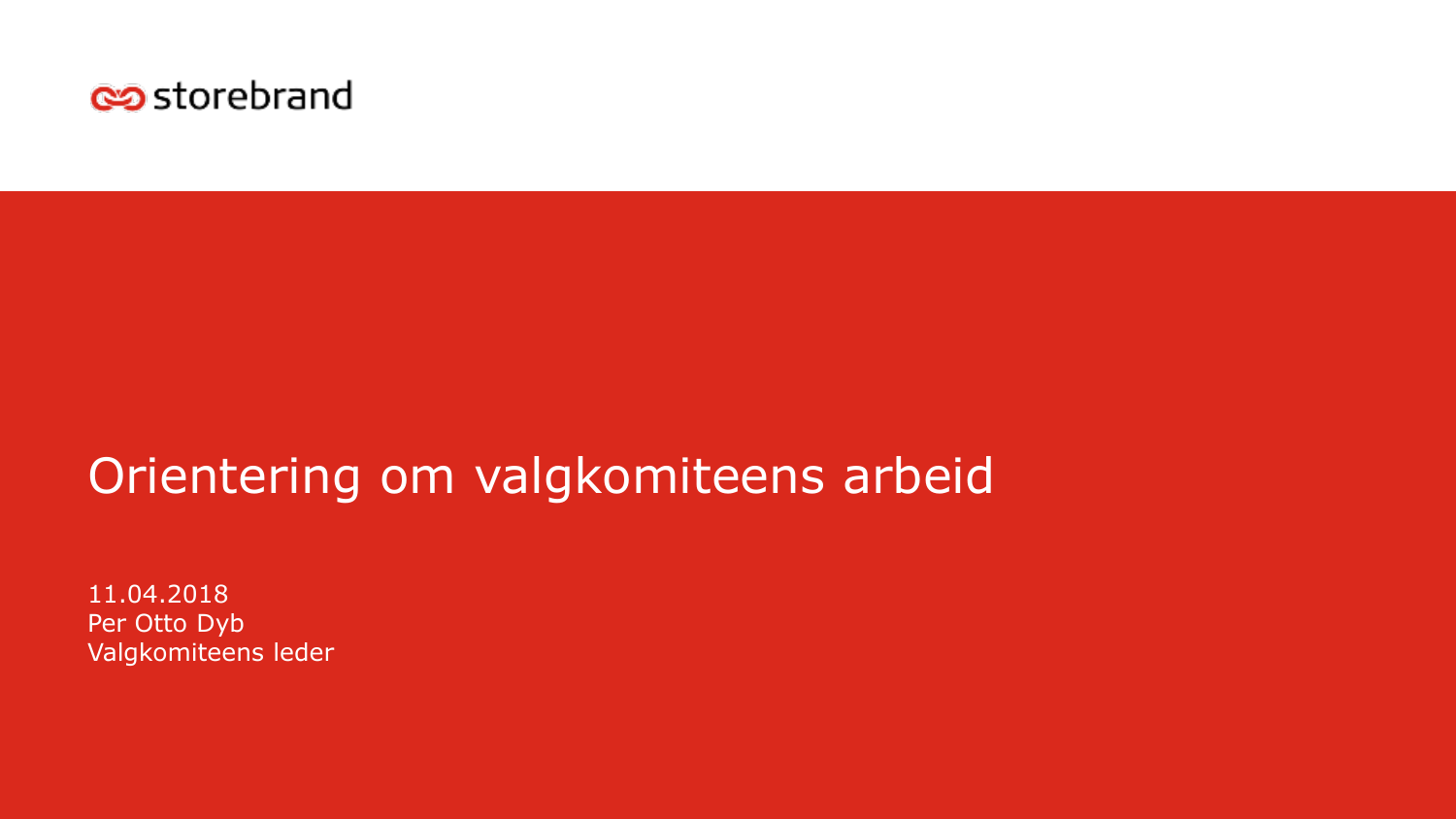Valgkomiteens sammensetning ivaretar interessene til aksjonærfellesskapet, jf. Norsk anbefaling om eierstyring og selskapsledelse (NUES) punkt 7



\*) fratrådte vervet pr. 19.02.2018

- $\checkmark$  Valgkomiteen bør sammensettes slik at hensynet til aksjonærfellesskapets interesser blir ivaretatt
- $\checkmark$  Flertallet i valgkomiteen bør være uavhengig av styret og ledende ansatte
- $\checkmark$  Minst ett medlem av valgkomiteen bør ikke være medlem av styret
- Daglig leder eller andre ledende ansatte bør ikke være medlem av valgkomiteen
- $\checkmark$  Valgkomiteens sammensetning bør endres med jevne mellomrom, eventuelt gjennom en rotasjonsordning

#### ostorebrand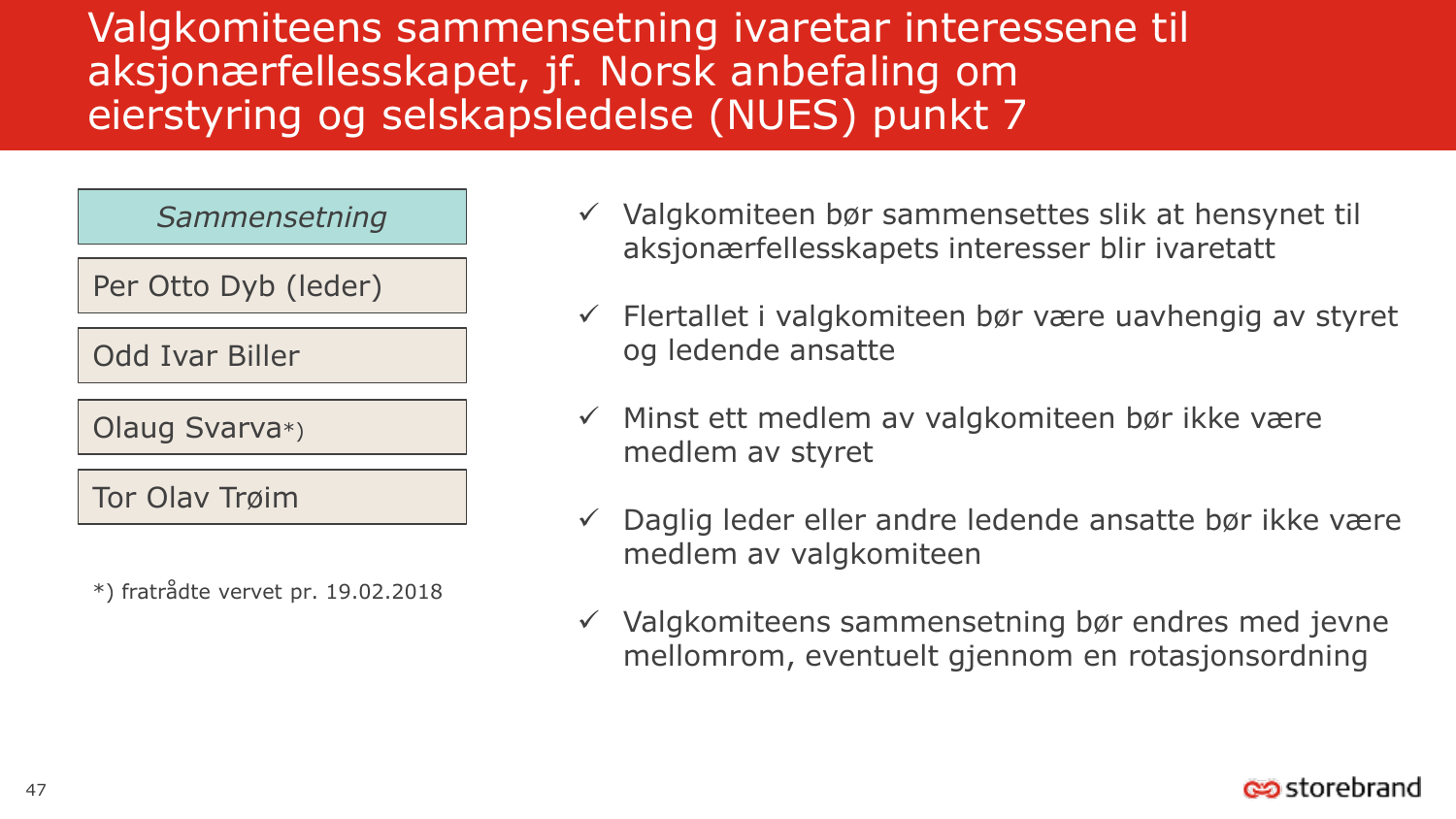## Arbeidsformen i valgkomiteen er innrettet med sikte på ivaretakelse av komiteens forpliktelser

#### *Møtefrekvens*

Avholdt 12 møter i inneværende valgperiode

Valgkomiteen mener å ha god forståelse av styrets arbeid, herunder av hvilke behov som gjør seg gjeldende i forhold til styrets kompetanse og kapasitet

*Gjennomførte aktiviteter*

Møter med styrets leder, aksjonærvalgte og ansattevalgte styremedlemmer samt administrerende direktør i Storebrand ASA

Gjennomgått og kommentert styrets egenevaluering av styrearbeidet

Tilskrevet de 20 største aksjonærene i Storebrand ASA med anmodning om forslag til kandidater til vervene som tillitsvalgte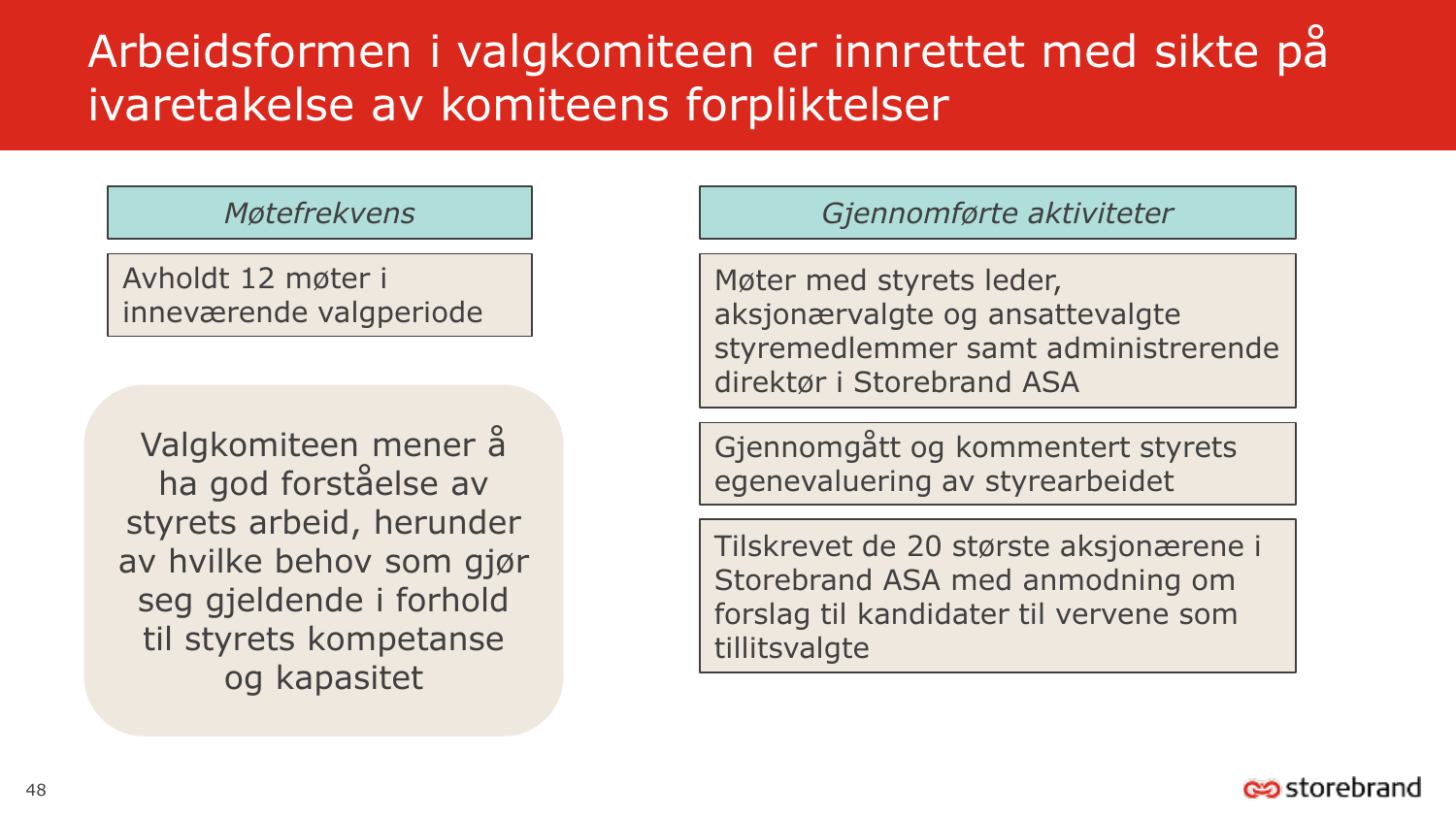

### 11. Valg av medlemmer til styret, herunder valg av styrets leder

11.04.2018 Per Otto Dyb Valgkomiteens leder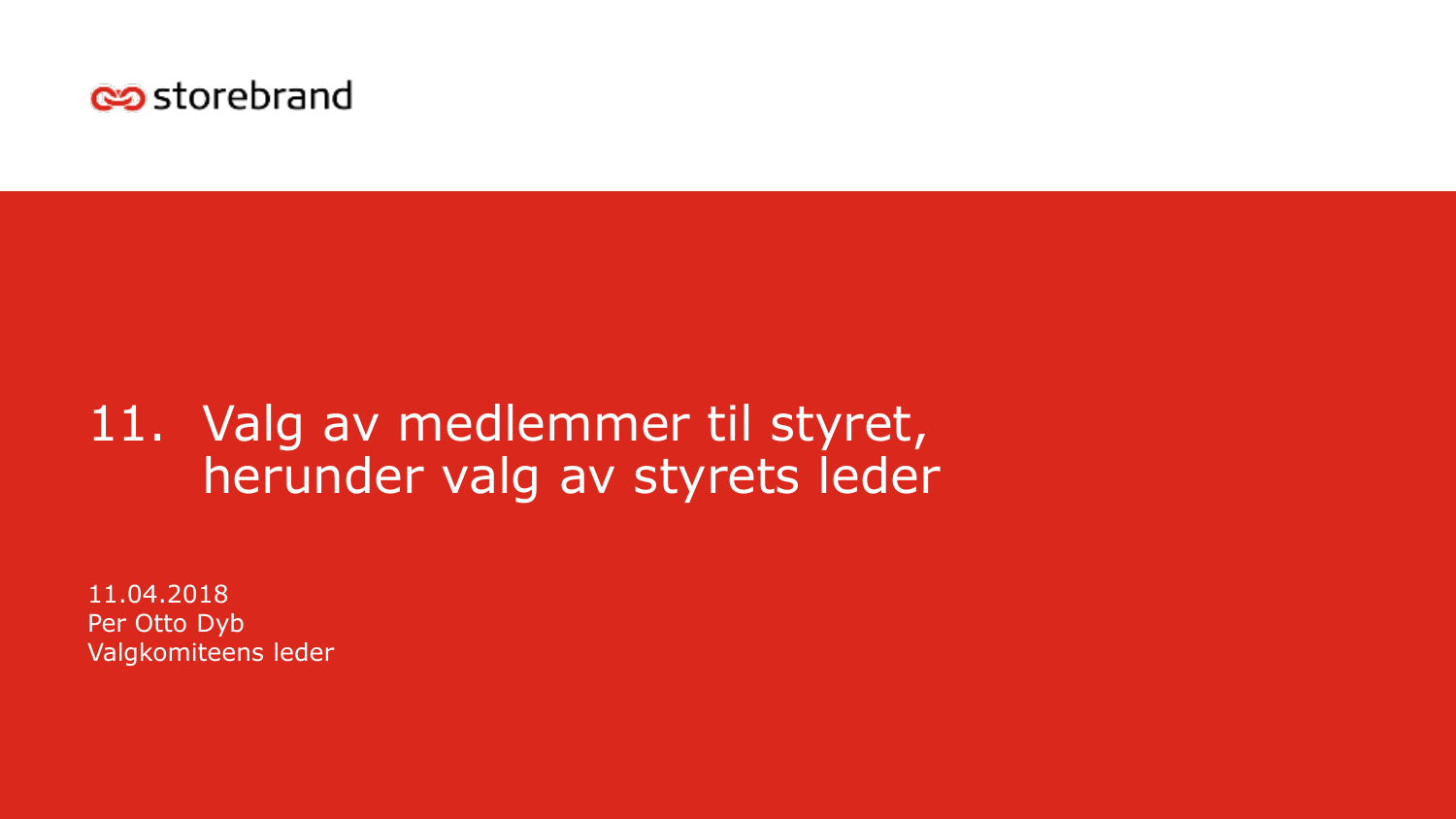- Styret i Storebrand ASA har i valgperioden 2017-2018 bestått av til sammen 10 medlemmer, uten varamedlemmer. 7 av medlemmene er valgt av generalforsamlingen for ett år om gangen, mens de øvrige 3 medlemmene er valgt av og blant de ansatte i konsernet for 2 år om gangen etter reglene om ansattevalg til styret i allmennaksjeloven og tilhørende forskrift.
- Valgkomiteen har i sitt arbeid med innstillingene til styresammensetning lagt vekt på å sikre at styret fortsatt blir bredt og allsidig sammensatt, og således kan representere aksjonærfellesskapets interesser og selskapets behov for kompetanse, kapasitet og mangfold på en god måte.
- Komiteen har ved forslaget til styresammensetning også lagt vekt på at styret kan fungere godt som et kollegialt og uavhengig organ, jf. kompetansekravene i finansforetaksloven § 3-5, sammenholdt med Finanstilsynets rundskriv 14/2015 av 03.12.2015 - "Vurdering av egnethetskrav" - punktene 3, 4 og 5 samt NUESanbefalingen punkt 8.
- Styremedlemmene må videre være habile og ha nødvendig integritet, samt ha interesse for Storebrands anliggender.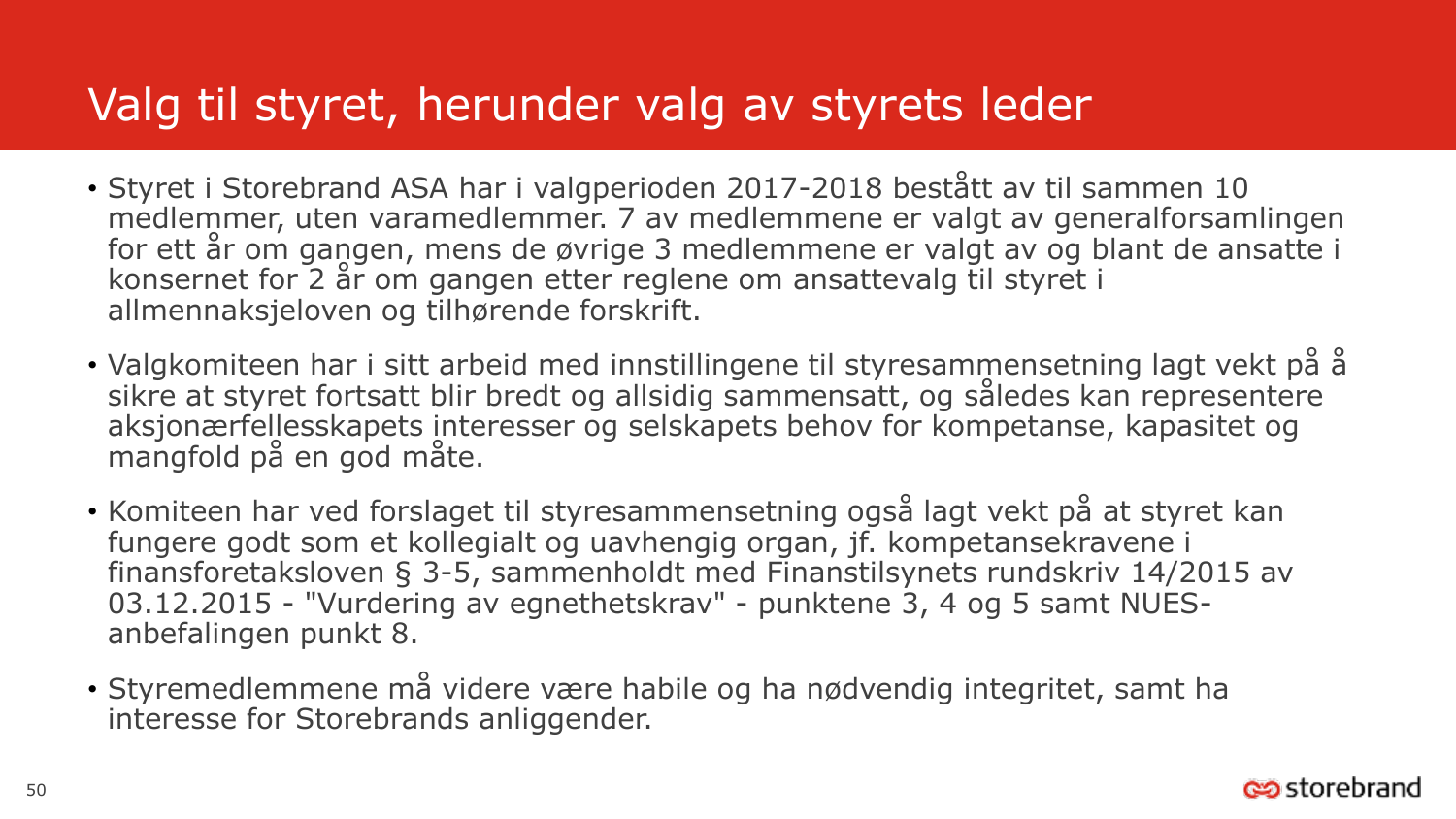- Komiteen har lagt spesiell vekt på at kandidatene har den nødvendige kompetanse i forhold til Storebrands strategiske og operasjonelle utfordringer, alt med sikte på verdiskaping for aksjonærene.
- Endelig har valgkomiteen i innstillingene til styrevalg søkt å ivareta behovet for kontinuitet i styret, men med samtidig løpende vurdering av behovet for utvikling og fornyelse. Komiteen har herunder lagt særlig vekt på behovet for å styrke styrets kompetanse innen teknologi, transformasjon, digitalisering og effektivisering samt på medlemmenes erfaring fra markedsføring og salg i konsumentmarkedet, på ulike plattformer.
- Komiteen foreslår at styrets nåværende størrelse med 7 aksjonærvalgte (og 3 ansattevalgte) medlemmer reduseres til 6 aksjonærvalgte (men fortsatt med 3 ansattevalgte) medlemmer for valgperioden 2018-2019. Både kvinner og menn skal være lovlig representert i styret, jf. allmennaksjeloven § 6-11a.

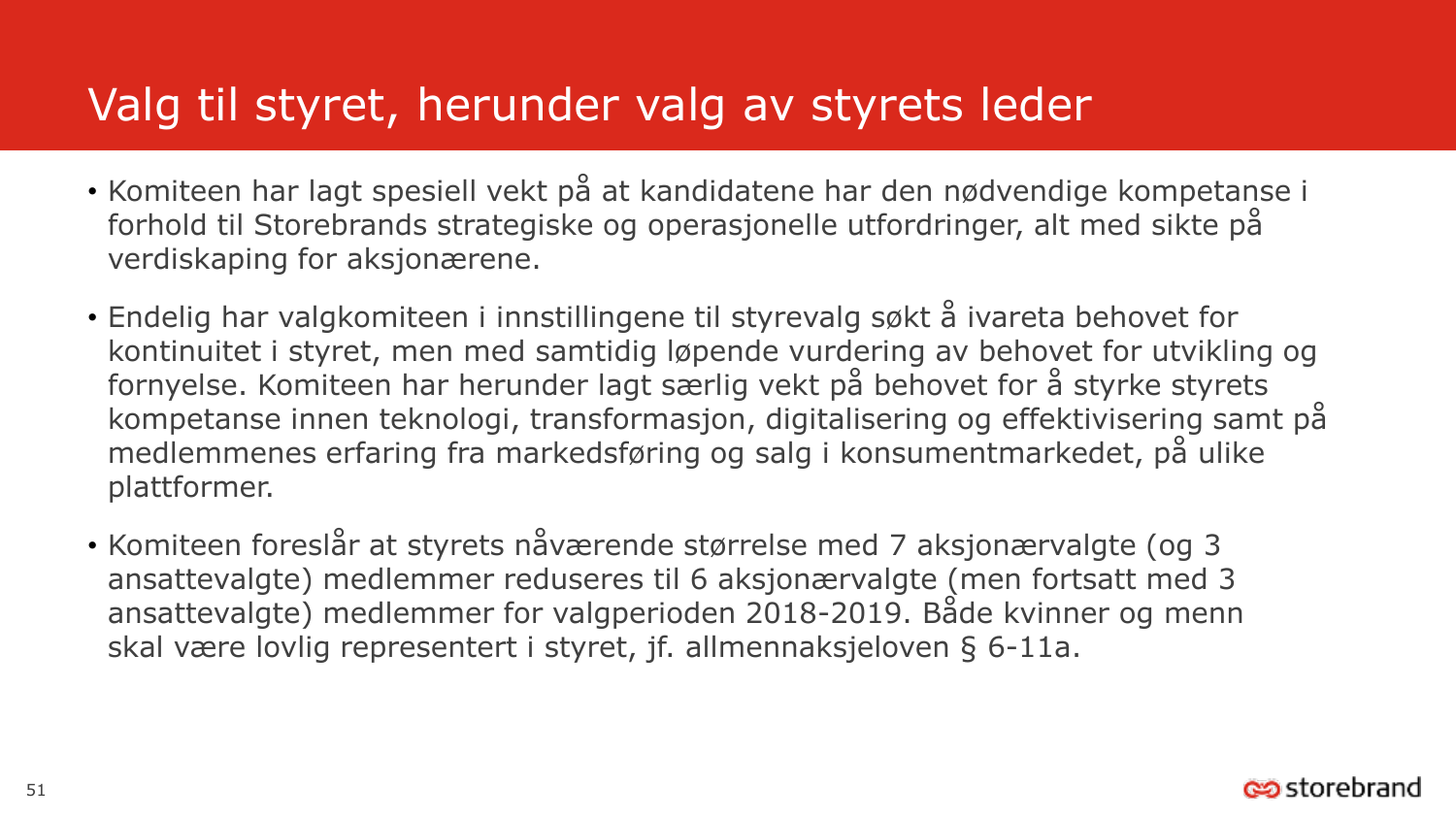- Styremedlem Gyrid Skalleberg Ingerø har meddelt valgkomiteen at hun ikke kan ta gjenvalg ved valgene våren 2018 da hun har tiltrådt ny stilling som umuliggjør fortsettelse i styrevervet.
- Styremedlem Håkon Reistad Fure har også meddelt komiteen at han ikke tar gjenvalg våren 2018 da de selskapene som han er tilknyttet solgte sine aksjer i Storebrand ASA 20. februar 2018.
- Valgkomiteen innstiller på denne bakgrunn på at Liv Sandbæk velges som nytt styremedlem i Storebrand ASA for en periode på 1- ett - år.
- Valgkomiteen innstiller for øvrig på gjenvalg av samtlige av de øvrige sittende styremedlemmene, alle for en periode på 1 - ett - år.
- Komiteen har i møter med de enkelte styremedlemmene høsten 2017 fått forsikringer om at det ikke er inntrådt endringer i de forutsetninger om egnethet og skikkethet som ble lagt til grunn ved den enkeltes opprinnelige inntreden i styret, herunder når det gjelder kravet om politiattest.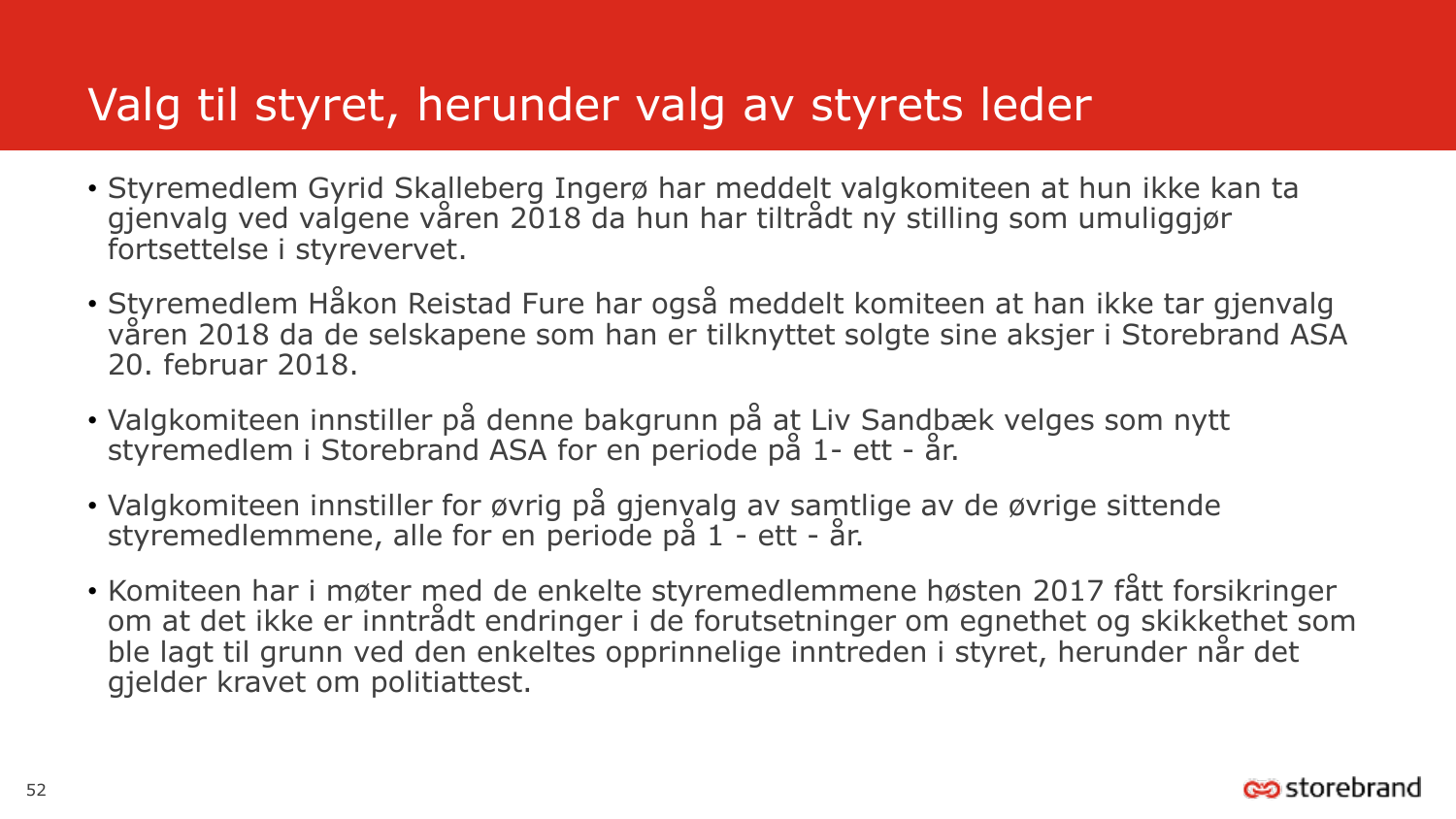Valgkomiteen innstiller på denne bakgrunn på valg av følgende medlemmer av styret i Storebrand ASA, alle for en periode på  $1 - \text{ett} - \text{ar}$ :

Didrik Munch Laila S. Dahlen Jan Chr. Opsahl Karin Bing Orgland Liv Sandbæk Martin Skancke

Valgkomiteen innstiller herunder på at Didrik Munch gjenvelges som *styreleder* for samme periode.

De ansattes representant i valgkomiteen deltok som ordinært medlem ved avgivelsen av innstillingen til vervet som styreleder, jf. vedtektene § 2-10 første ledd.

#### ostorebrand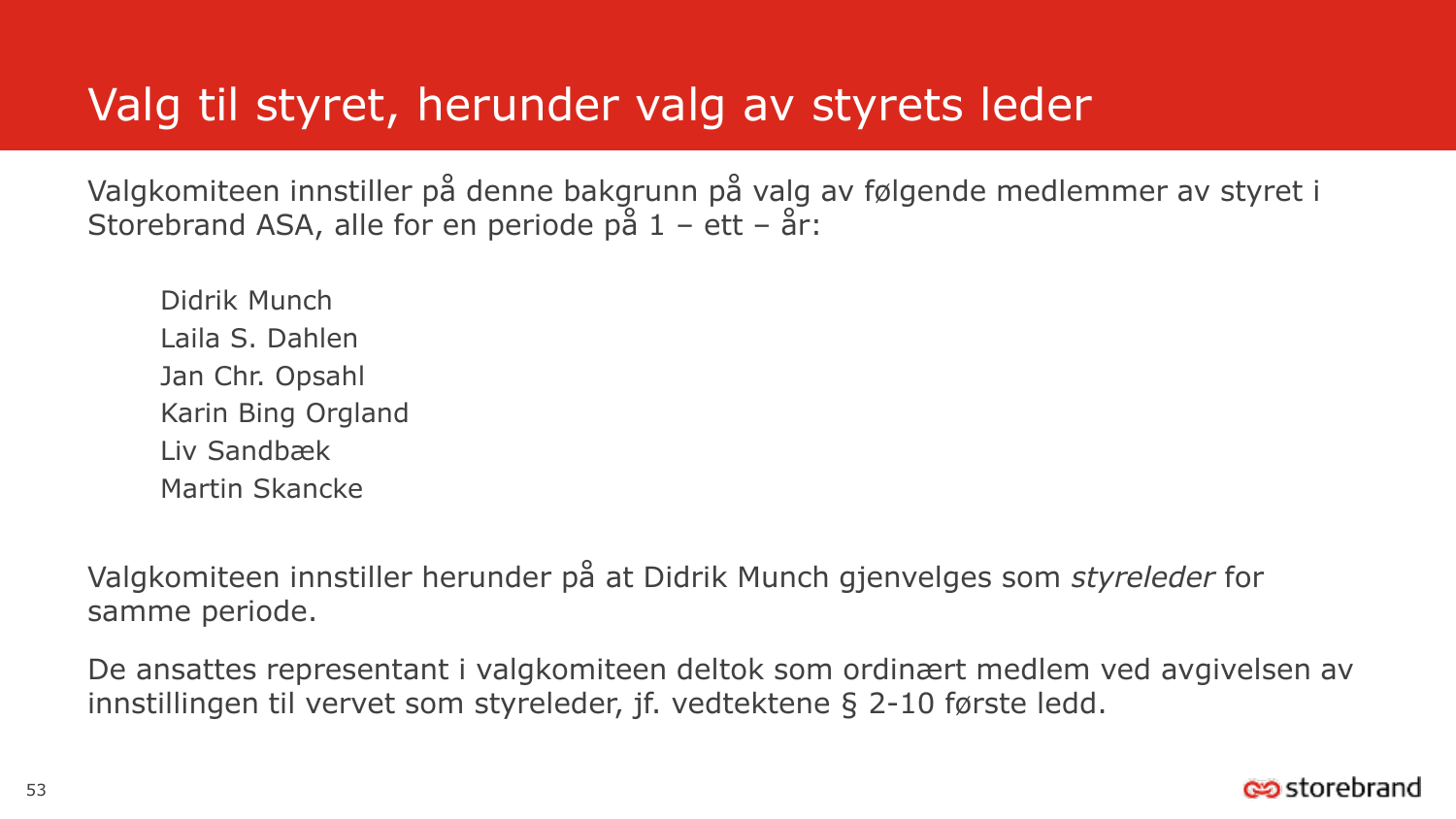### Forslag til vedtak

Didrik Munch, Laila S. Dahlen, Jan Chr. Opsahl, Karin Bing Orgland, Liv Sandbæk og Martin Skancke velges som medlemmer av styret i Storebrand ASA, alle for en periode på 1 - ett - år.

Didrik Munch velges som styrets leder for en periode på 1 – ett – år.

Styret i Storebrand ASA består etter valgene av følgende medlemmer:

| Didrik Munch       | (styreleder) |
|--------------------|--------------|
| Laila S. Dahlen    | (medlem)     |
| Jan Chr. Opsahl    | (medlem)     |
| Karin Bing Orgland | (medlem)     |
| Liv Sandbæk        | (medlem)     |
| Martin Skancke     | (medlem)     |
|                    |              |

Arne Fredrik Håstein (ansattevalgt medlem) Ingvild Pedersen (ansattevalgt medlem) Heidi Storruste (ansattevalgt medlem)

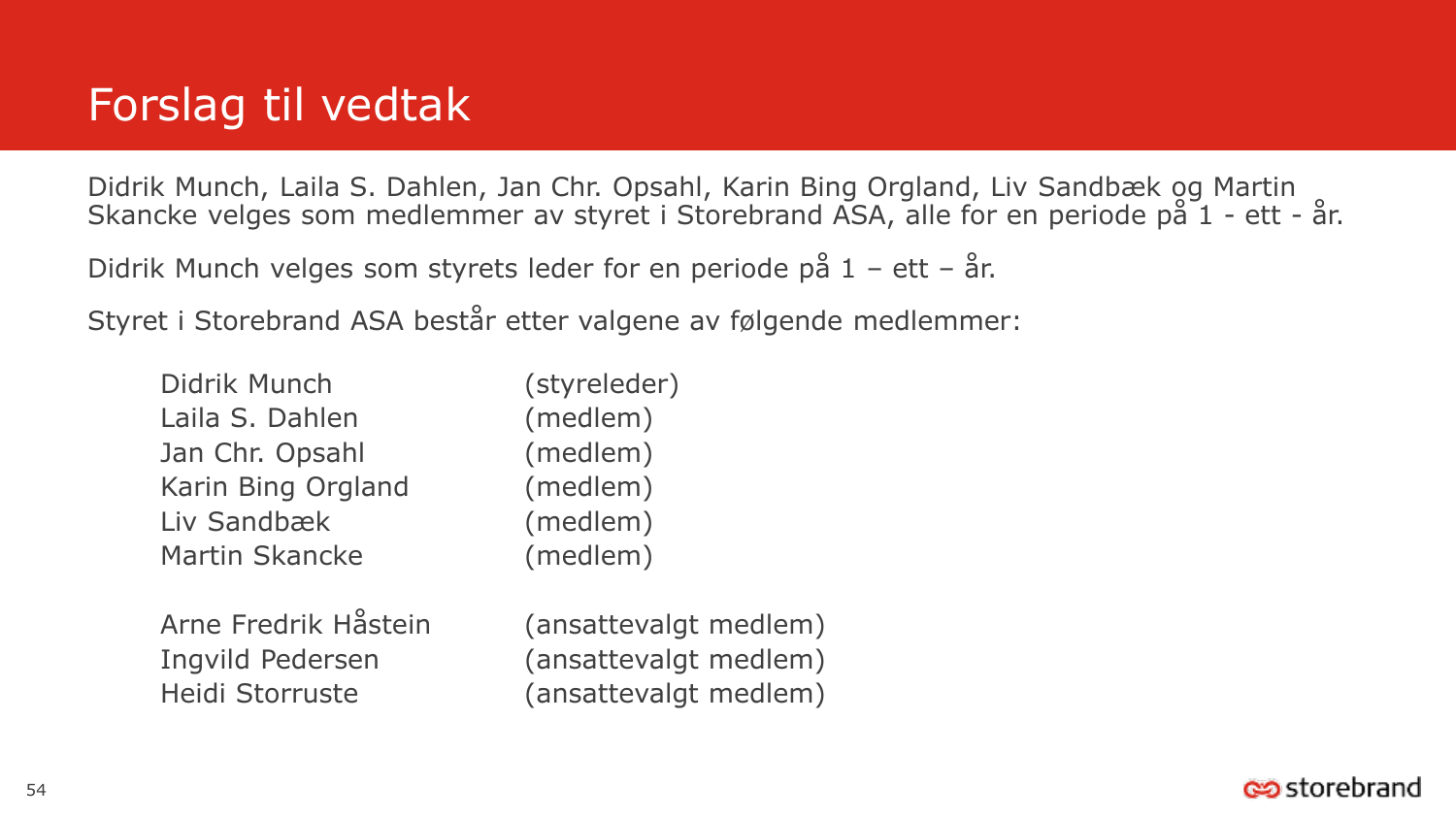# CV Liv Sandbæk

**Navn:** Liv Sandbæk

**Født:** 1962

**Utdannelse:** Statsautorisert revisor (NHH) Siviløkonom (BI)

**Erfaring:** Nåværende stilling: Senior Managing Director & Technology Lead, Financial Services, EALA, Accenture

2013-2015: Chief Technology Officer, Accenture Operations

1999-2013: Managing Director, Technology, Financial Services, EALA, **Accenture** 

1990-1998: Medarbeider, Accenture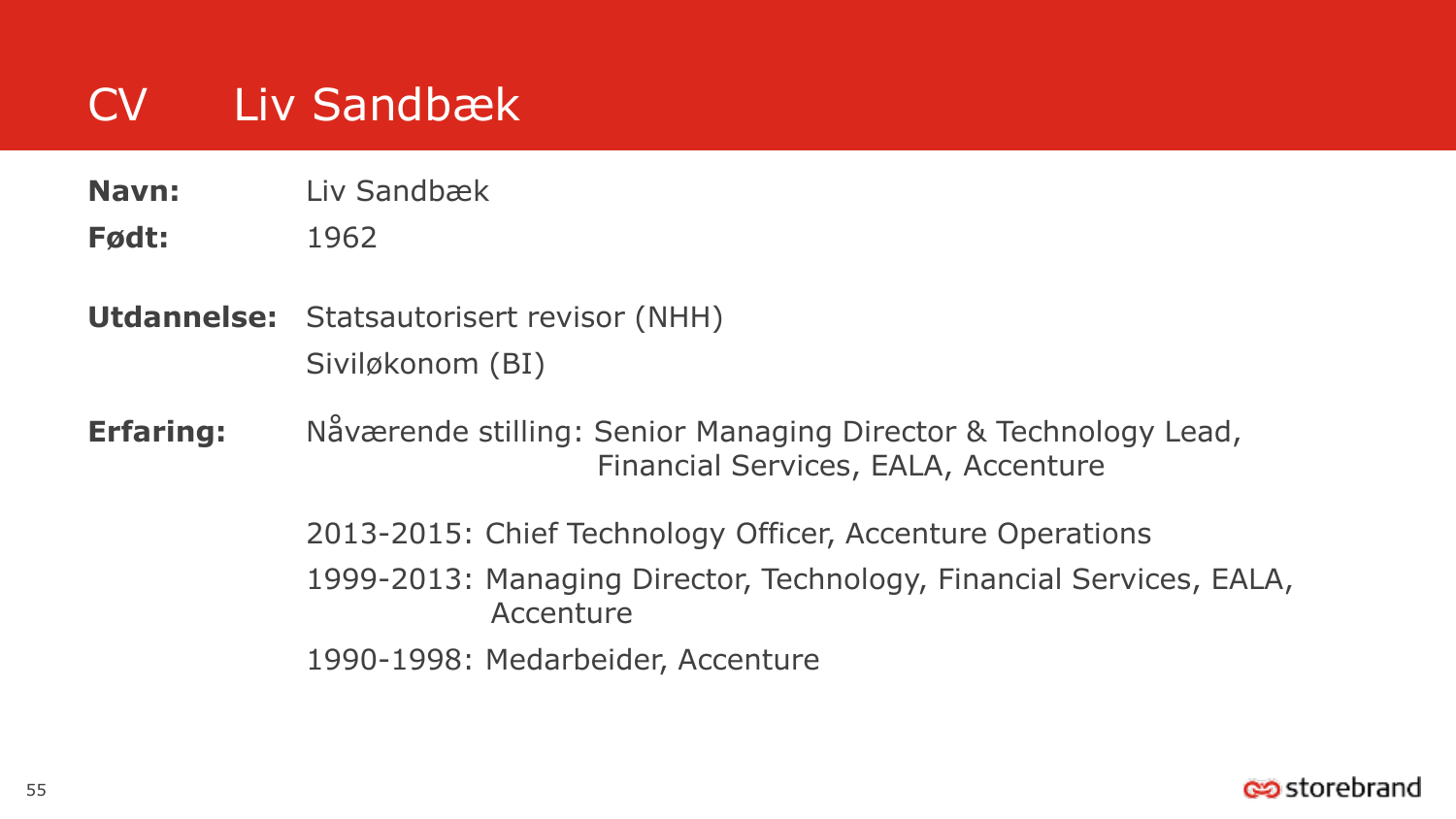

### 12. Valg av medlemmer til valgkomiteen, herunder valg av valgkomiteens leder

11.04.2018 Per Otto Dyb Valgkomiteens leder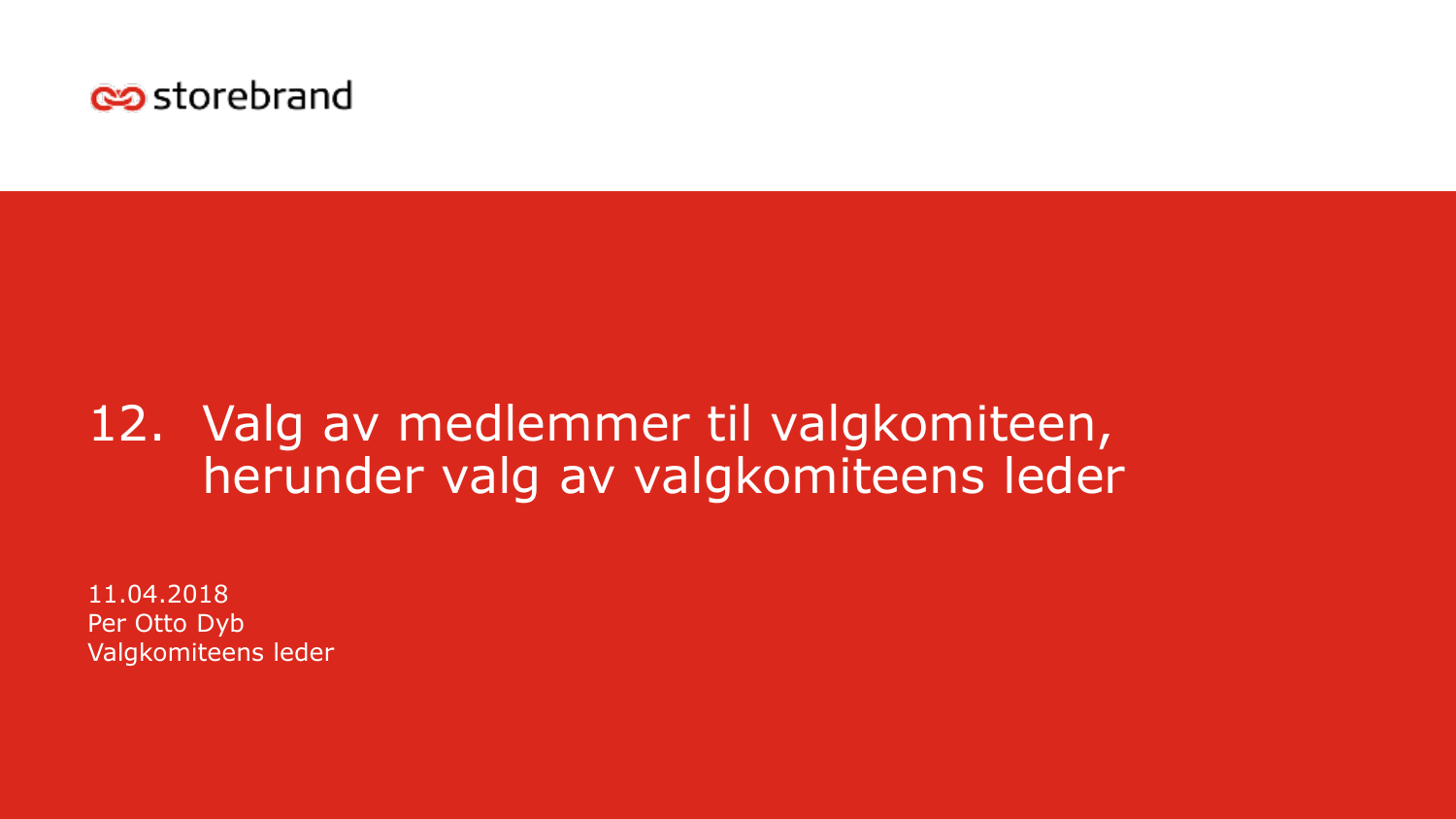#### Valg til valgkomiteen, herunder valgkomiteens leder

- Generalforsamlingen skal velge 4 eller 5 medlemmer til valgkomiteen, herunder særskilt velge komiteens leder, jf. vedtektene § 2-5 nr. 6. Samtlige medlemmer av valgkomiteen er på valg hvert år.
- Medlem av valgkomiteen, Olaug Svarva, meddelte komiteens leder høsten 2017 at hun som følge av at hun skulle fratre stillingen som administrerende direktør i Folketrygdfondet 1. februar 2018, ikke ville ta gjenvalg ved valgene våren 2018. Svarva meldte seg fra samme tidspunkt inhabil til å delta i komiteens arbeid med innstillinger av tillitsvalgte i Storebrand ASA, og har etter dette ikke deltatt i komitéarbeidet. Hun meddelte for øvrig i e-post til komiteens leder 19. februar 2018 at hun fratrådte vervet som medlem av valgkomiteen.
- Olaug Svarva har innehatt tillitsverv i Storebrand i 12 år, både som medlem av representantskapet fra 2006 og frem til avviklingen av representantskapet i 2016 samt som medlem av valgkomiteen fra 2006. Valgkomiteen uttrykker stor takk til Olaug Svarva for hennes mangeårige og betydelige innsats som tillitsvalgt i Storebrand-konsernet.

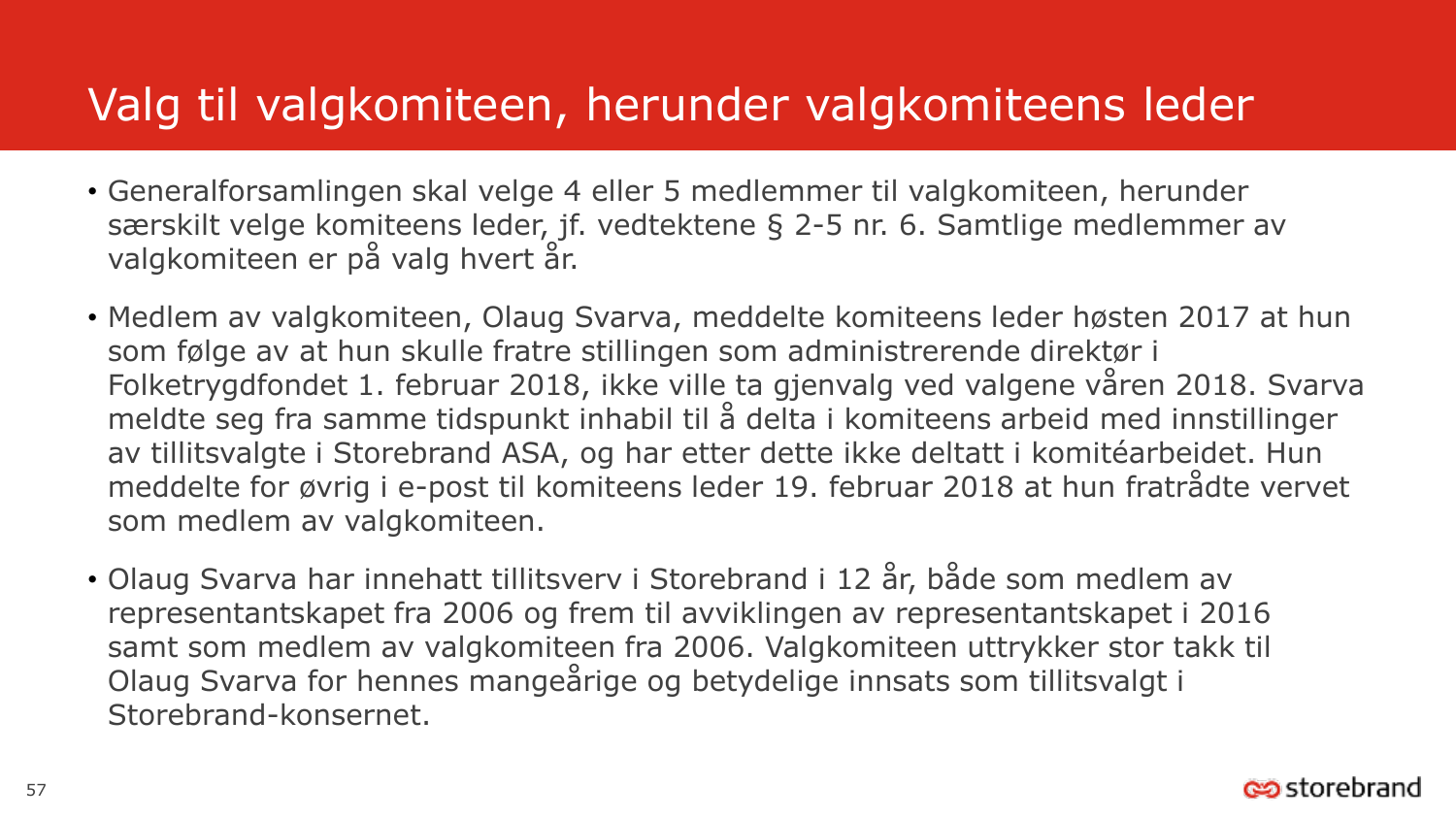#### Valg til valgkomiteen, herunder valgkomiteens leder

- Videre har valgkomitémedlem Odd Ivar Biller meddelt komiteens leder at han ikke tar gjenvalg ved valgene i generalforsamlingen våren 2018. Biller har vært medlem av valgkomiteen fra 2016, og komiteen takker ham for hans verdifulle bidrag i komiteens arbeid.
- Også valgkomitémedlem Tor Olav Trøim har meddelt at han fratrer komiteen ved valgene i generalforsamlingen våren 2018 da de selskapene som han har eierinteresser i solgte sine aksjer i Storebrand ASA 20.02.2018. Komiteen takker Trøim for hans interesse og engasjement for selskapet gjennom arbeidet i valgkomiteen.
- Valgkomiteen har i sitt arbeid med innstillingene lagt vekt på å sikre at komiteen fortsatt har bred sammensetning, spesielt med representasjon fra aksjeeierinteresser, og at komiteens flertall er uavhengig av styret og den daglige ledelsen i selskapet.
- Komiteen har besluttet å innstille på at antall medlemmer av valgkomiteen for kommende valgperiode videreføres med 4 medlemmer.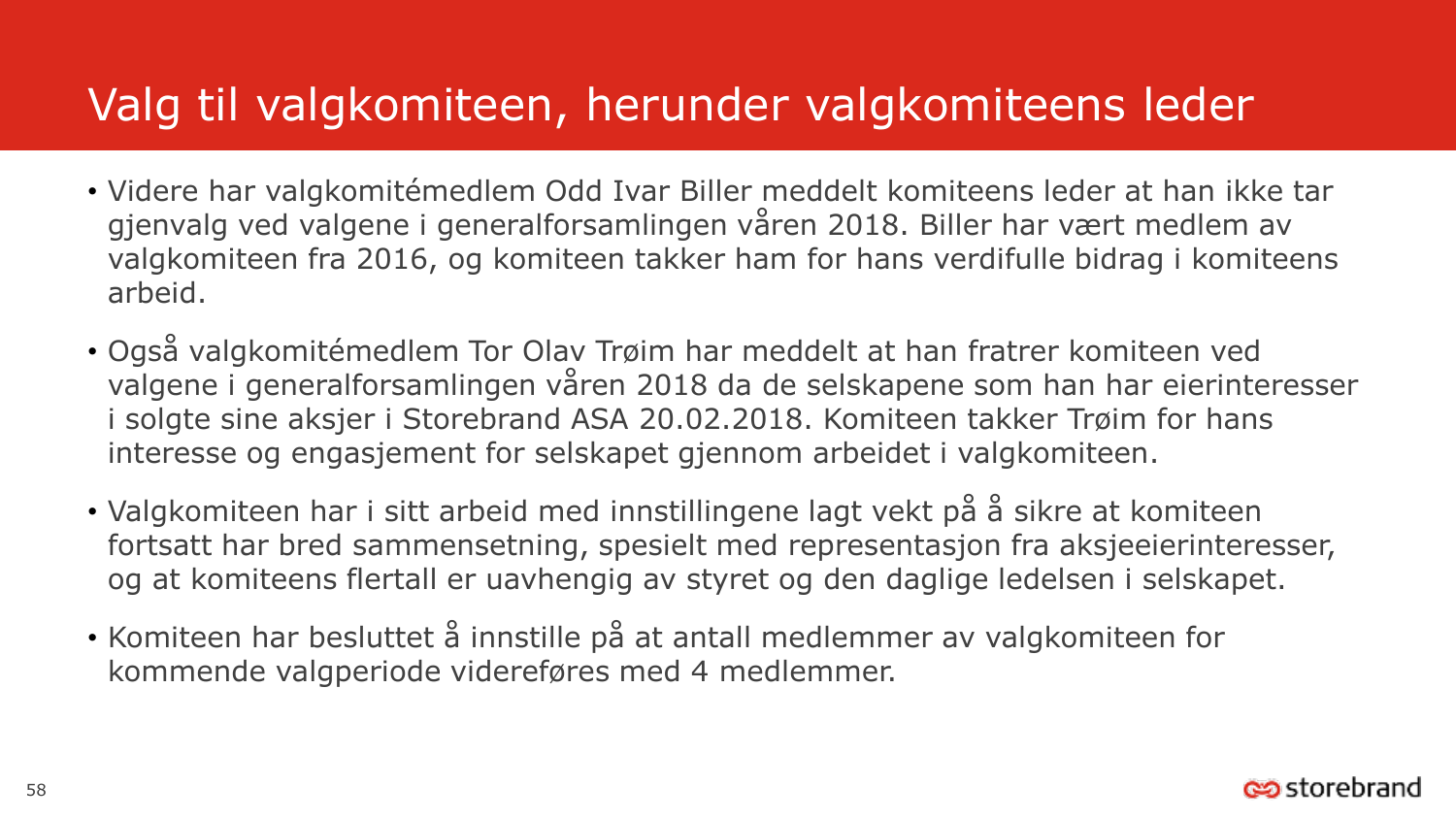### Valg til valgkomiteen og sammensetning etter valgene

Valgkomiteen innstiller på denne bakgrunn på at generalforsamlingen velger følgende medlemmer til valgkomiteen, alle for en periode på 1 – ett – år:

Per Otto Dyb Leiv Askvig Nils Halvard Bastiansen Margareth Øvrum

Valgkomiteen innstiller herunder på at *Per Otto Dyb* velges som leder av valgkomiteen for samme periode*.* 

Per Otto Dyb deltok ikke ved komiteens behandling av innstillingen til ledervervet.

En representant for de ansatte deltar i valgkomiteens arbeid med forberedelser til komiteens innstilling til valg av styreleder.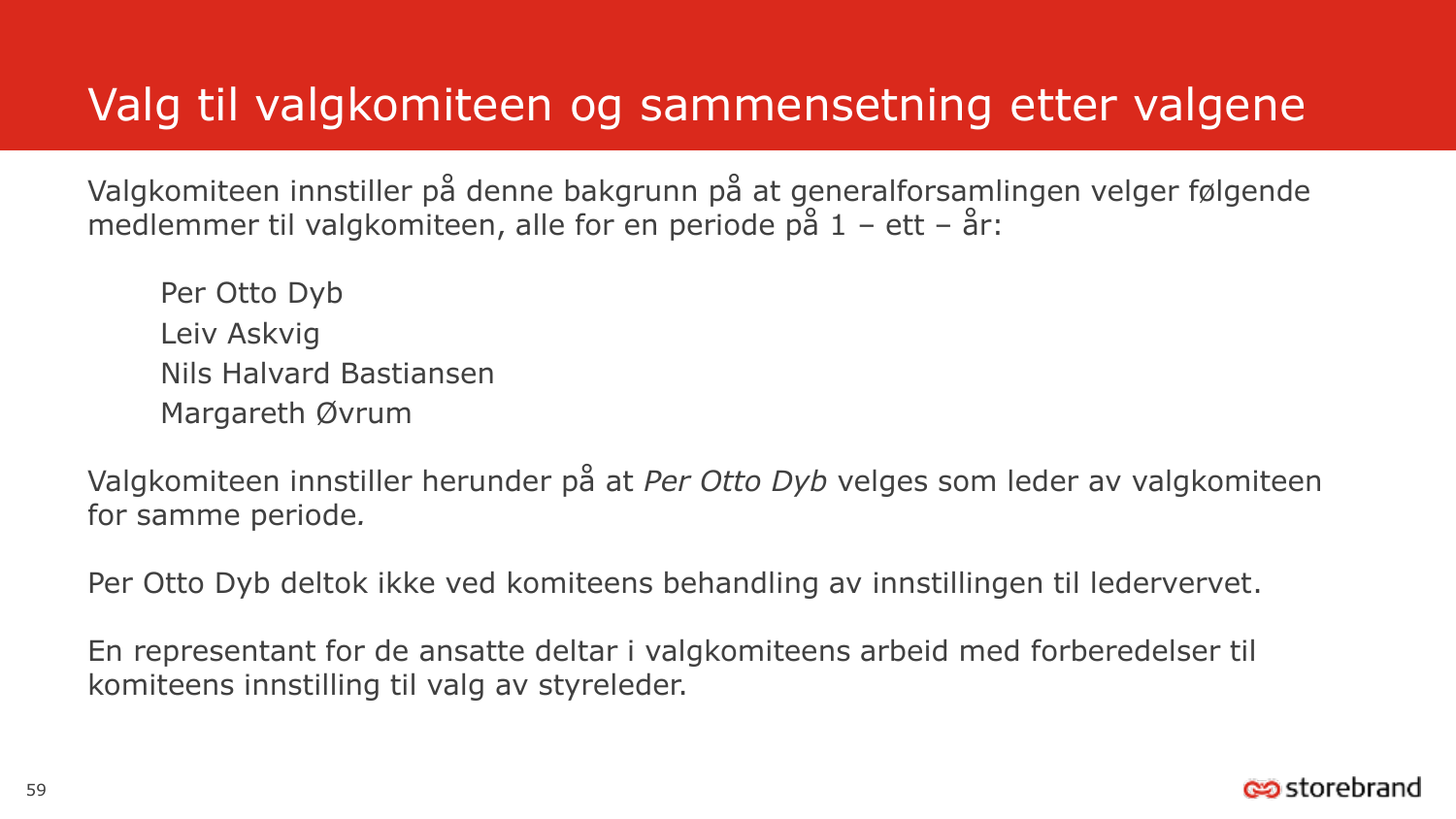### Forslag til vedtak

Per Otto Dyb, Leiv Askvig, Nils Halvard Bastiansen og Margareth Øvrum velges som medlemmer av valgkomiteen, alle for en periode på 1 - ett - år:

Per Otto Dyb velges som leder av valgkomiteen for en periode på 1 – ett – år.

Valgkomiteen har etter valgene følgende aksjonærvalgte medlemmer:

| Per Otto Dyb            | (leder)  |
|-------------------------|----------|
| Leiv Askvig             | (medlem) |
| Nils Halvard Bastiansen | (medlem) |
| Margareth Øvrum         | (medlem) |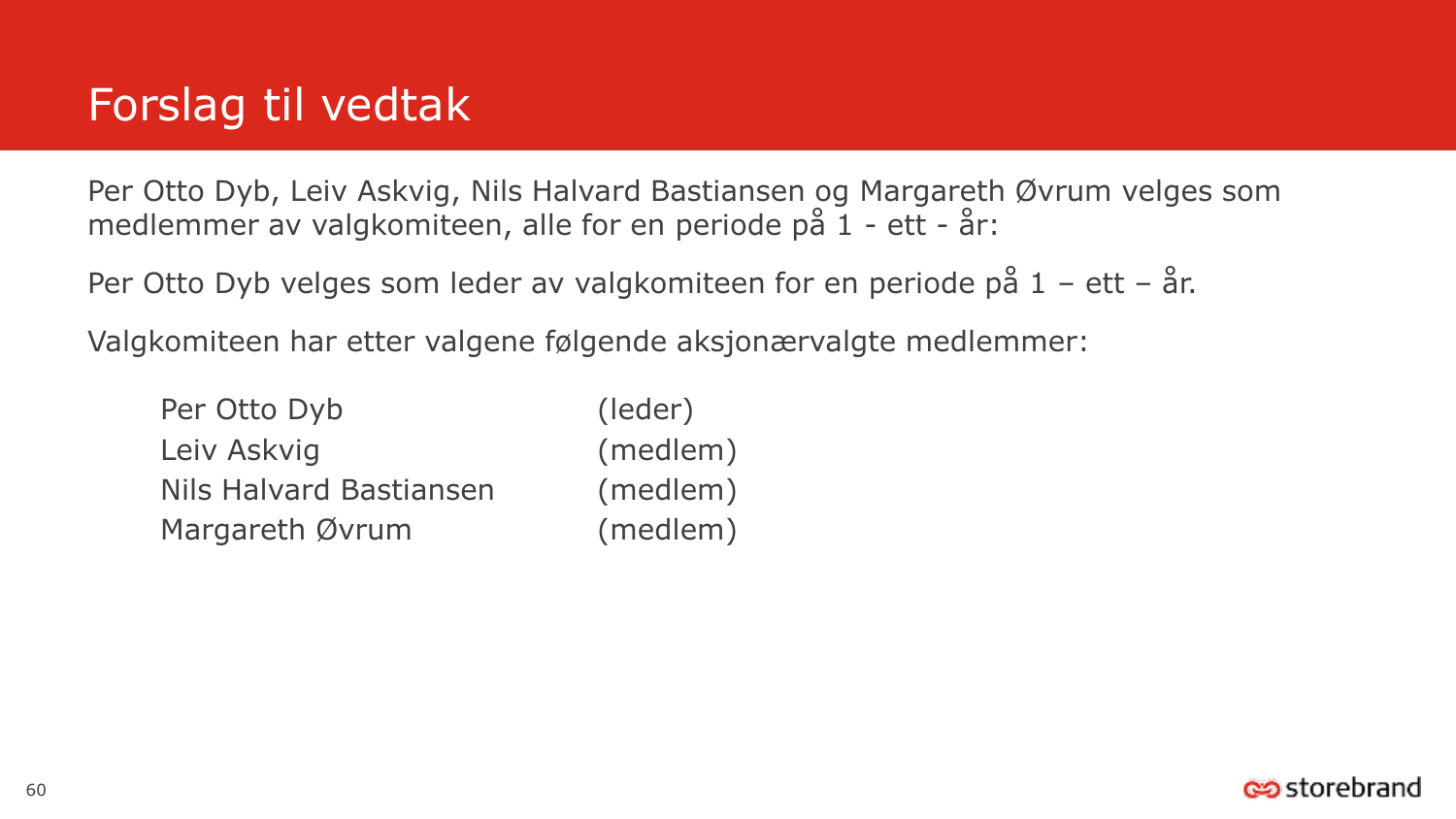# CV Leiv Askvig

**Navn:** Leiv Askvig

**Født:** 1957

**Utdannelse:** Advanced Management Program (Harvard Business School) Siviløkonom (BI)

**Erfaring:** Nåværende stilling: CEO, Sundt AS

2001-2002: CEO/CFO (for hire), Opticore AB, Gothenburg, Sweden 1999-2001: CFO, StudentUniverse, Inc., Boston 1998-1999: CEO, Sundal Collier Holding ASA 1994-1999: CEO, Sundal Collier & Co ASA 1989-1994: Senior Vice President, Head of operations, Sundal Collier & Co ASA 1984-1989: Stock Broker, Sundal Collier & Co ASA 1982-1984: Stock Broker, Vestnes & Co. A/S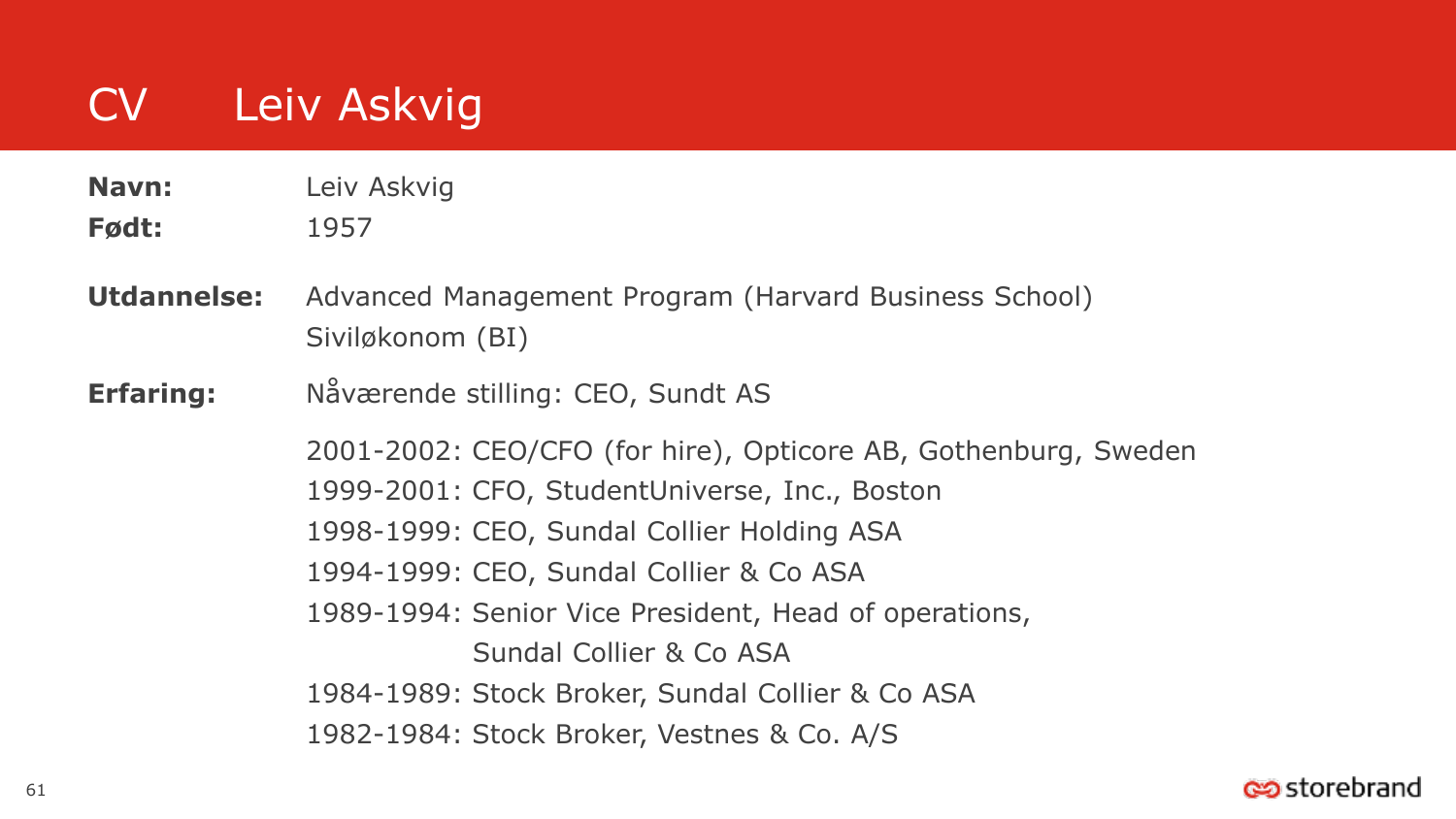## CV Nils Halvard Bastiansen

- **Navn:** Nils Halvard Bastiansen
- **Født:** 1960
- **Utdannelse:** Master of Business Administration in Finance (NHH) Advanced Programme in Corporate Finance (NHH) Solstrandprogrammet: Management Program (NHH) Certified EFFAS Financial Analyst (NHH) Master of International Management (Thunderbird School of Global Management, Arizona, USA) Master of Business and Marketing, Handelsøkonom (Handelsakademiet)
- **Erfaring:** Nåværende stilling: Executive Director Equities, Folketrygdfondet
	- 2001-2004: Deputy Investment Director, Folketrygdfondet
	- 1995-2001: Portifolio Manager, Folketrygdfondet
	- 1992-1994: Assistant Vice President, Institutional Clients, Unibank Securities (Nordea) (Unibank Securities)
	- 1987-1991: Vice President, International Equities, DNB Securities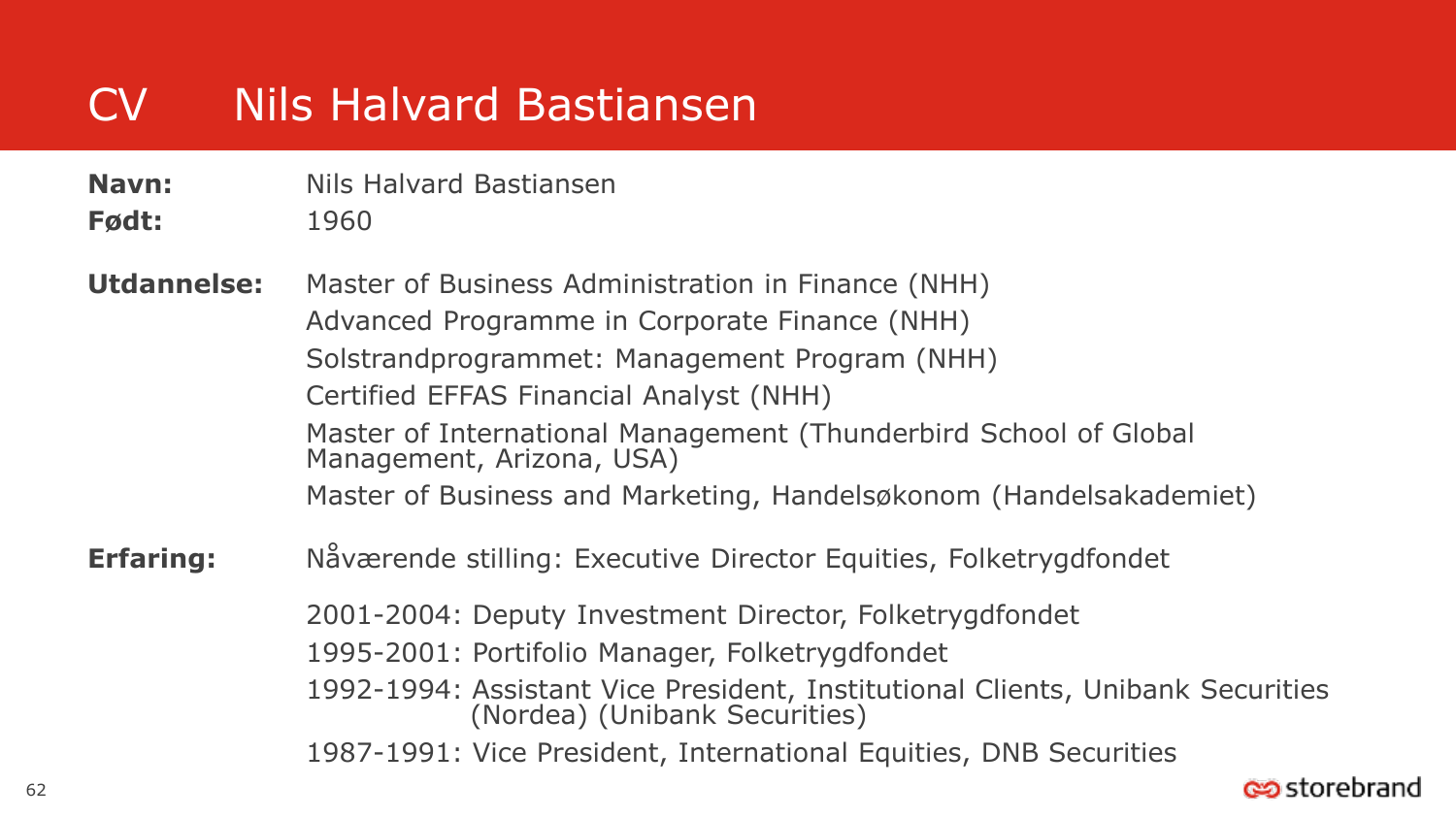# CV Margareth Øvrum

- **Navn:** Margareth Øvrum
- **Født:** 1958
- **Utdannelse:** Sivilingeniør Teknisk fysikk (NTH)
- **Erfaring:** Nåværende stilling: Konserndirektør Technology, Projects and Drilling, Statoil ASA
	- Diverse stillinger i Statoil og StatoilHydro:
	- 2007-2011: Konserndirektør Technology and New Energy, og plassjef, Bergen
	- 2004-2007: Konserndirektør Technology and Projects
	- 2003-2004: Konserndirektør HSE-helse, miljø og sikkerhet
	- 2000-2003: Områdedirektør/Senior vice president Driftsstøtte i Undersøkelse og produksjon Norge, og plassjef, Bergen
	- 1996-1999: Produksjonsdirektør/Vice president Veslefrikk-feltet
	- 1993-1996: Plattformsjef Gullfaks A-offshore
	- 1991-1993: Produksjons- og vedlikeholdsleder Gullfaks A-offshore
	- 1989-1991: Avdelingsleder Driftsteknologi
	- 1988-1989: Seksjonsleder Vedlikehold land
	- 1987-1988: Oppstartskoordinator Gullfaks B
	- 1984-1987: Utlånt til ELF og Shell i hhv 2,5 og 1 år. Produksjon/vedlikehold på sokkelen og på land.
	- 1982-1984: Strategisk analyse

#### <u>ඏ</u>storebrand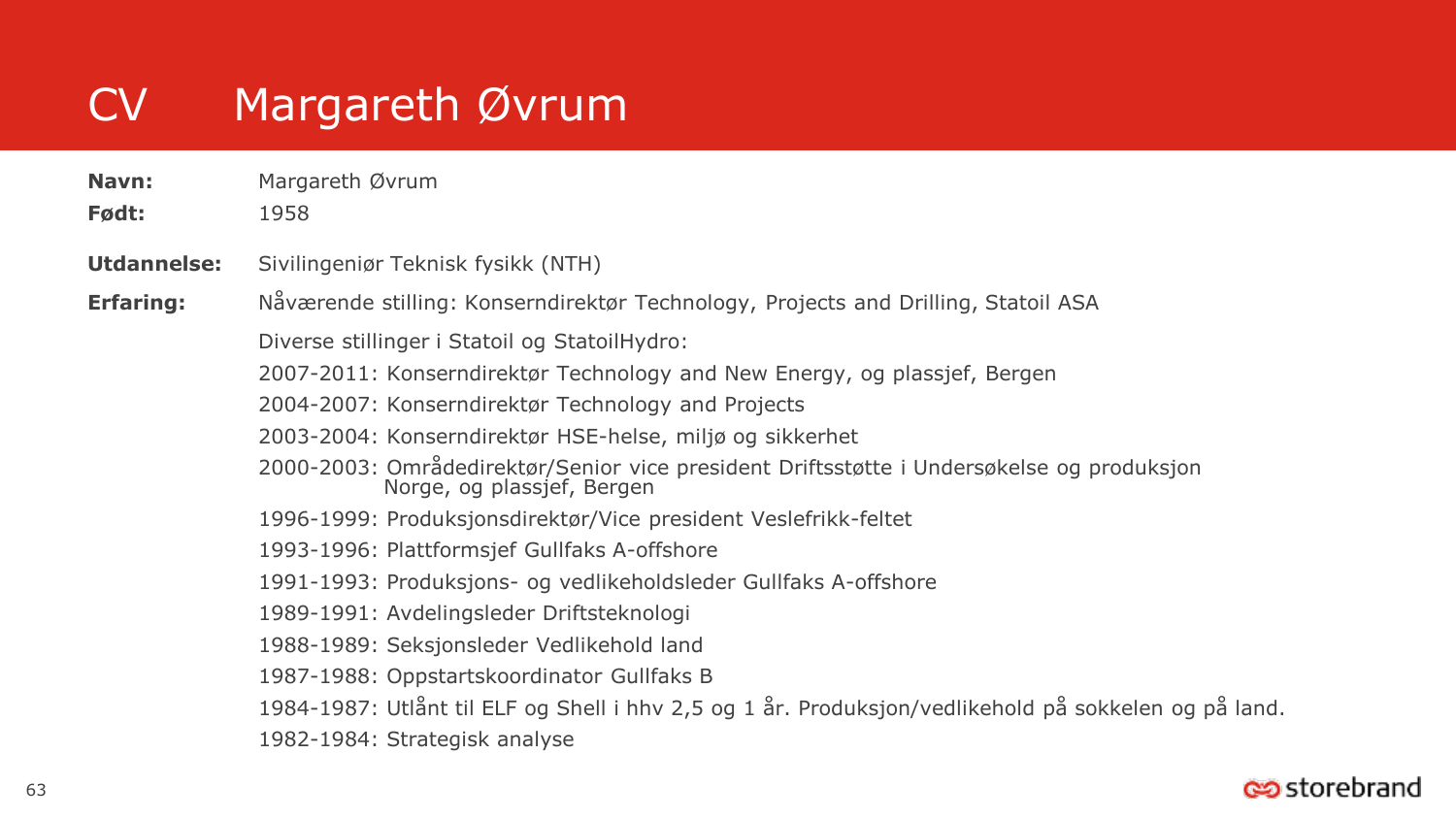

### 13. Godtgjørelse til styret, styreutvalgene og valgkomiteen

11.04.2018 Per Otto Dyb Valgkomiteens leder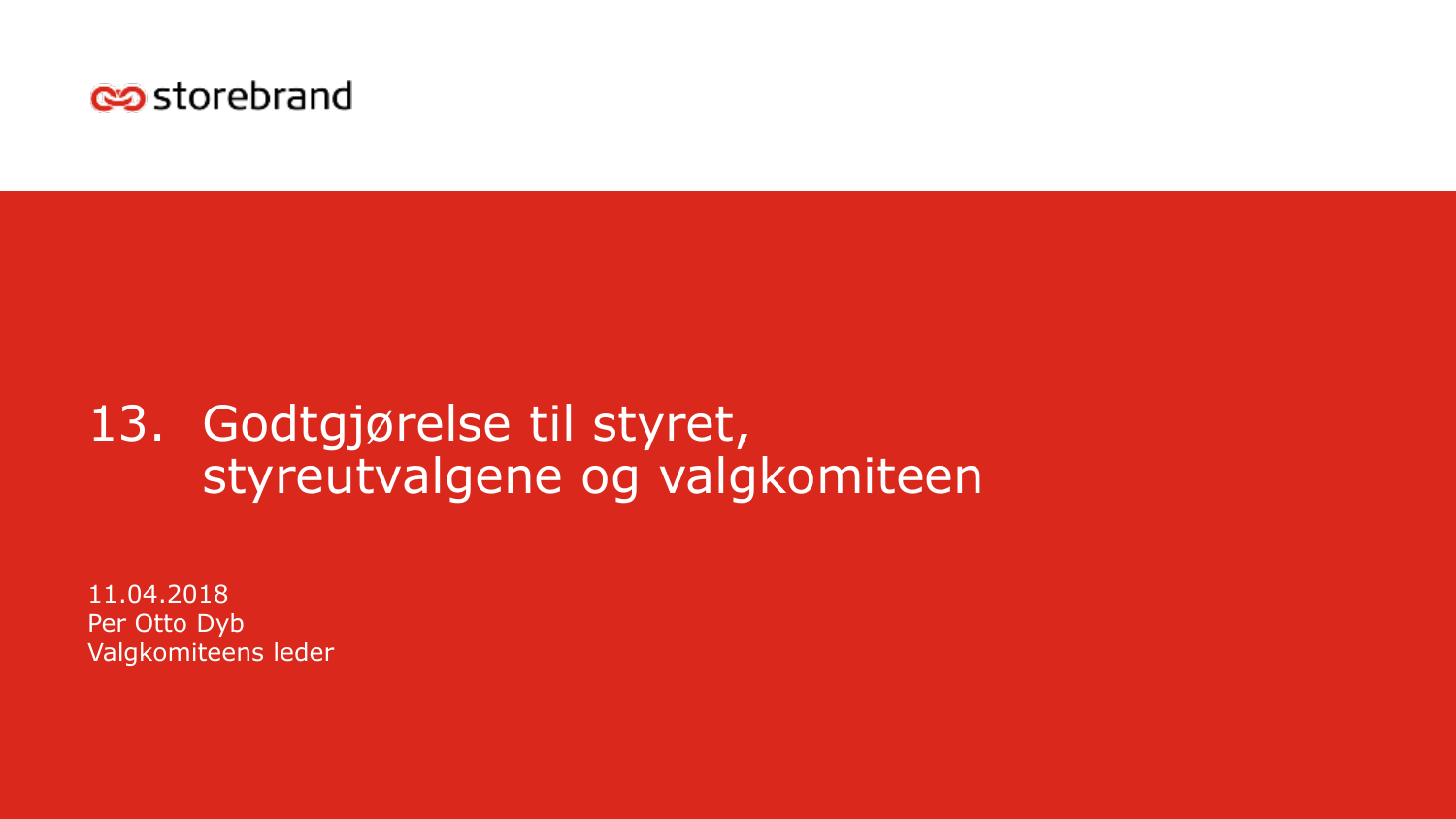#### Godtgjørelse til styret, styreutvalgene og valgkomiteen

• Ved innstillingene til honorarer til selskapets styre, styreutvalgene og valgkomiteen har komiteen hensyntatt den alminnelige lønns- og prisutviklingen samt at honorarene skal følge utviklingen i sammenlignbare børsnoterte foretak.

#### **Styret**

Valgkomiteen foreslår for generalforsamlingen at honorarene til styrets medlemmer fastsettes som følger:

| Styreleder       |  |  |  |  | kr 652 500 pr. år (nå kr 633 500 pr. år) |  |
|------------------|--|--|--|--|------------------------------------------|--|
| Styremedlem      |  |  |  |  | kr 334 900 pr. år (nå kr 325 100 pr. år) |  |
| Utenlandstillegg |  |  |  |  | kr 68 600 pr. år (nå kr 66 600 pr. år)   |  |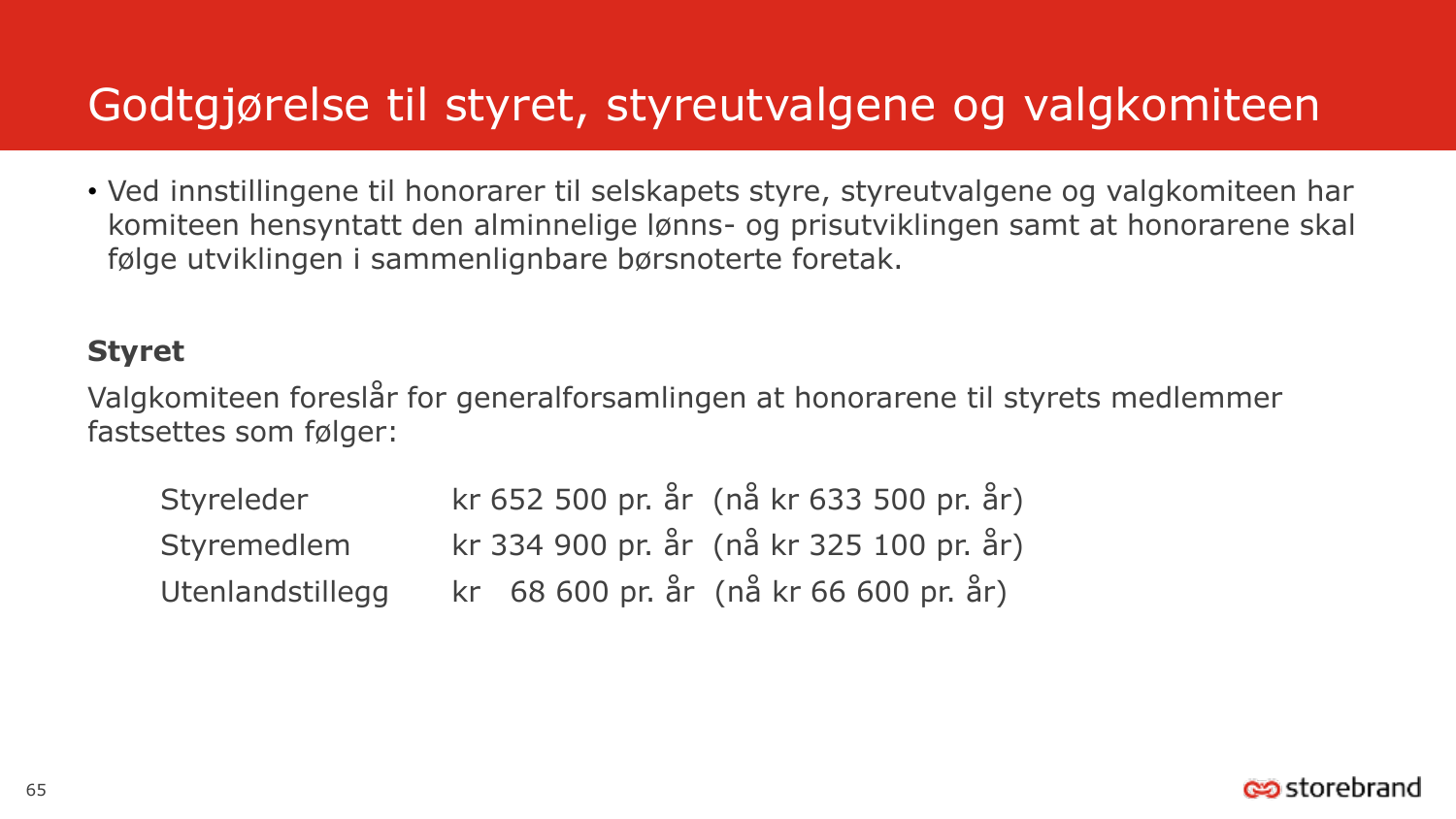### Godtgjørelse til styret, styreutvalgene og valgkomiteen

#### **Styrets risikoutvalg**

Valgkomiteen foreslår for generalforsamlingen at de gjeldende honorarer til styrets risikoutvalg endres som følger:

| Leder  | kr 152 000 pr. år (nå kr 147 600 pr. år) |
|--------|------------------------------------------|
| Medlem | kr 102 400 pr. år (nå kr 99 400 pr. år)  |

#### **Styrets revisjonsutvalg**

Valgkomiteen foreslår for generalforsamlingen at de gjeldende honorarer til styrets revisjonsutvalg endres som følger:

| Leder  | kr 152 000 pr. år (nå kr 147 600 pr. år) |
|--------|------------------------------------------|
| Medlem | kr 102 400 pr. år (nå kr 99 400 pr. år)  |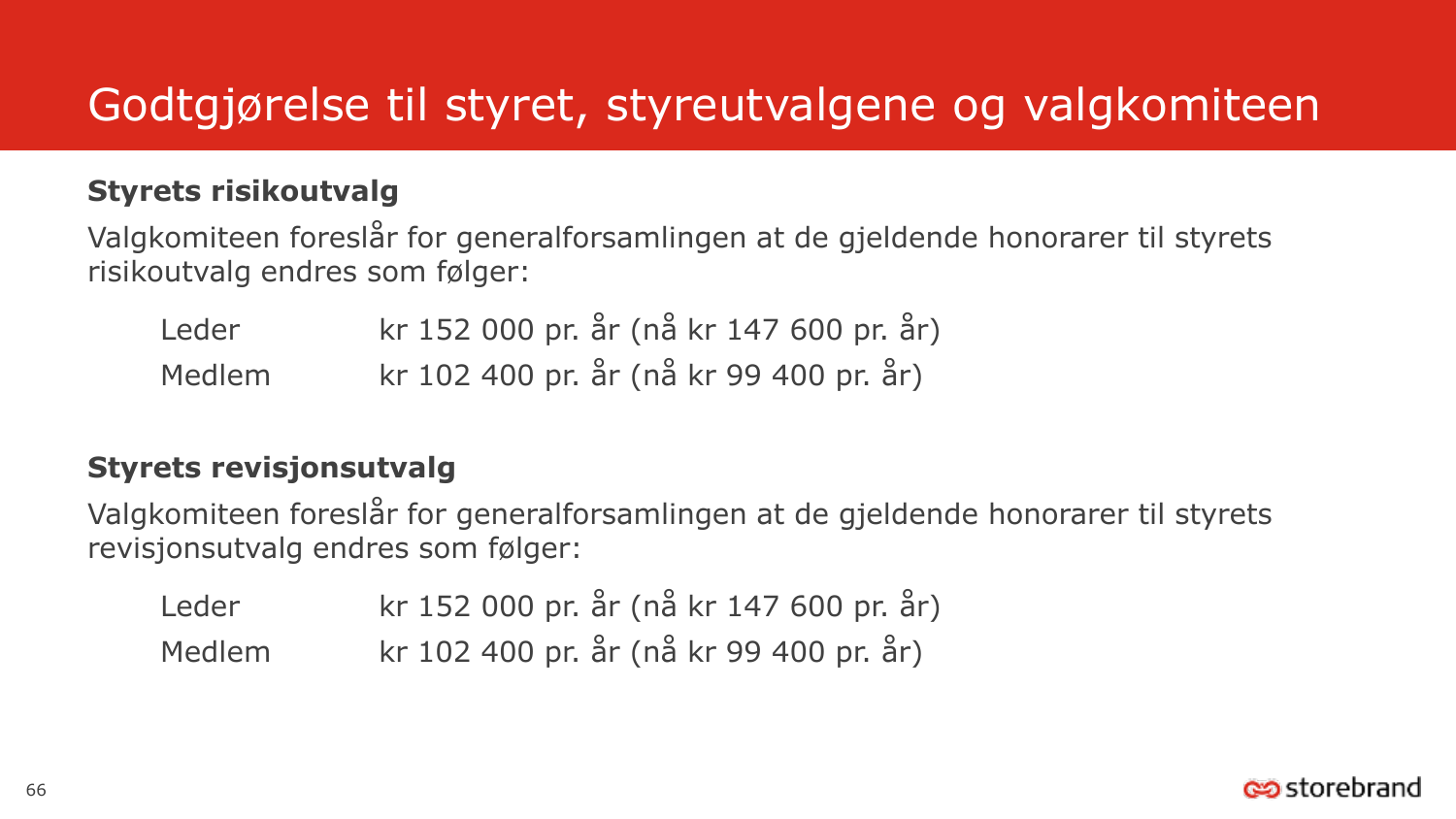### Godtgjørelse til styret, styreutvalgene og valgkomiteen

#### **Styrets kompensasjonsutvalg**

Valgkomiteen foreslår for generalforsamlingen at de gjeldende honorarer til styrets kompensasjonsutvalg endres som følger:

| Leder  |  |  |  |  |  | kr 10 100 pr. møte (nå kr 9 800 pr. møte) |
|--------|--|--|--|--|--|-------------------------------------------|
| Medlem |  |  |  |  |  | kr 7 900 pr. møte (nå kr 7 700 pr. møte)  |

#### **Valgkomiteen**

Valgkomiteen foreslår for generalforsamlingen at de gjeldende honorarer til valgkomiteens medlemmer endres som følger:

| Leder  | kr 10 100 pr. møte (nå kr 10 300 pr. møte) |  |
|--------|--------------------------------------------|--|
| Medlem | kr 7 900 pr møte (nå kr 6 500 pr. møte)    |  |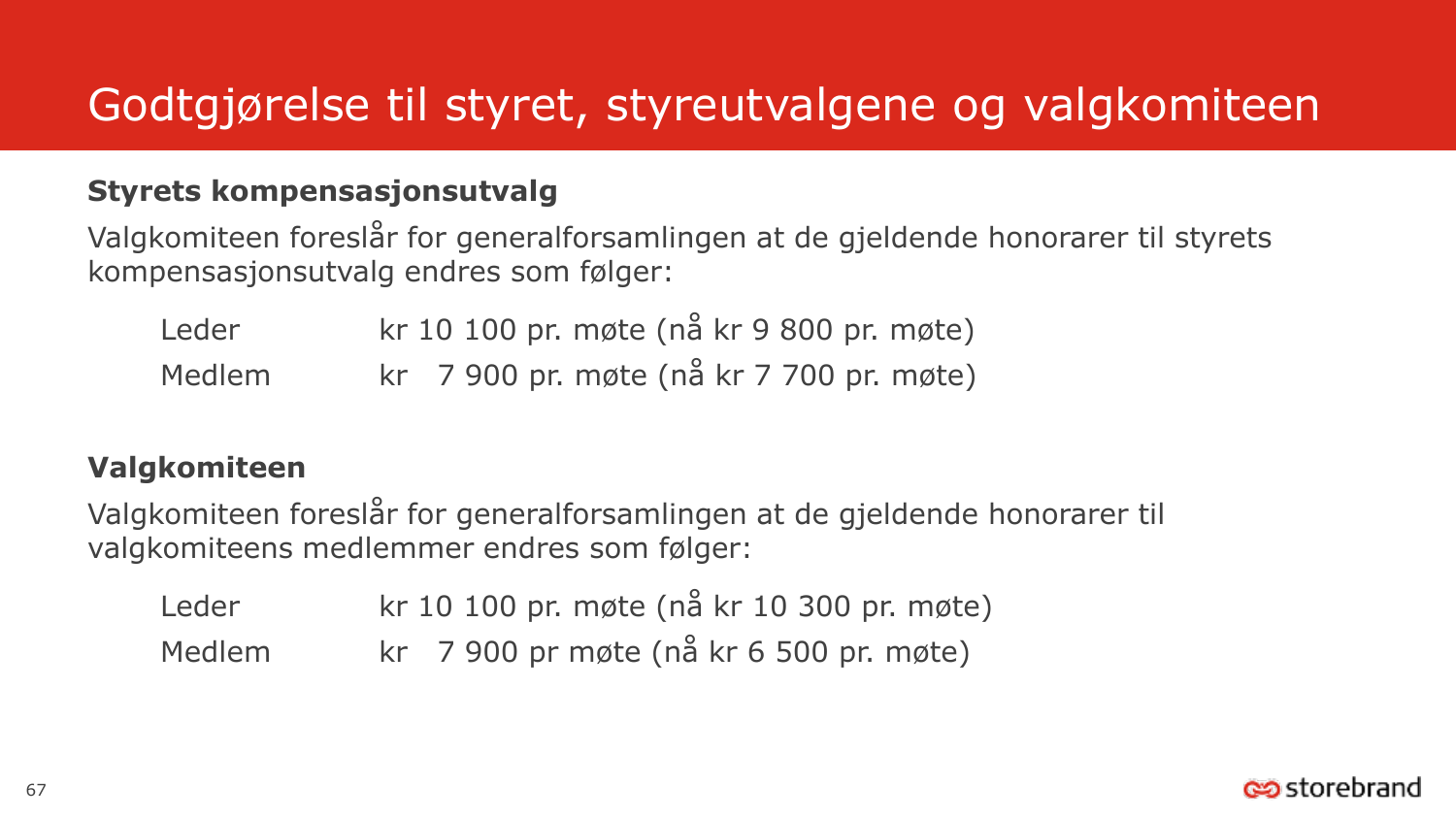## Forslag til vedtak

#### **Styrets godtgjørelse fastsettes til:**

| Styreleder       | kr 652 500 pr. år |
|------------------|-------------------|
| Styremedlem      | kr 334 900 pr. år |
| Utenlandstillegg | kr 68 600 pr. år  |

#### **Risikoutvalgets godtgjørelse fastsettes til:**

| Leder  | kr 152 000 pr. år |
|--------|-------------------|
| Medlem | kr 102 400 pr. år |

#### **Revisjonsutvalgets godtgjørelse fastsettes til:**

| Leder  | kr 152 000 pr. år |
|--------|-------------------|
| Medlem | kr 102 400 pr. år |

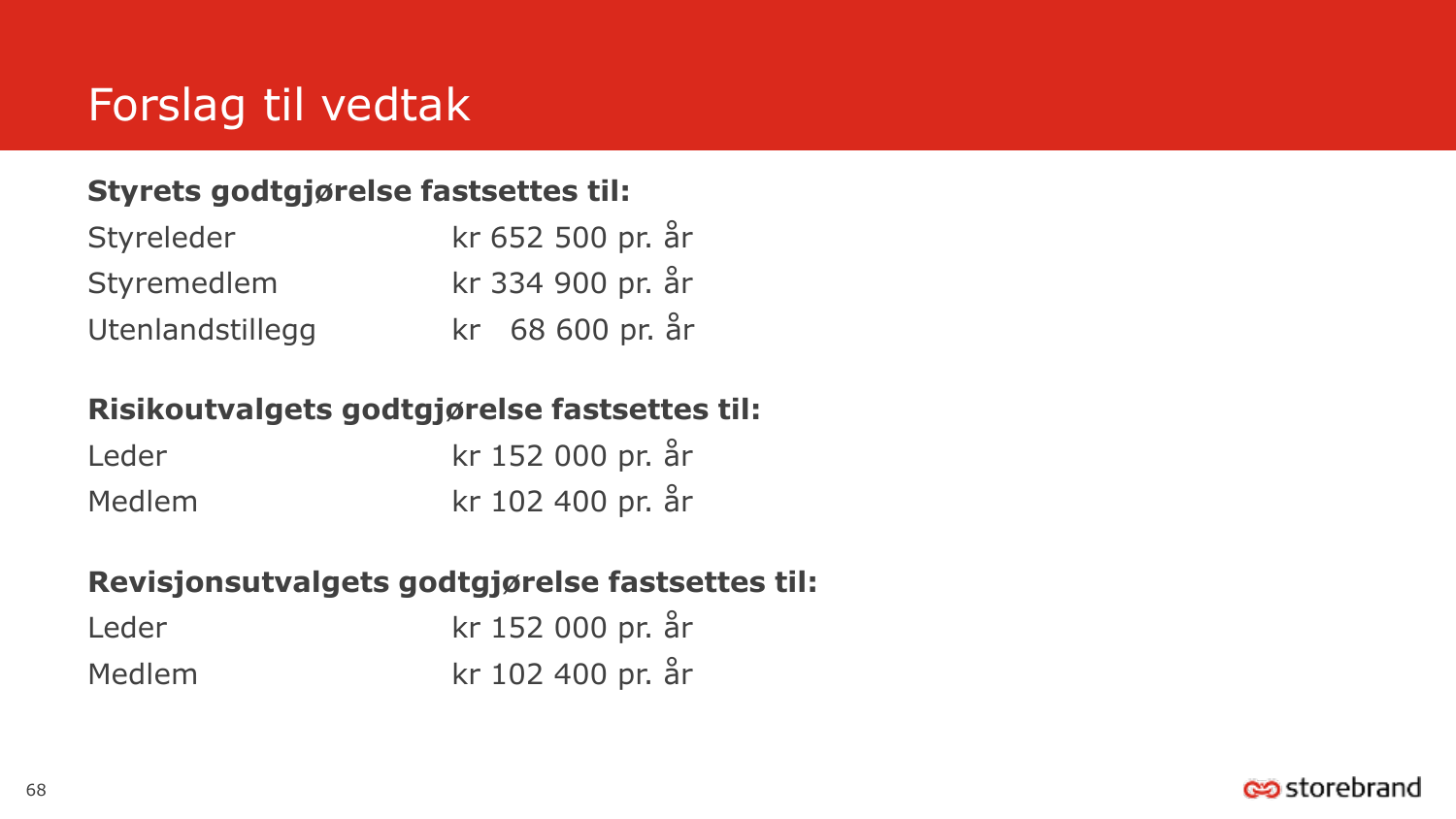## Forslag til vedtak

#### **Kompensasjonsutvalgets godtgjørelse fastsettes til:**

| Leder  | kr 10 100 pr. møte |
|--------|--------------------|
| Medlem | kr 7 900 pr. møte  |

#### **Valgkomiteens godtgjørelse fastsettes til:**

| Leder  | kr 10 100 pr. møte |
|--------|--------------------|
| Medlem | kr 7 900 pr. møte  |

Honorarene er fastsatt brutto før skatt og gjelder med virkning fra 1. mai 2018.

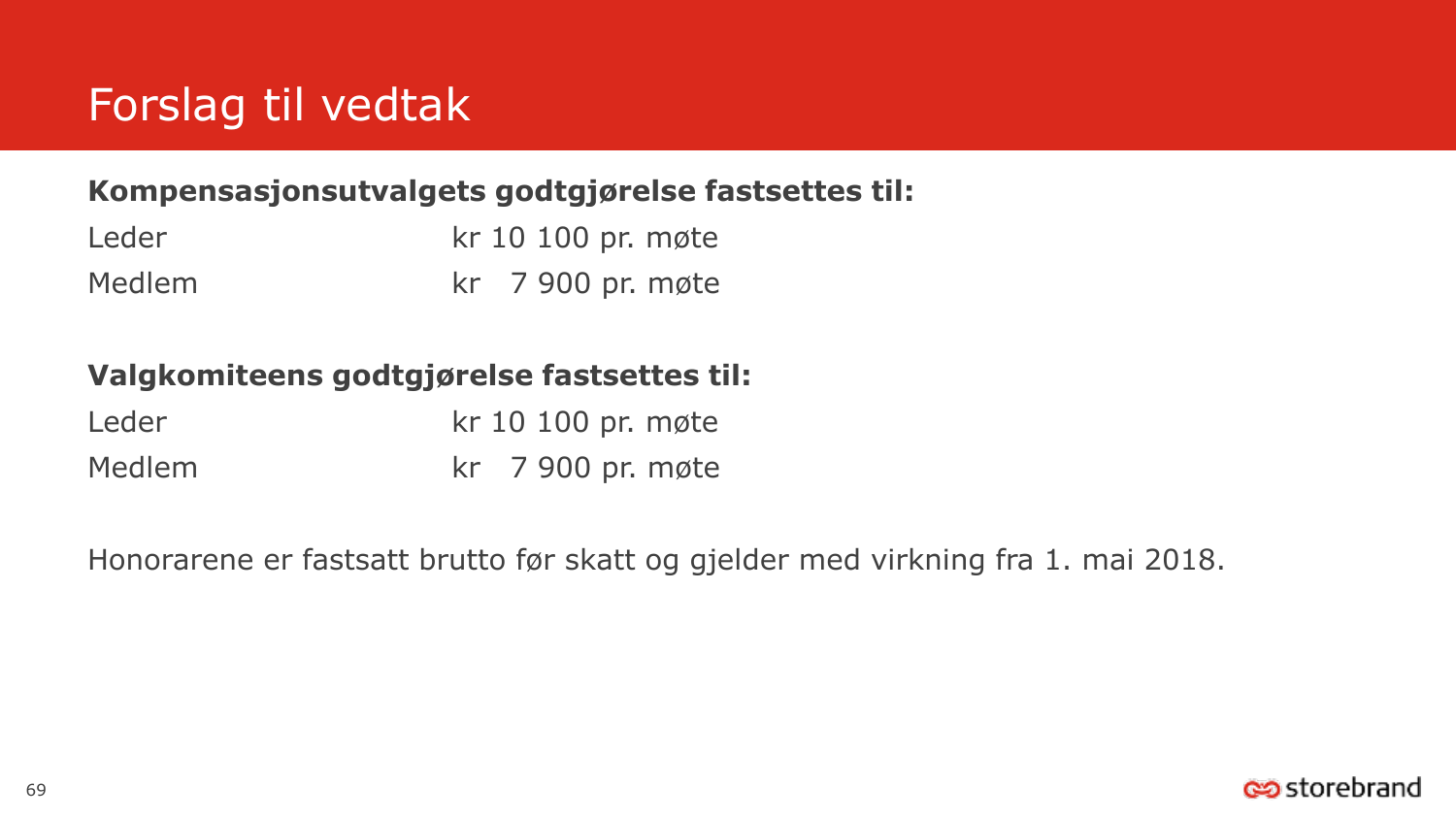

#### 14. Godkjennelse av revisors godtgjørelse, herunder styrets orientering om fordelingen av godtgjørelsen mellom revisjon og andre tjenester

11.04.2018 Didrik Munch Styreleder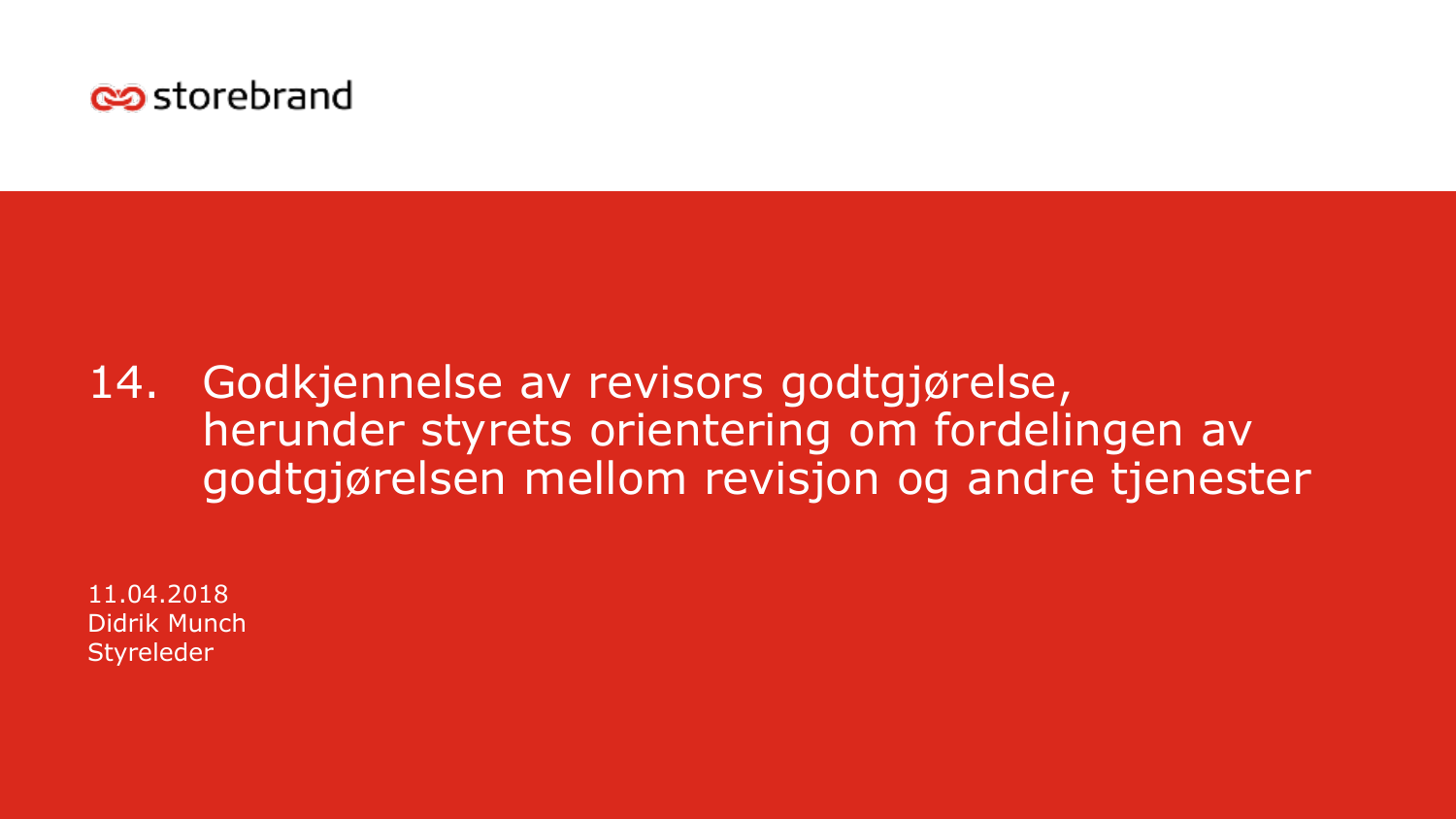### Revisors godtgjørelse - Storebrand ASA

Honorar til Deloitte for:

| Lovpålagt revisjon av Storebrand ASAs årsregnskap | 0,73 millioner kroner |
|---------------------------------------------------|-----------------------|
| Forenklet revisorkontroll av delårsregnskap       | 1,20 millioner kroner |
| Andre attestasjonstjenester                       | 0,55 millioner kroner |
| Andre tjenester utenom revisjon                   | 0,00 millioner kroner |
| Total godtgjørelse til revisor                    | 2,48 millioner kroner |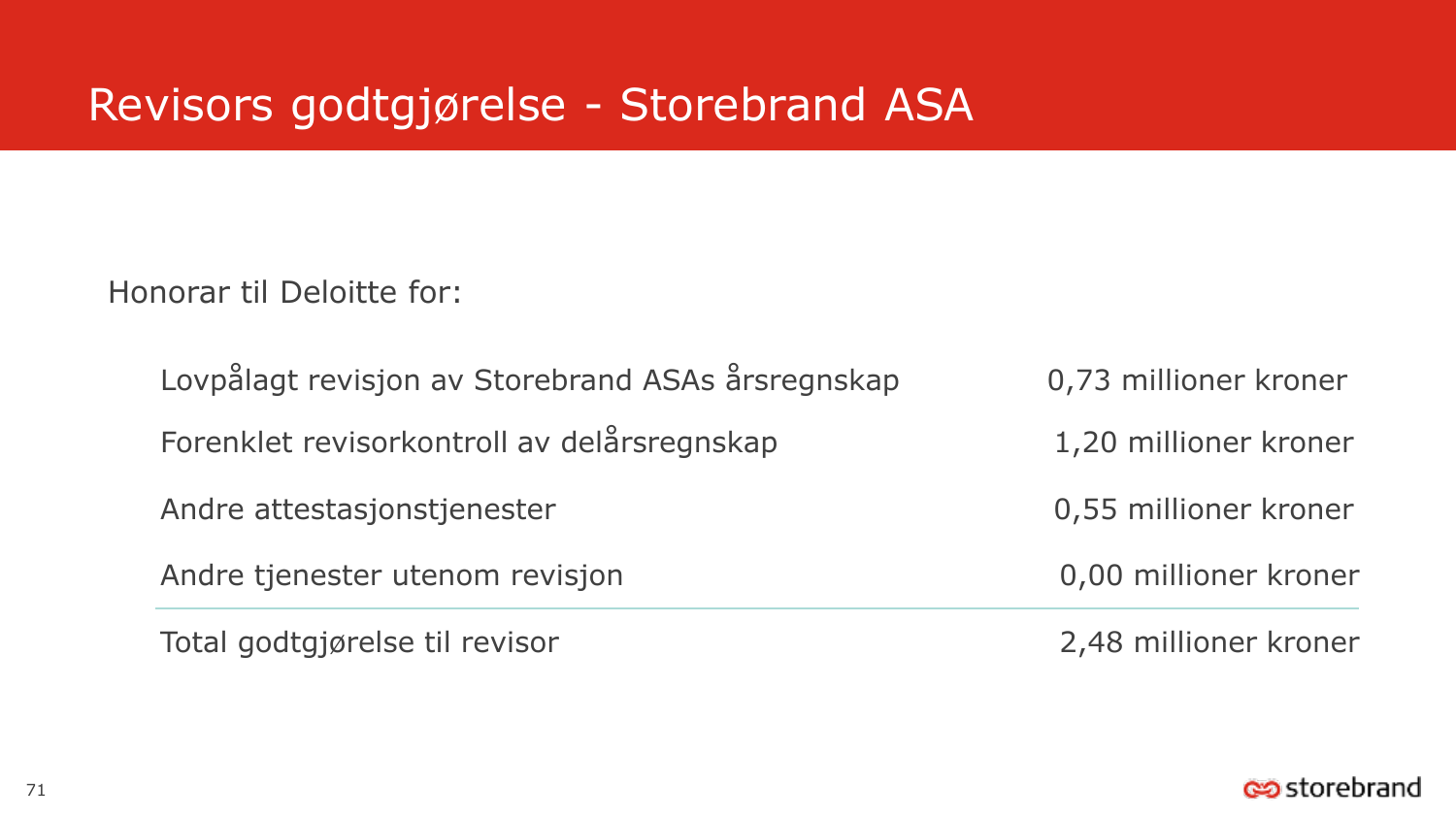#### Revisors godtgjørelse - Storebrand konsernet

Honorar til Deloitte for:

| Lovpålagt revisjon av Storebrand konsern    | 9,50 millioner kroner  |
|---------------------------------------------|------------------------|
| Forenklet revisorkontroll av delårsregnskap | 1,20 millioner kroner  |
| Andre attestasjonstjenester                 | 1,53 millioner kroner  |
| Skatterådgivning                            | 0,35 millioner kroner  |
| Andre tjenester utenom revisjon             | 0,18 millioner kroner  |
| Total godtgjørelse til revisor              | 12,76 millioner kroner |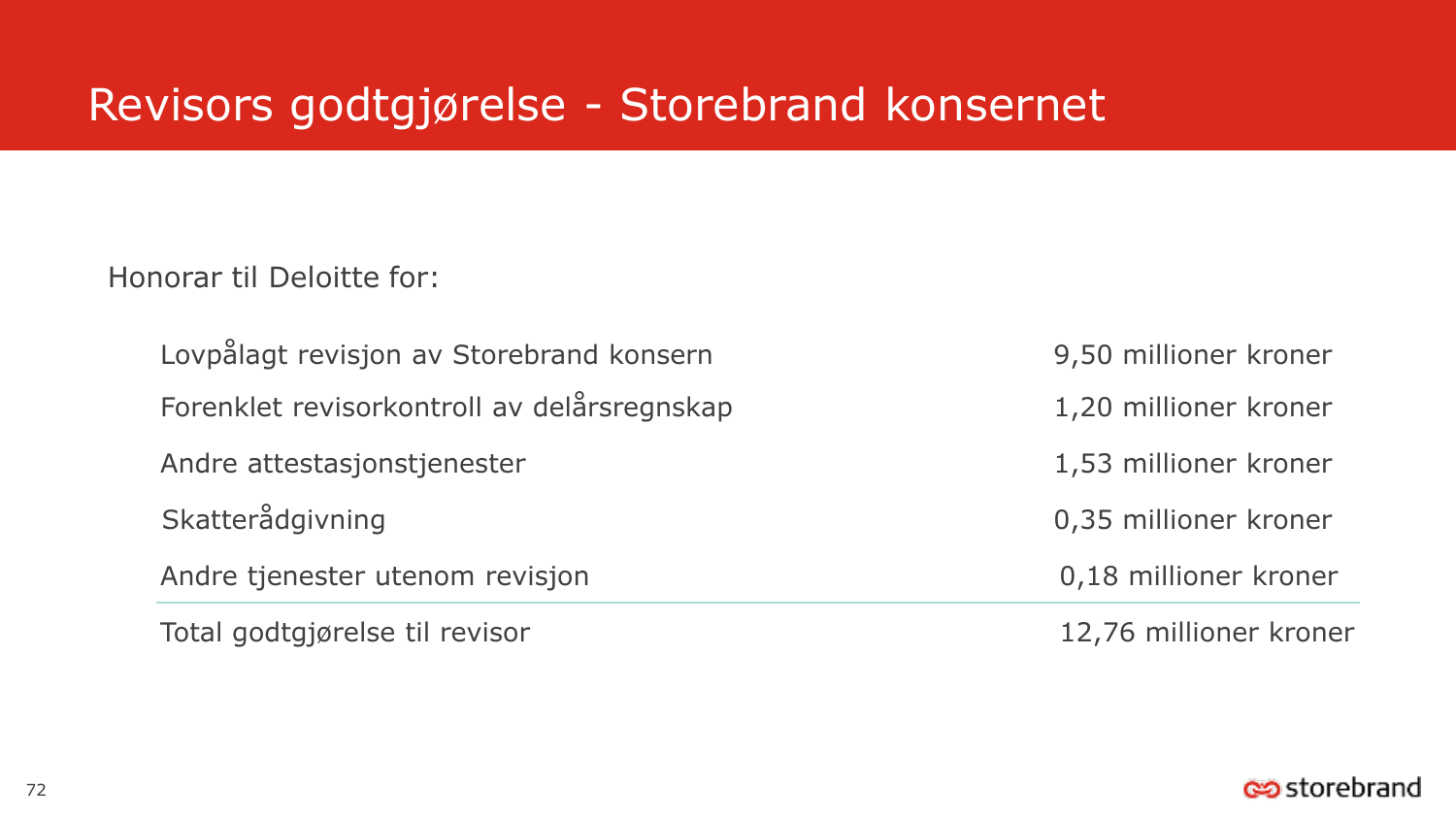## Forslag til vedtak

Generalforsamlingen godkjenner revisors honorar for arbeidet med revisjonen av Storebrand ASA for 2017 på kr 730 000.

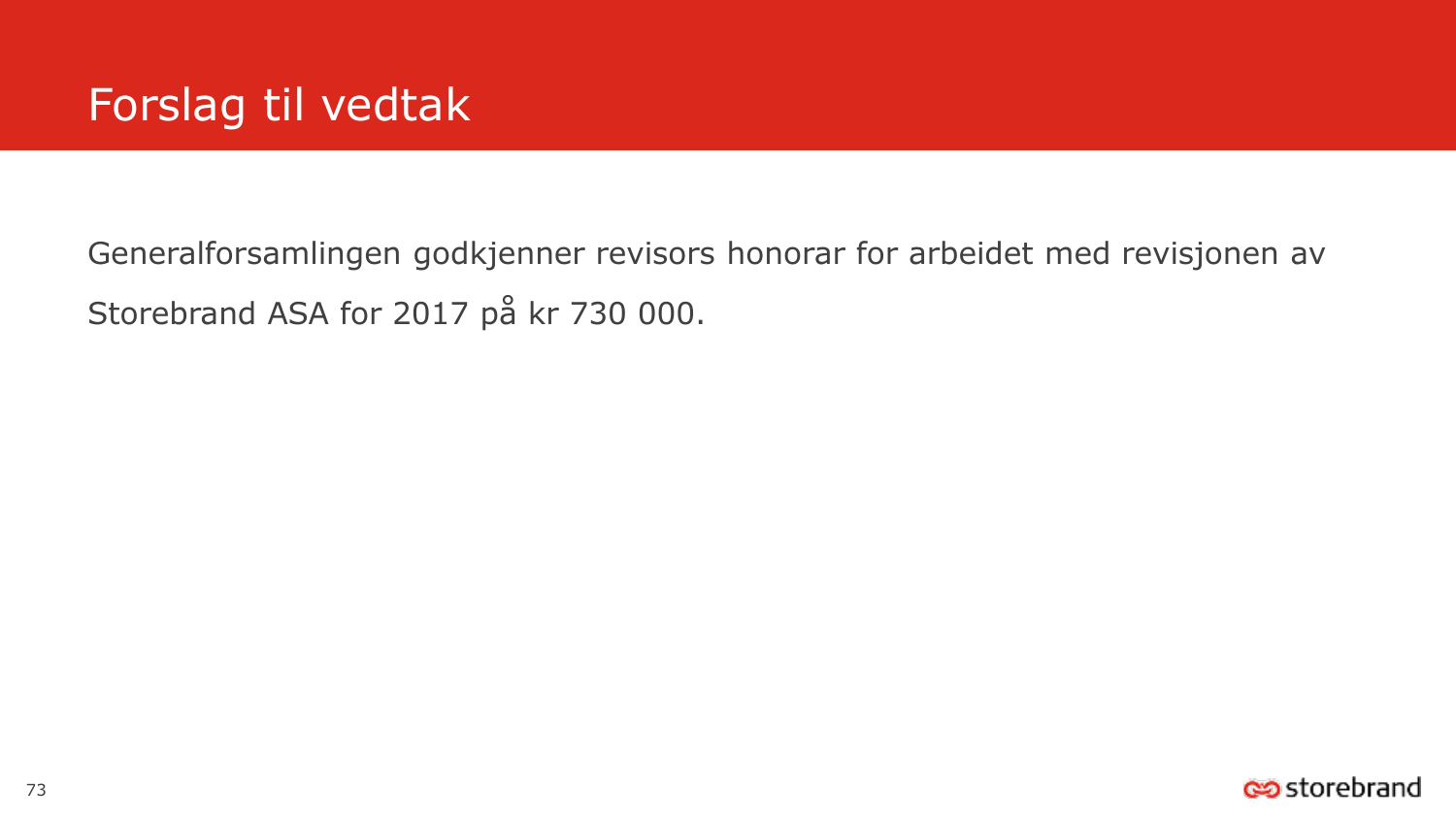

# 15. Valg av ny revisor

11.04.2018

Karin Bing Orgland Leder av revisjonsutvalget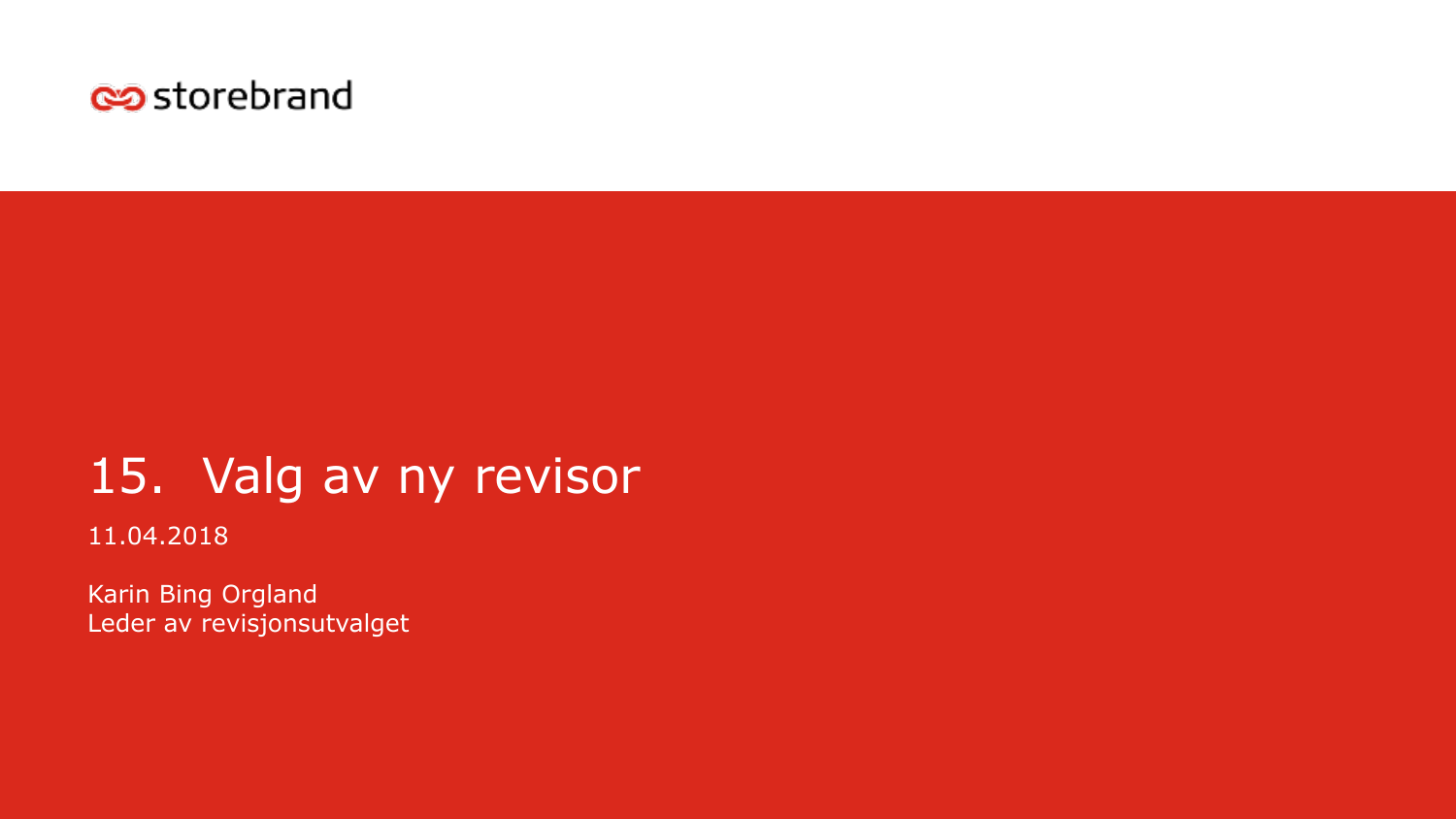### Revisjonsutvalgets uttalelse

#### **Bakgrunn**

- Deloitte har vært Storebrand-konsernets revisor i Norge og Sverige i hhv. 13 og 10 år
- Alle foretakene i Storebrand-konsernet har samme revisor som følge av finansforetaksloven § 8-17
- Grunnet krav om revisorrotasjon hvert tiende år i Sverige, må Storebrand konsernet bytte revisor i 2018.

#### **Prosess**

- Anbudsprosess er gjennomført iht. fire hovedkriterier
- PwC og KPMG har inngitt tilbud
- Andre relevante tilbydere har vært forhindret fra å delta grunnet krav om revisorrotasjon og forbudet mot å gå direkte fra oppdrag som internrevisor til ekstern revisor
- Revisjonsutvalget har gjennomgått tilbudene og avholdt møter med tilbyderne

### **Revisjonsutvalgets uttalelse**

- Revisjonsutvalget vurdert PwCs tilbud som det beste for Storebrand-konsernet iht. hovedkriteriene for anbudsprosessen og en samlet vurdering
- I samsvar med finansforetaksloven § 8-19 har revisjonsutvalget uttalt overfor styret at styret bør foreslå overfor generalforsamlingen at PwC velges som ny revisor for i Storebrand ASA med virkning fra og med regnskapsåret 2018.

#### es storebrand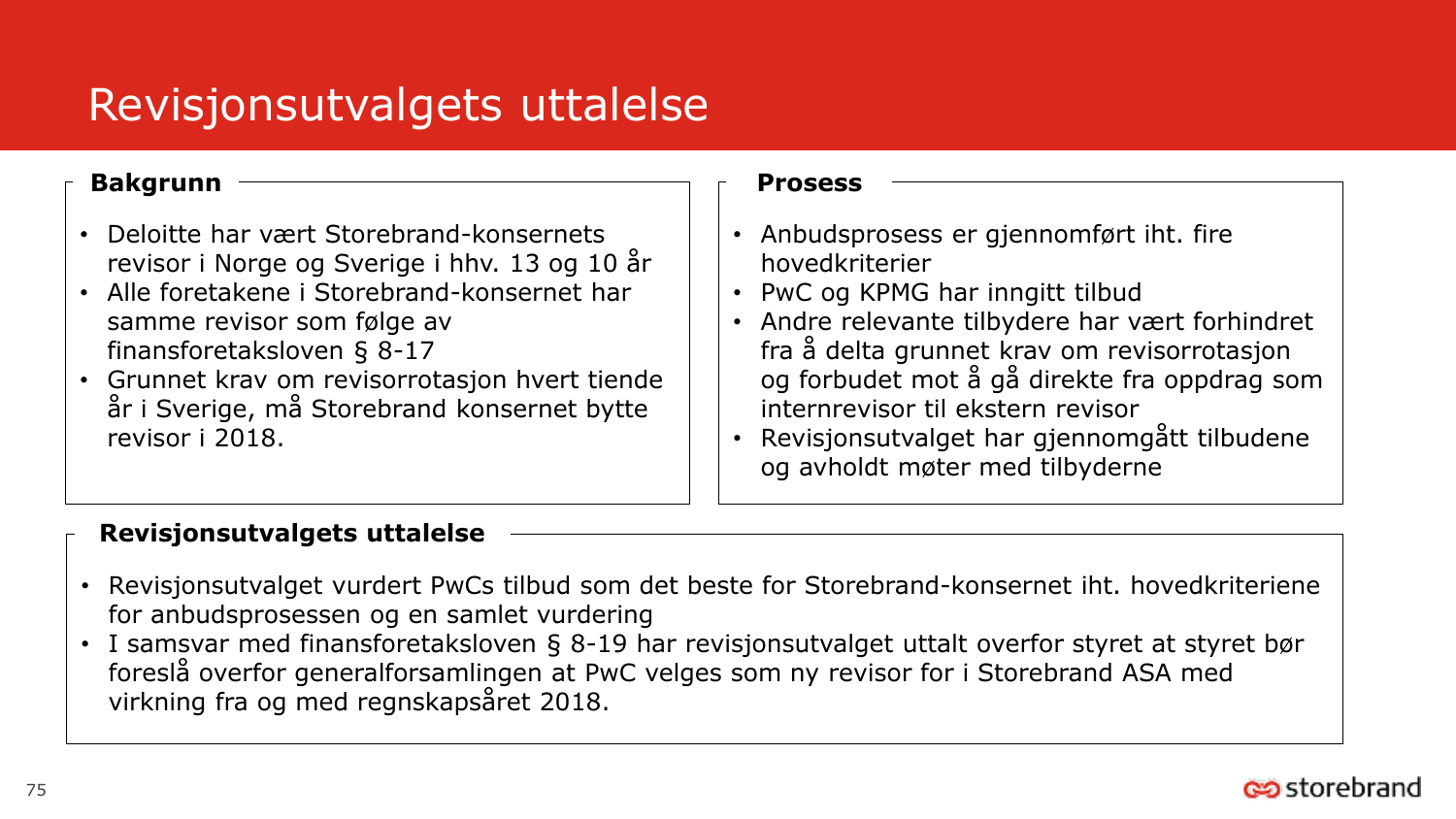# Styrets innstilling til generalforsamlingen

- Styret viser til uttalelse fra revisjonsutvalget i Storebrand ASA inntatt i årsrapporten og etterfølgende behandling i styret.
- Styret foreslår at PriceWaterhouseCoopers AS velges som ny revisor for Storebrand ASA

### • **Styret foreslår at generalforsamlingen treffer følgende vedtak:**

Generalforsamlingen valgte PriceWaterhouseCoopers AS som ny revisor for Storebrand ASA med virkning fra og med regnskapsåret 2018